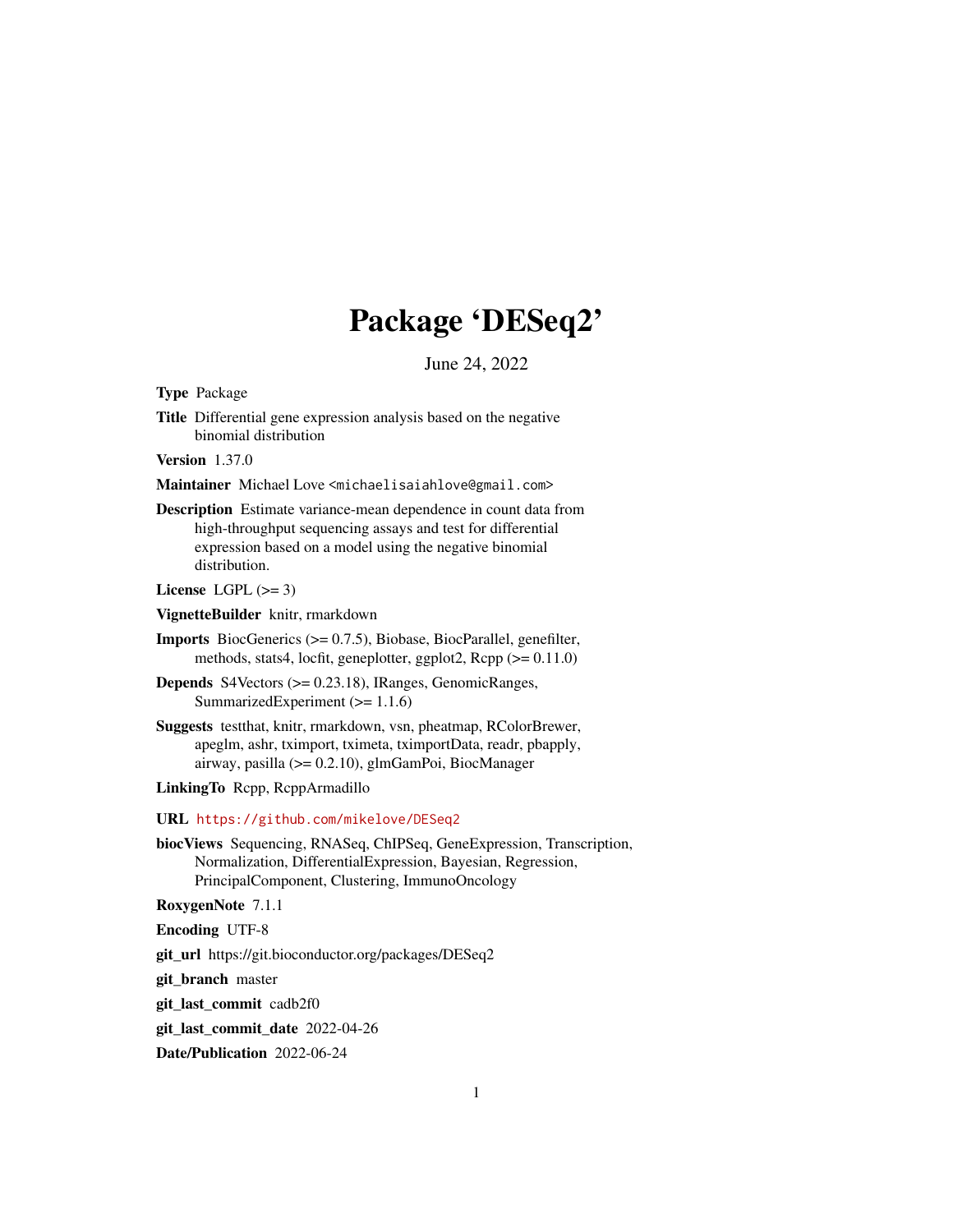Author Michael Love [aut, cre], Constantin Ahlmann-Eltze [ctb], Kwame Forbes [ctb], Simon Anders [aut, ctb], Wolfgang Huber [aut, ctb], RADIANT EU FP7 [fnd], NIH NHGRI [fnd], CZI [fnd]

# R topics documented:

| 3                                                                                                               |
|-----------------------------------------------------------------------------------------------------------------|
| $\overline{4}$                                                                                                  |
| 5                                                                                                               |
| 6                                                                                                               |
| $\overline{7}$                                                                                                  |
| 10                                                                                                              |
| 12                                                                                                              |
| 13                                                                                                              |
| 14                                                                                                              |
| 14                                                                                                              |
| 15                                                                                                              |
| 16                                                                                                              |
| 17                                                                                                              |
| 20                                                                                                              |
| 22                                                                                                              |
| 24                                                                                                              |
| 26                                                                                                              |
| 27                                                                                                              |
| 28                                                                                                              |
| 29                                                                                                              |
| 32                                                                                                              |
| 33                                                                                                              |
| 35                                                                                                              |
| 37                                                                                                              |
| 39                                                                                                              |
| 39                                                                                                              |
| 40                                                                                                              |
| 41                                                                                                              |
| 42                                                                                                              |
| 44                                                                                                              |
| 45                                                                                                              |
| 45                                                                                                              |
| 46                                                                                                              |
| 48                                                                                                              |
| 53                                                                                                              |
| $show, DESeqResults-method \dots \dots \dots \dots \dots \dots \dots \dots \dots \dots \dots \dots \dots$<br>56 |
| 56                                                                                                              |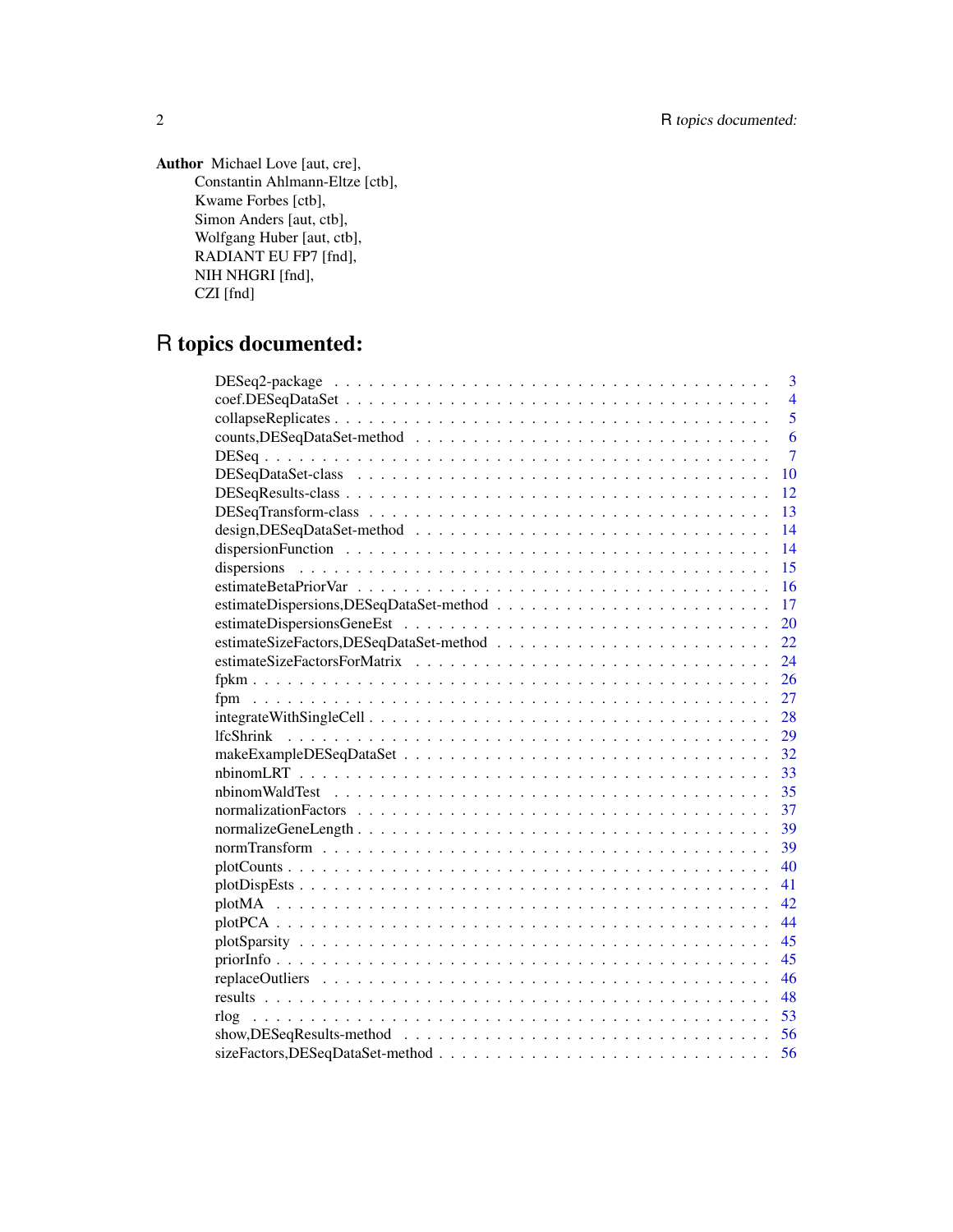# <span id="page-2-0"></span>DESeq2-package 3

| Index |  |
|-------|--|
|       |  |
|       |  |
|       |  |
|       |  |

DESeq2-package *DESeq2 package for differential analysis of count data*

#### **Description**

The DESeq2 package is designed for normalization, visualization, and differential analysis of highdimensional count data. It makes use of empirical Bayes techniques to estimate priors for log fold change and dispersion, and to calculate posterior estimates for these quantities.

#### Details

The main functions are:

- [DESeqDataSet](#page-9-1) build the dataset, see tximeta & tximport packages for preparing input
- [DESeq](#page-6-1) perform differential analysis
- [results](#page-47-1) build a results table
- [lfcShrink](#page-28-1) estimate shrunken LFC (posterior estimates) using apeglm & ashr pakges
- [vst](#page-60-1) apply variance stabilizing transformation, e.g. for PCA or sample clustering
- Plots, e.g.: [plotPCA](#page-43-1), [plotMA](#page-41-1), [plotCounts](#page-39-1)

For detailed information on usage, see the package vignette, by typing vignette("DESeq2"), or the workflow linked to on the first page of the vignette.

All software-related questions should be posted to the Bioconductor Support Site:

<https://support.bioconductor.org>

The code can be viewed at the GitHub repository, which also lists the contributor code of conduct:

<https://github.com/mikelove/tximport>

#### Author(s)

Michael Love, Wolfgang Huber, Simon Anders

#### References

Love, M.I., Huber, W., Anders, S. (2014) Moderated estimation of fold change and dispersion for RNA-seq data with DESeq2. Genome Biology, 15:550. <https://doi.org/10.1186/s13059-014-0550-8>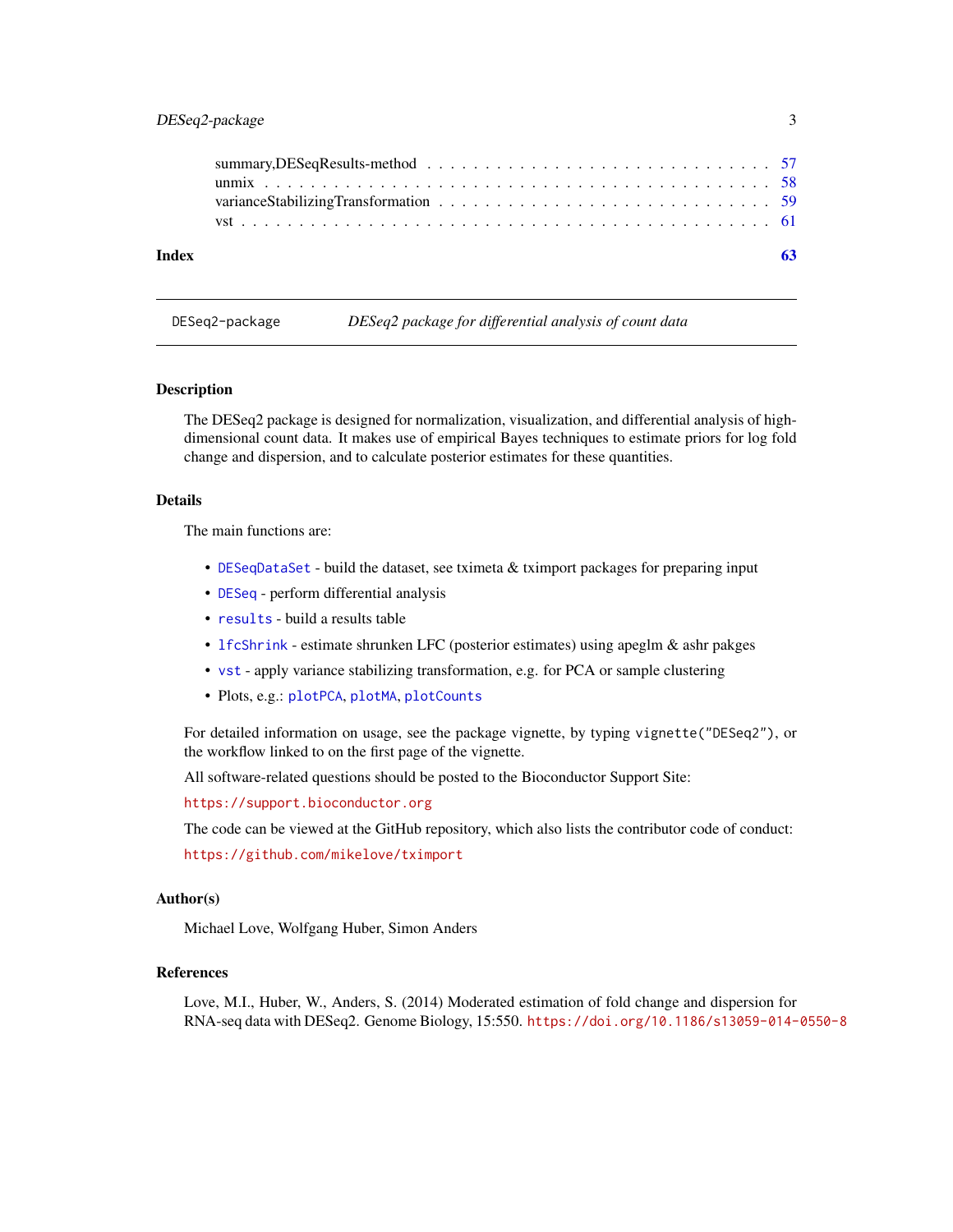<span id="page-3-0"></span>coef.DESeqDataSet *Extract a matrix of model coefficients/standard errors*

#### Description

Note: results tables with log2 fold change, p-values, adjusted p-values, etc. for each gene are best generated using the [results](#page-47-1) function. The coef function is designed for advanced users who wish to inspect all model coefficients at once.

# Usage

## S3 method for class 'DESeqDataSet'  $coef(object, SE = FALSE, ...)$ 

#### Arguments

| object    | a DESeqDataSet returned by DESeq, nbinomWaldTest, or nbinomLRT.                                                       |
|-----------|-----------------------------------------------------------------------------------------------------------------------|
| SE        | whether to give the standard errors instead of coefficients, defaults to FALSE so<br>that the coefficients are given. |
| $\ddotsc$ | additional arguments                                                                                                  |

# Details

Estimated model coefficients or estimated standard errors are provided in a matrix form, number of genes by number of parameters, on the log2 scale. The columns correspond to columns of the model matrix for final GLM fitting, i.e., attr(dds, "modelMatrix").

# Author(s)

Michael Love

# Examples

```
dds <- makeExampleDESeqDataSet(m=4)
dds <- DESeq(dds)
coef(dds)[1,]
coef(dds, SE=TRUE)[1,]
```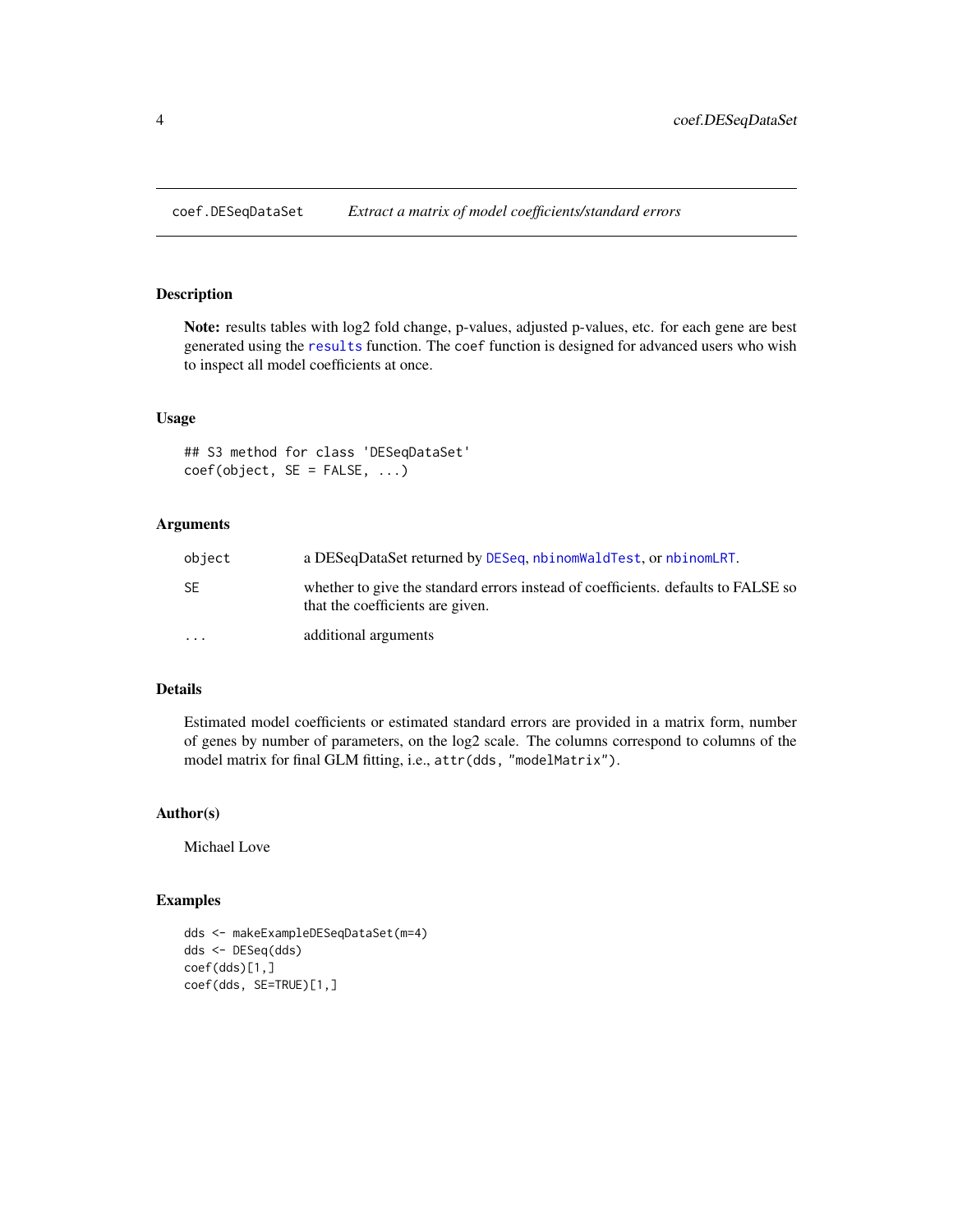<span id="page-4-0"></span>collapseReplicates *Collapse technical replicates in a RangedSummarizedExperiment or DESeqDataSet*

#### **Description**

Collapses the columns in object by summing within levels of a grouping factor groupby. The purpose of this function is to sum up read counts from technical replicates to create an object with a single column of read counts for each sample. Note: by "technical replicates", we mean multiple sequencing runs of the same library, in constrast to "biological replicates" in which multiple libraries are prepared from separate biological units. Optionally renames the columns of returned object with the levels of the grouping factor. Note: this function is written very simply and can be easily altered to produce other behavior by examining the source code.

#### Usage

```
collapseReplicates(object, groupby, run, renameCols = TRUE)
```
#### Arguments

| object     | A RangedSummarizedExperiment or DESegDataSet                                                                                                                           |
|------------|------------------------------------------------------------------------------------------------------------------------------------------------------------------------|
| groupby    | a grouping factor, as long as the columns of object                                                                                                                    |
| run        | optional, the names of each unique column in object. if provided, a new column<br>runsCollapsed will be added to the colData which pastes together the names<br>of run |
| renameCols | whether to rename the columns of the returned object using the levels of the<br>grouping factor                                                                        |

#### Value

the object with as many columns as levels in groupby. This object has assay/count data which is summed from the various columns which are grouped together, and the colData is subset using the first column for each group in groupby.

#### Examples

```
dds <- makeExampleDESeqDataSet(m=12)
```

```
# make data with two technical replicates for three samples
dds$sample <- factor(sample(paste0("sample",rep(1:9, c(2,1,1,2,1,1,2,1,1)))))
dds$run <- paste0("run",1:12)
ddsColl <- collapseReplicates(dds, dds$sample, dds$run)
# examine the colData and column names of the collapsed data
colData(ddsColl)
colnames(ddsColl)
```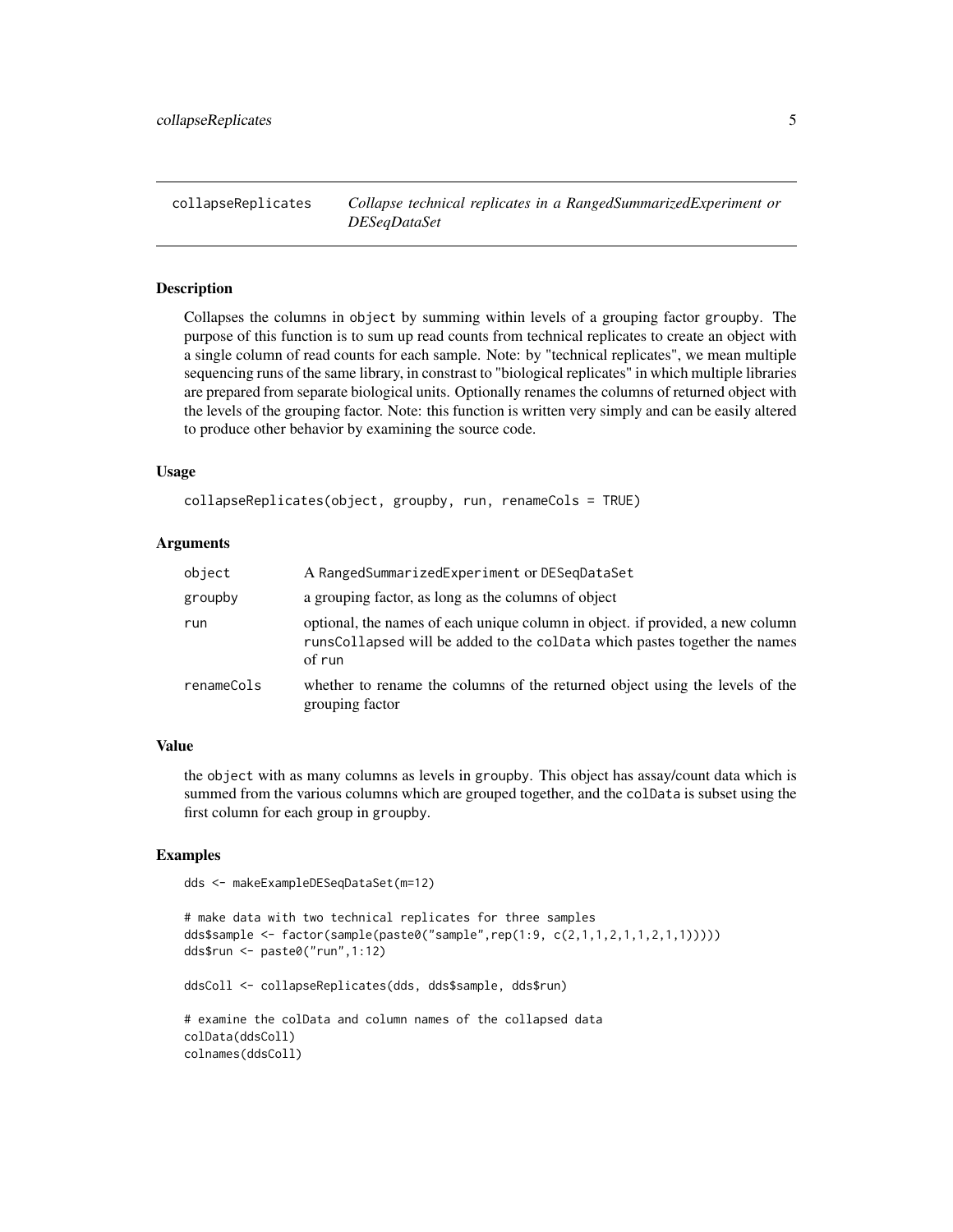```
# check that the sum of the counts for "sample1" is the same
# as the counts in the "sample1" column in ddsColl
matchFirstLevel <- dds$sample == levels(dds$sample)[1]
stopifnot(all(rowSums(counts(dds[,matchFirstLevel])) == counts(ddsColl[,1])))
```
counts,DESeqDataSet-method

*Accessors for the 'counts' slot of a DESeqDataSet object.*

# Description

The counts slot holds the count data as a matrix of non-negative integer count values, one row for each observational unit (gene or the like), and one column for each sample.

# Usage

```
## S4 method for signature 'DESeqDataSet'
counts(object, normalized = FALSE, replaced = FALSE)
## S4 replacement method for signature 'DESeqDataSet,matrix'
counts(object) <- value
```
# Arguments

| object     | a DESegDataSet object.                                                                                                                                                                                                         |
|------------|--------------------------------------------------------------------------------------------------------------------------------------------------------------------------------------------------------------------------------|
| normalized | logical indicating whether or not to divide the counts by the size factors or nor-<br>malization factors before returning (normalization factors always preempt size<br>factors)                                               |
| replaced   | after a DESeq call, this argument will return the counts with outliers replaced<br>instead of the original counts, and optionally normalized. The replaced counts<br>are stored by DESeq in assays(object)[['replaceCounts']]. |
| value      | an integer matrix                                                                                                                                                                                                              |

# Author(s)

Simon Anders

#### See Also

[sizeFactors](#page-0-0), [normalizationFactors](#page-36-1)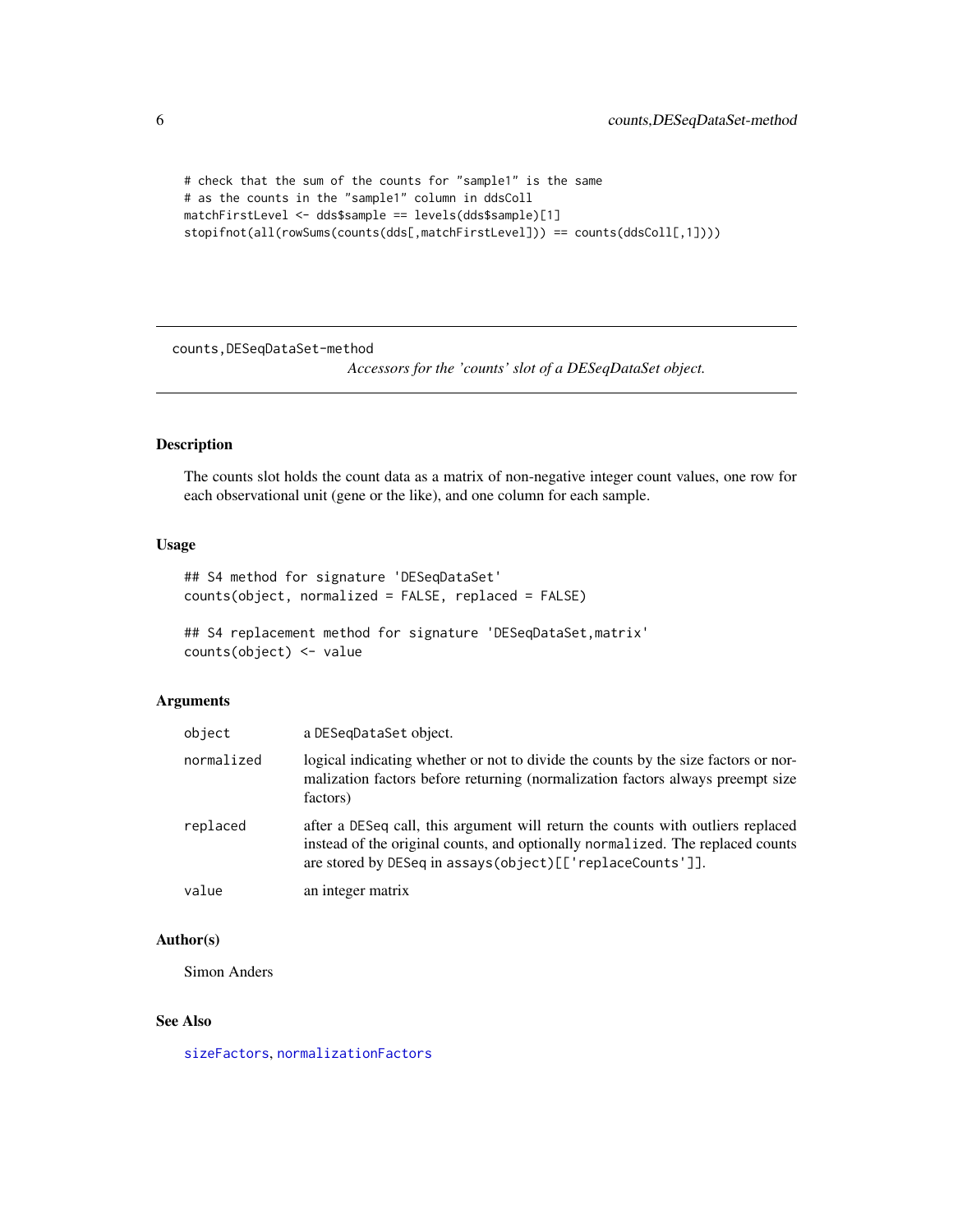#### <span id="page-6-0"></span> $DESeq$  and  $7$

#### Examples

```
dds <- makeExampleDESeqDataSet(m=4)
head(counts(dds))
dds <- estimateSizeFactors(dds) # run this or DESeq() first
head(counts(dds, normalized=TRUE))
```
<span id="page-6-1"></span>DESeq *Differential expression analysis based on the Negative Binomial (a.k.a. Gamma-Poisson) distribution*

#### Description

This function performs a default analysis through the steps:

- 1. estimation of size factors: [estimateSizeFactors](#page-0-0)
- 2. estimation of dispersion: [estimateDispersions](#page-0-0)
- 3. Negative Binomial GLM fitting and Wald statistics: [nbinomWaldTest](#page-34-1)

For complete details on each step, see the manual pages of the respective functions. After the DESeq function returns a DESeqDataSet object, results tables (log2 fold changes and p-values) can be generated using the [results](#page-47-1) function. Shrunken LFC can then be generated using the [lfcShrink](#page-28-1) function. All support questions should be posted to the Bioconductor support site: <http://support.bioconductor.org>.

#### Usage

```
DESeq(
  object,
  test = c("Wald", "LRT"),fitType = c("parametric", "local", "mean", "glmGamPoi"),
  sfType = c("ratio", "poscounts", "iterate"),
  betaPrior,
  full = design(object),
  reduced,
  quiet = FALSE,minReplicatesForReplace = 7,
  modelMatrixType,
  useT = FALSE,
  minmu = if (fitType == "glmGamPoi") 1e-06 else 0.5,
  parallel = FALSE,
  BPPARAM = bpparam()
)
```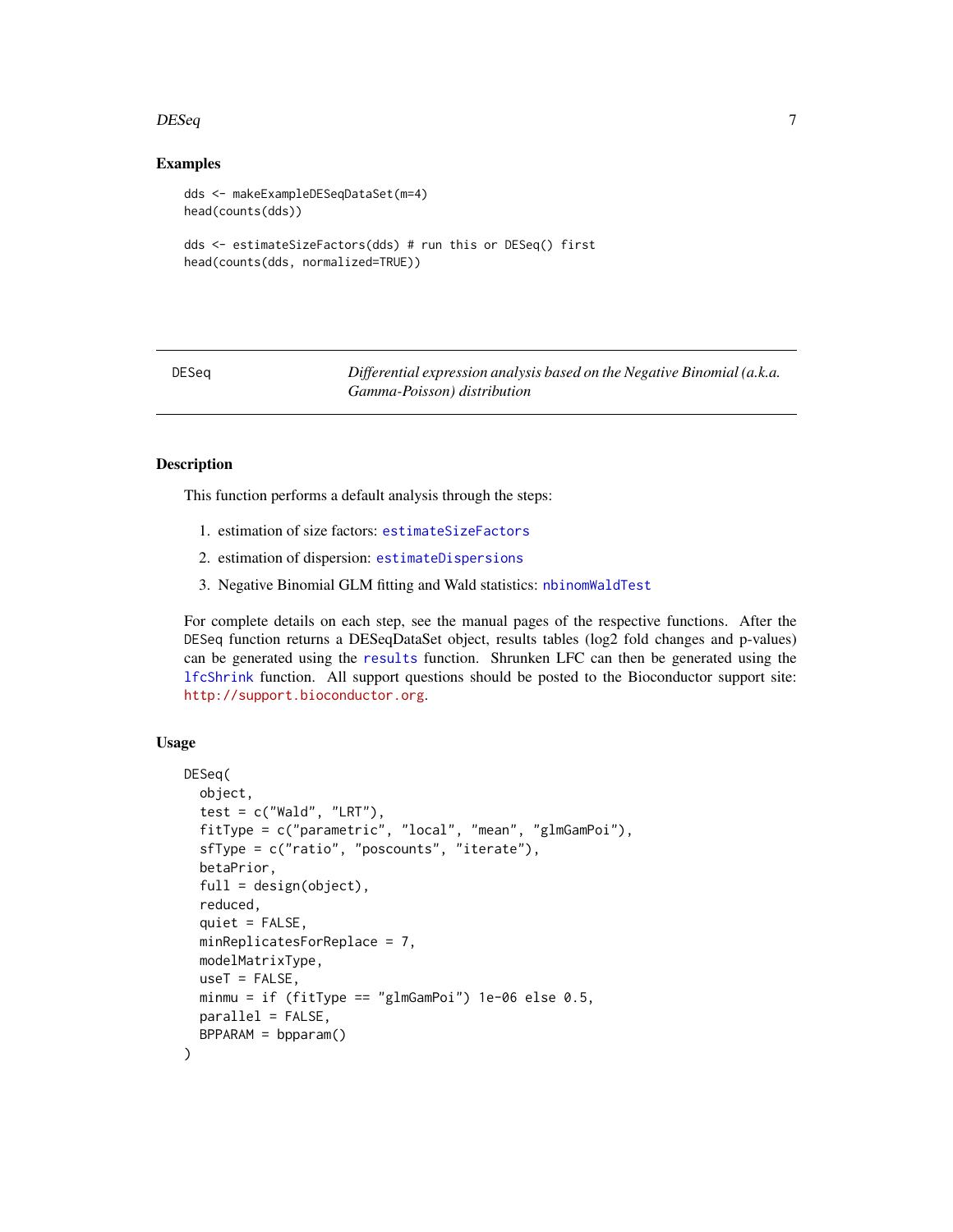# <span id="page-7-0"></span>Arguments

| object                  | a DESeqDataSet object, see the constructor functions DESeqDataSet, DESeqDataSetFromMatrix,<br>DESeqDataSetFromHTSeqCount.                                                                                                                                                                                                                                                                                                          |
|-------------------------|------------------------------------------------------------------------------------------------------------------------------------------------------------------------------------------------------------------------------------------------------------------------------------------------------------------------------------------------------------------------------------------------------------------------------------|
| test                    | either "Wald" or "LRT", which will then use either Wald significance tests (de-<br>fined by nbinomWaldTest), or the likelihood ratio test on the difference in de-<br>viance between a full and reduced model formula (defined by nbinomLRT)                                                                                                                                                                                       |
| fitType                 | either "parametric", "local", "mean", or "glmGamPoi" for the type of fitting of<br>dispersions to the mean intensity. See estimateDispersions for description.                                                                                                                                                                                                                                                                     |
| sfType                  | either "ratio", "poscounts", or "iterate" for the type of size factor estimation. See<br>estimateSizeFactors for description.                                                                                                                                                                                                                                                                                                      |
| betaPrior               | whether or not to put a zero-mean normal prior on the non-intercept coefficients<br>See nbinomWaldTest for description of the calculation of the beta prior. In<br>versions >=1.16, the default is set to FALSE, and shrunken LFCs are obtained<br>afterwards using 1fcShrink.                                                                                                                                                     |
| full                    | for test="LRT", the full model formula, which is restricted to the formula in<br>design(object). alternatively, it can be a model matrix constructed by the<br>user. advanced use: specifying a model matrix for full and test="Wald" is<br>possible if betaPrior=FALSE                                                                                                                                                            |
| reduced                 | for test="LRT", a reduced formula to compare against, i.e., the full formula<br>with the term(s) of interest removed. alternatively, it can be a model matrix<br>constructed by the user                                                                                                                                                                                                                                           |
| quiet                   | whether to print messages at each step                                                                                                                                                                                                                                                                                                                                                                                             |
| minReplicatesForReplace |                                                                                                                                                                                                                                                                                                                                                                                                                                    |
|                         | the minimum number of replicates required in order to use replaceOutliers<br>on a sample. If there are samples with so many replicates, the model will be refit<br>after these replacing outliers, flagged by Cook's distance. Set to Inf in order to<br>never replace outliers. It set to Inf for fitType="glmGamPoi".                                                                                                            |
| modelMatrixType         |                                                                                                                                                                                                                                                                                                                                                                                                                                    |
|                         | either "standard" or "expanded", which describe how the model matrix, X of<br>the GLM formula is formed. "standard" is as created by model.matrix using<br>the design formula. "expanded" includes an indicator variable for each level of<br>factors in addition to an intercept. for more information see the Description of<br>nbinomWaldTest. betaPrior must be set to TRUE in order for expanded model<br>matrices to be fit. |
| useT                    | logical, passed to nbinomWaldTest, default is FALSE, where Wald statistics are<br>assumed to follow a standard Normal                                                                                                                                                                                                                                                                                                              |
| minmu                   | lower bound on the estimated count for fitting gene-wise dispersion and for<br>use with nbinomWaldTest and nbinomLRT. If fitType="glmGamPoi", then le-<br>6 will be used (as this fitType is optimized for single cell data, where a lower<br>minmu is recommended), otherwise the default value as evaluated on bulk datasets<br>is $0.5$                                                                                         |
| parallel                | if FALSE, no parallelization. if TRUE, parallel execution using BiocParallel,<br>see next argument BPPARAM. Two notes on running in parallel using BiocParallel:<br>1) it is recommended to filter out genes where all samples have low counts be-<br>fore running DESeq2 in parellel: this improves efficiency as otherwise you will                                                                                              |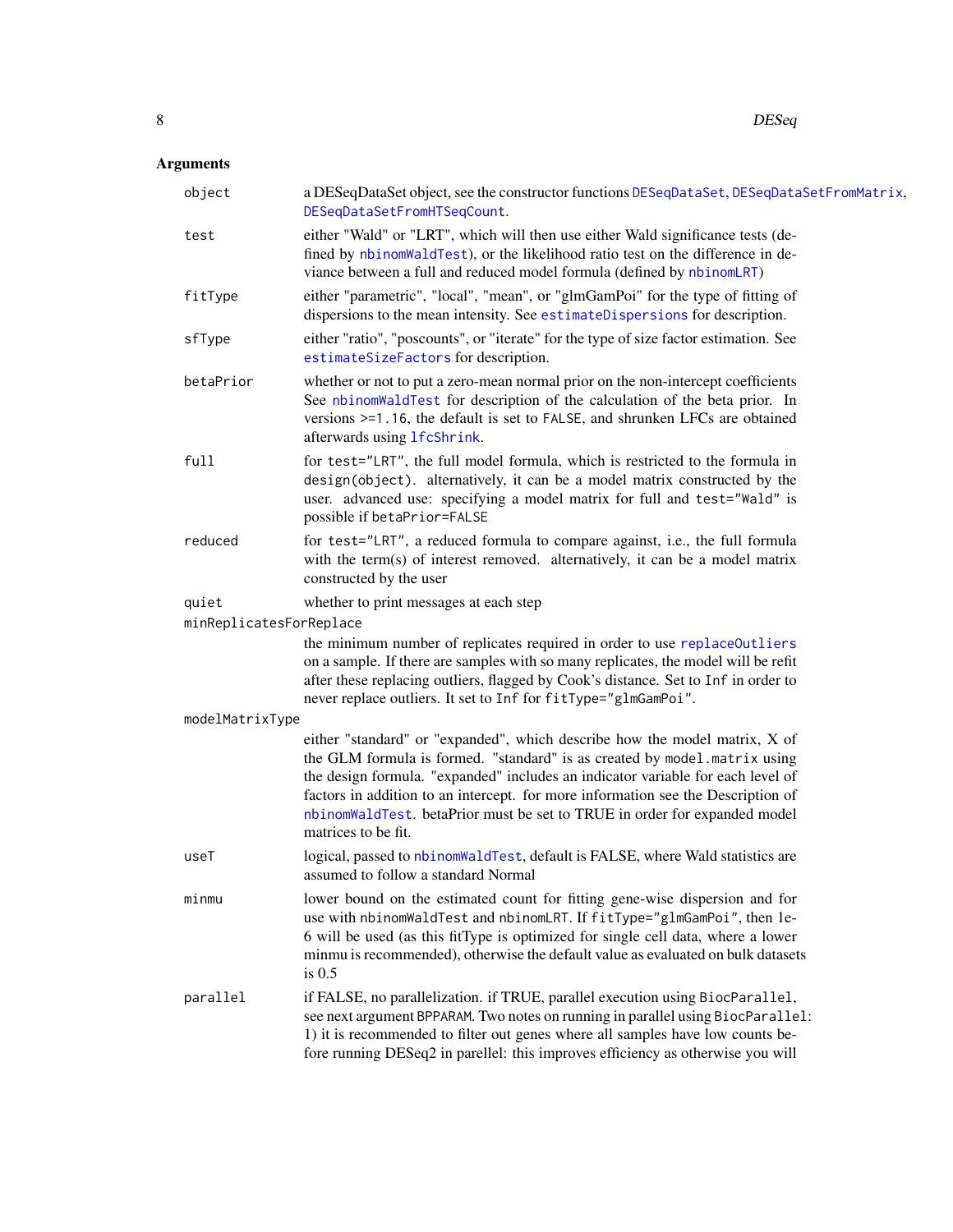<span id="page-8-0"></span>

|                | be sending data to child processes, though those have little power for detection<br>of differences, and will likely be removed by independent filtering anyway; 2) |
|----------------|--------------------------------------------------------------------------------------------------------------------------------------------------------------------|
|                | it may be advantageous to remove large, unneeded objects from your current                                                                                         |
|                | R environment before calling DESeq, as it is possible that R's internal garbage<br>collection will copy these files while running on worker nodes.                 |
| <b>BPPARAM</b> | an optional parameter object passed internally to bplapply when parallel=TRUE.<br>If not specified, the parameters last registered with register will be used.     |

#### Details

The differential expression analysis uses a generalized linear model of the form:

$$
K_{ij} \sim NB(\mu_{ij}, \alpha_i)
$$

$$
\mu_{ij} = s_j q_{ij}
$$

$$
\log_2(q_{ij}) = x_j \beta_i
$$

where counts  $K_{ij}$  for gene i, sample j are modeled using a Negative Binomial distribution with fitted mean  $\mu_{ij}$  and a gene-specific dispersion parameter  $\alpha_i$ . The fitted mean is composed of a sample-specific size factor  $s_j$  and a parameter  $q_{ij}$  proportional to the expected true concentration of fragments for sample j. The coefficients  $\beta_i$  give the log2 fold changes for gene i for each column of the model matrix  $X$ . The sample-specific size factors can be replaced by gene-specific normalization factors for each sample using [normalizationFactors](#page-36-1).

For details on the fitting of the log2 fold changes and calculation of p-values, see [nbinomWaldTest](#page-34-1) if using test="Wald", or [nbinomLRT](#page-32-1) if using test="LRT".

Experiments without replicates do not allow for estimation of the dispersion of counts around the expected value for each group, which is critical for differential expression analysis. Analysis without replicates was deprecated in v1.20 and is no longer supported since v1.22.

The argument minReplicatesForReplace is used to decide which samples are eligible for automatic replacement in the case of extreme Cook's distance. By default, DESeq will replace outliers if the Cook's distance is large for a sample which has 7 or more replicates (including itself). Outlier replacement is turned off entirely for fitType="glmGamPoi". This replacement is performed by the [replaceOutliers](#page-45-1) function. This default behavior helps to prevent filtering genes based on Cook's distance when there are many degrees of freedom. See [results](#page-47-1) for more information about filtering using Cook's distance, and the 'Dealing with outliers' section of the vignette. Unlike the behavior of [replaceOutliers](#page-45-1), here original counts are kept in the matrix returned by [counts](#page-0-0), original Cook's distances are kept in assays(dds)[["cooks"]], and the replacement counts used for fitting are kept in assays(dds)[["replaceCounts"]].

Note that if a log2 fold change prior is used (betaPrior=TRUE) then expanded model matrices will be used in fitting. These are described in [nbinomWaldTest](#page-34-1) and in the vignette. The contrast argument of [results](#page-47-1) should be used for generating results tables.

#### Value

a [DESeqDataSet](#page-9-1) object with results stored as metadata columns. These results should accessed by calling the [results](#page-47-1) function. By default this will return the log2 fold changes and p-values for the last variable in the design formula. See [results](#page-47-1) for how to access results for other variables.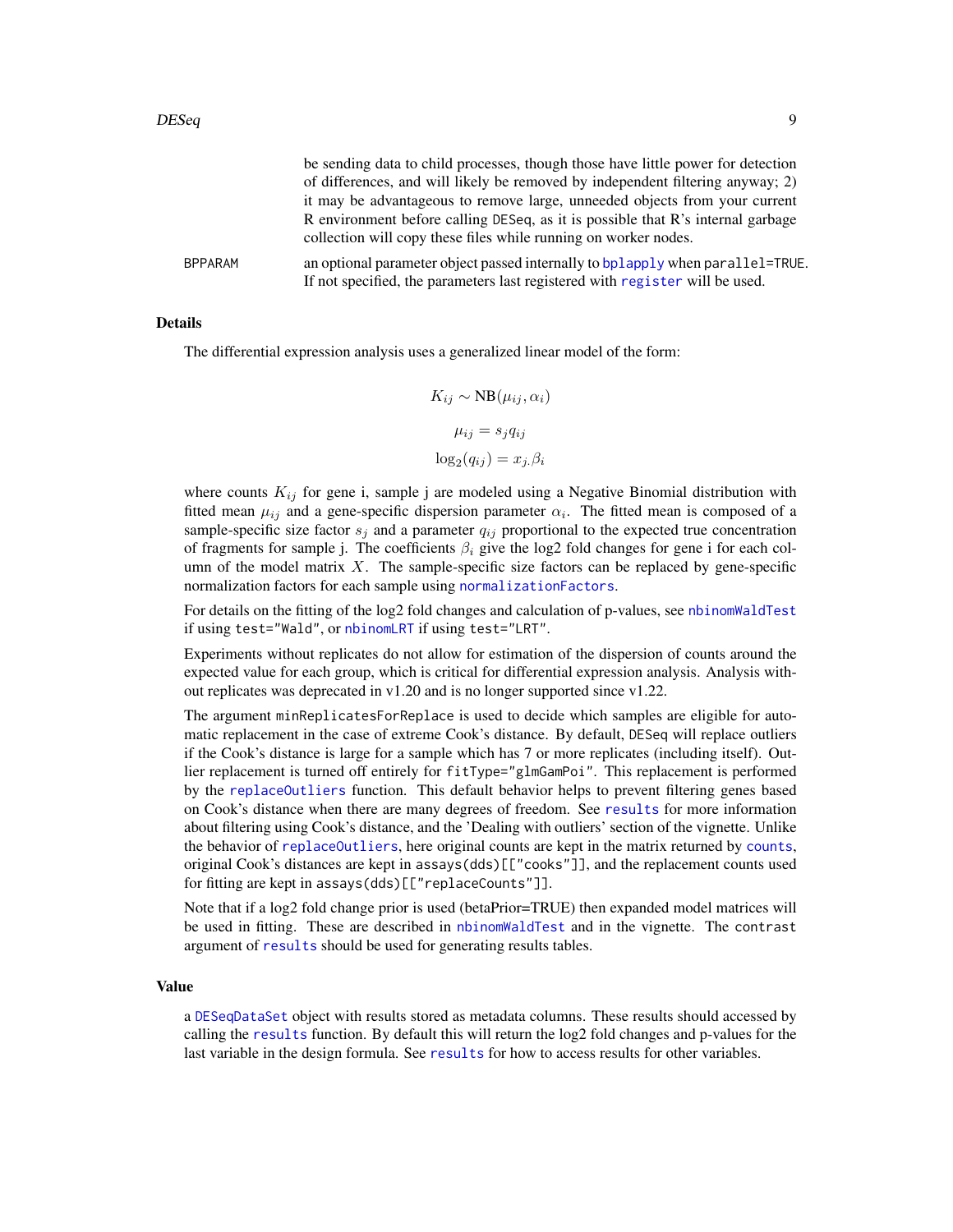#### <span id="page-9-0"></span>Author(s)

Michael Love

#### References

Love, M.I., Huber, W., Anders, S. (2014) Moderated estimation of fold change and dispersion for RNA-seq data with DESeq2. Genome Biology, 15:550. <https://doi.org/10.1186/s13059-014-0550-8>

For fitType="glmGamPoi":

Ahlmann-Eltze, C., Huber, W. (2020) glmGamPoi: Fitting Gamma-Poisson Generalized Linear Models on Single Cell Count Data. Bioinformatics. [https://doi.org/10.1093/bioinformatics/](https://doi.org/10.1093/bioinformatics/btaa1009) [btaa1009](https://doi.org/10.1093/bioinformatics/btaa1009)

# See Also

link{results}, [lfcShrink](#page-28-1), [nbinomWaldTest](#page-34-1), [nbinomLRT](#page-32-1)

#### Examples

```
# see vignette for suggestions on generating
# count tables from RNA-Seq data
cnts <- matrix(rnbinom(n=1000, mu=100, size=1/0.5), ncol=10)
cond <- factor(rep(1:2, each=5))
# object construction
dds <- DESeqDataSetFromMatrix(cnts, DataFrame(cond), ~ cond)
# standard analysis
dds <- DESeq(dds)
res <- results(dds)
# moderated log2 fold changes
resultsNames(dds)
resLFC <- lfcShrink(dds, coef=2, type="apeglm")
# an alternate analysis: likelihood ratio test
ddsLRT <- DESeq(dds, test="LRT", reduced= ~ 1)
resLRT <- results(ddsLRT)
```
DESeqDataSet-class *DESeqDataSet object and constructors*

#### <span id="page-9-1"></span>Description

DESeqDataSet is a subclass of RangedSummarizedExperiment, used to store the input values, intermediate calculations and results of an analysis of differential expression. The DESeqDataSet class enforces non-negative integer values in the "counts" matrix stored as the first element in the assay list. In addition, a formula which specifies the design of the experiment must be provided.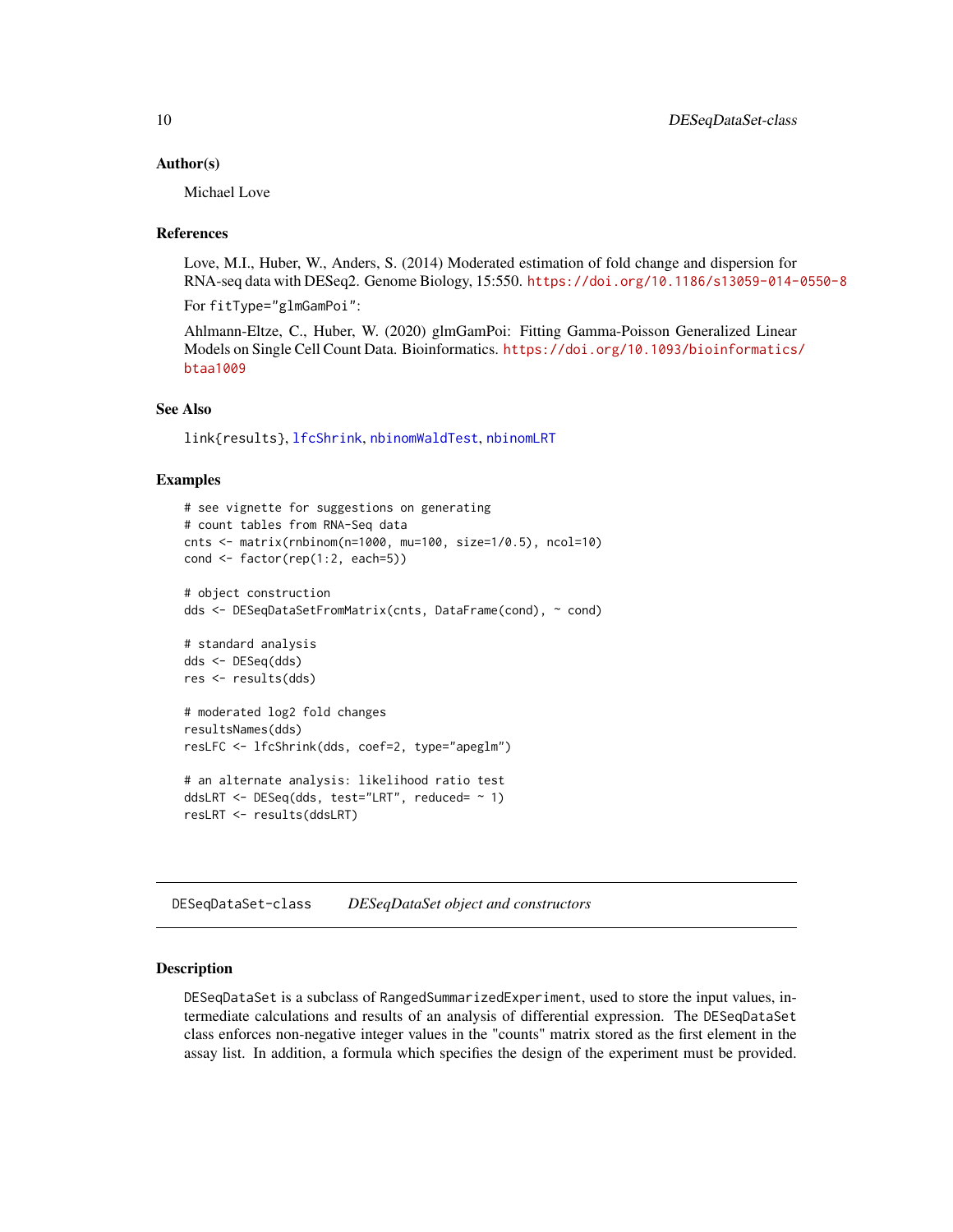# <span id="page-10-0"></span>DESeqDataSet-class 11

The constructor functions create a DESeqDataSet object from various types of input: a Ranged-SummarizedExperiment, a matrix, count files generated by the python package HTSeq, or a list from the tximport function in the tximport package. See the vignette for examples of construction from different types.

# Usage

```
DESeqDataSet(se, design, ignoreRank = FALSE)
DESeqDataSetFromMatrix(
  countData,
  colData,
  design,
  tidy = FALSE,
  ignoreRank = FALSE,
  ...
\mathcal{L}DESeqDataSetFromHTSeqCount(
  sampleTable,
  directory = ".".design,
  ignoreRank = FALSE,
  ...
\mathcal{L}
```
DESeqDataSetFromTximport(txi, colData, design, ...)

# Arguments

| se         | a RangedSummarizedExperiment with columns of variables indicating sample<br>information in colData, and the counts as the first element in the assays list,<br>which will be renamed "counts". A RangedSummarizedExperiment object can<br>be generated by the function summarize0verlaps in the GenomicAlignments<br>package.                                                                                                                                                                                                                                                                                                                                |
|------------|--------------------------------------------------------------------------------------------------------------------------------------------------------------------------------------------------------------------------------------------------------------------------------------------------------------------------------------------------------------------------------------------------------------------------------------------------------------------------------------------------------------------------------------------------------------------------------------------------------------------------------------------------------------|
| design     | a formula or matrix, the formula expresses how the counts for each gene de-<br>pend on the variables in coldata. Many R formula are valid, including designs<br>with multiple variables, e.g., $\sim$ group + condition, and designs with interac-<br>tions, e.g., ~ genotype + treatment + genotype: treatment. See results for<br>a variety of designs and how to extract results tables. By default, the functions<br>in this package will use the last variable in the formula for building results tables<br>and plotting. $\sim$ 1 can be used for no design, although users need to remember to<br>switch to another design for differential testing. |
| ignoreRank | use of this argument is reserved for DEXSeq developers only. Users will imme-<br>diately encounter an error upon trying to estimate dispersion using a design with<br>a model matrix which is not full rank.                                                                                                                                                                                                                                                                                                                                                                                                                                                 |
| countData  | for matrix input: a matrix of non-negative integers                                                                                                                                                                                                                                                                                                                                                                                                                                                                                                                                                                                                          |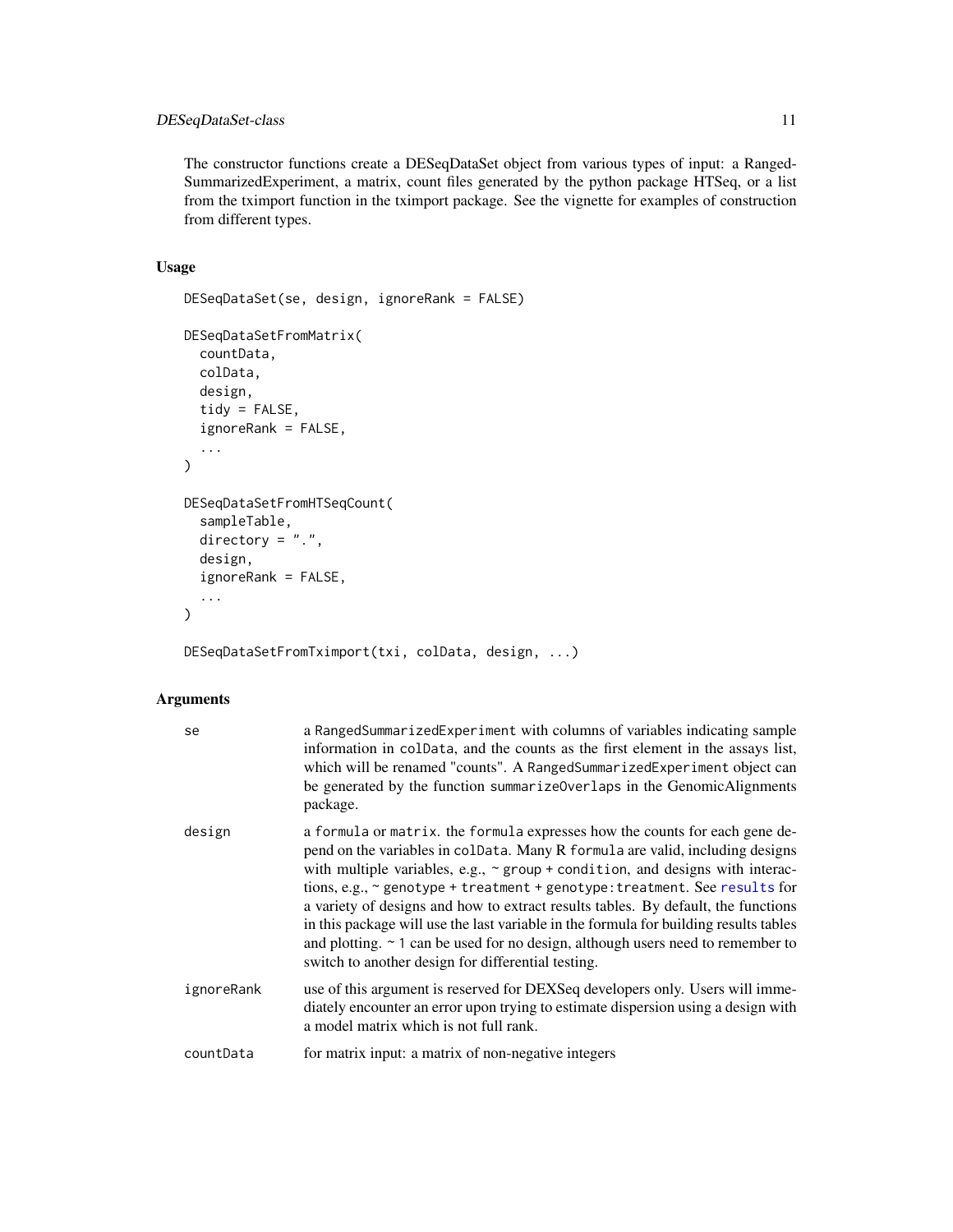<span id="page-11-0"></span>

| colData     | for matrix input: a DataFrame or data. frame with at least a single column.<br>Rows of colData correspond to columns of countData                                                                                                                                                                                                                                                                                                                                                             |
|-------------|-----------------------------------------------------------------------------------------------------------------------------------------------------------------------------------------------------------------------------------------------------------------------------------------------------------------------------------------------------------------------------------------------------------------------------------------------------------------------------------------------|
| tidy        | for matrix input: whether the first column of countData is the rownames for the<br>count matrix                                                                                                                                                                                                                                                                                                                                                                                               |
|             | arguments provided to SummarizedExperiment including rowRanges and meta-<br>data. Note that for Bioconductor 3.1, rowRanges must be a GRanges or GRanges-<br>List, with potential metadata columns as a DataFrame accessed and stored with<br>mools. If a user wants to store metadata columns about the rows of the count-<br>Data, but does not have GRanges or GRanges List information, first construct the<br>DESeqDataSet without rowRanges and then add the DataFrame with mcols(dds). |
| sampleTable | for htseq-count: a data. frame with three or more columns. Each row describes<br>one sample. The first column is the sample name, the second column the file<br>name of the count file generated by htseq-count, and the remaining columns are<br>sample metadata which will be stored in colData                                                                                                                                                                                             |
| directory   | for htseq-count: the directory relative to which the filenames are specified. de-<br>faults to current directory                                                                                                                                                                                                                                                                                                                                                                              |
| txi         | for tximport: the simple list output of the tximport function                                                                                                                                                                                                                                                                                                                                                                                                                                 |

# Details

Note on the error message "assay colnames() must be NULL or equal colData rownames()": this means that the colnames of countData are different than the rownames of colData. Fix this with: colnames(countData) <- NULL

#### Value

A DESeqDataSet object.

# References

See <http://www-huber.embl.de/users/anders/HTSeq> for htseq-count

# Examples

```
countData <- matrix(1:100,ncol=4)
condition <- factor(c("A","A","B","B"))
dds <- DESeqDataSetFromMatrix(countData, DataFrame(condition), ~ condition)
```
DESeqResults-class *DESeqResults object and constructor*

# <span id="page-11-1"></span>Description

This constructor function would not typically be used by "end users". This simple class indirectly extends the DataFrame class defined in the S4Vectors package to allow other packages to write methods for results objects from the DESeq2 package. It is used by [results](#page-47-1) to wrap up the results table.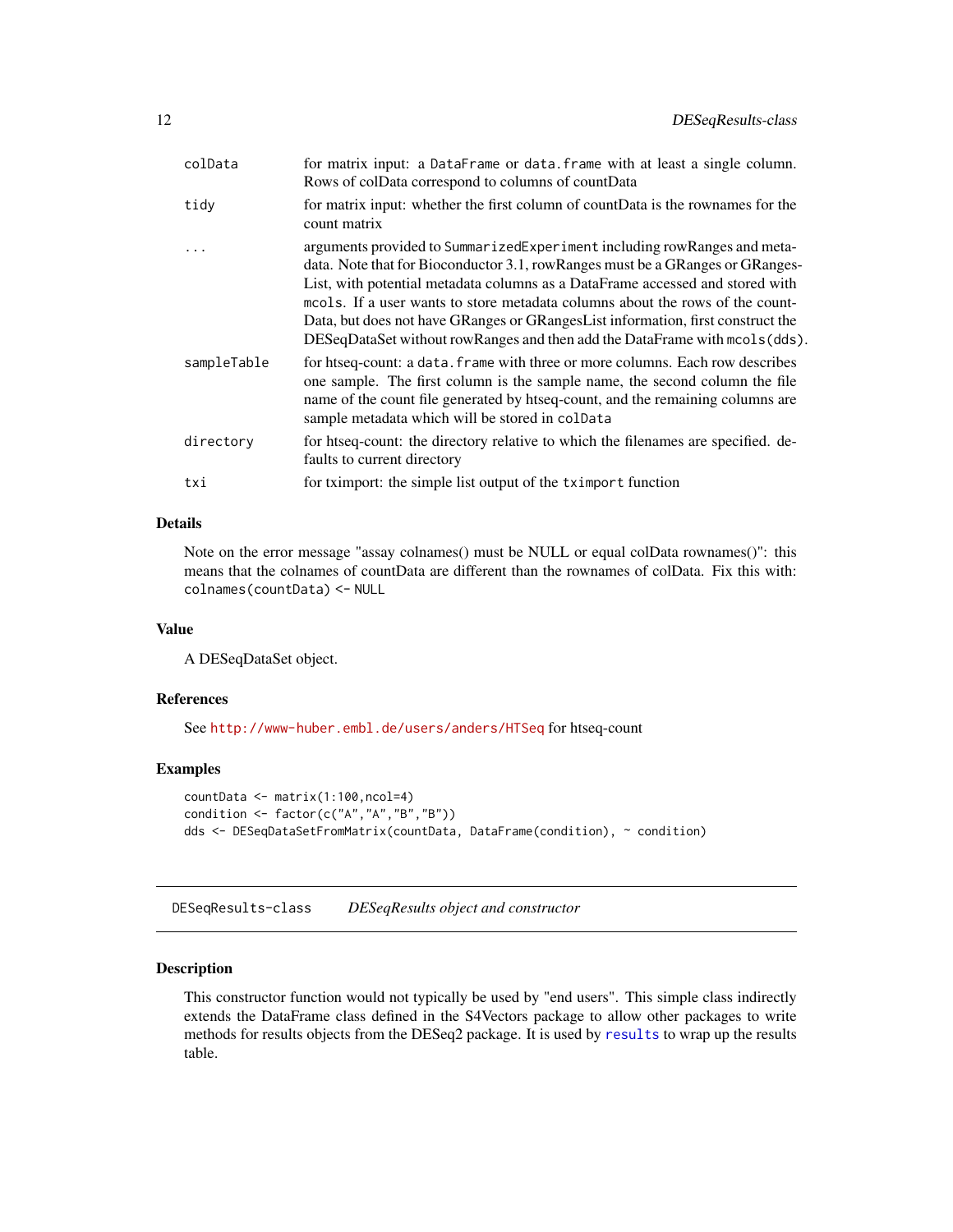# <span id="page-12-0"></span>DESeqTransform-class 13

# Usage

DESeqResults(DataFrame, priorInfo = list())

# Arguments

| DataFrame | a DataFrame of results, standard column names are: baseMean, log2FoldChange,<br>lfcSE, stat, pvalue, padi. |
|-----------|------------------------------------------------------------------------------------------------------------|
| priorInfo | a list giving information on the log fold change prior                                                     |

# Value

a DESeqResults object

DESeqTransform-class *DESeqTransform object and constructor*

# <span id="page-12-1"></span>Description

This constructor function would not typically be used by "end users". This simple class extends the RangedSummarizedExperiment class of the SummarizedExperiment package. It is used by [rlog](#page-52-1) and [varianceStabilizingTransformation](#page-58-1) to wrap up the results into a class for downstream methods, such as [plotPCA](#page-43-1).

# Usage

DESeqTransform(SummarizedExperiment)

# Arguments

SummarizedExperiment a RangedSummarizedExperiment

# Value

a DESeqTransform object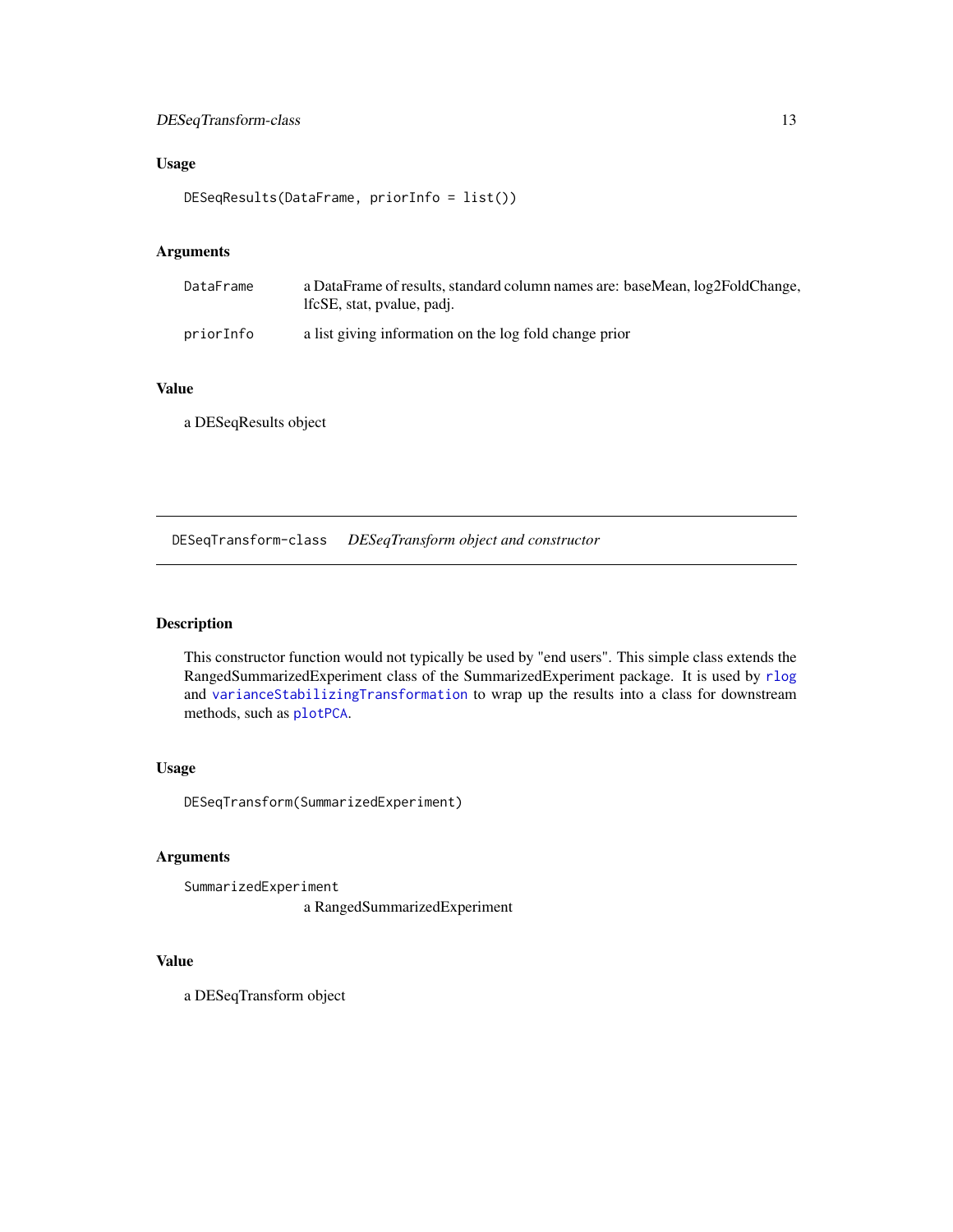```
design,DESeqDataSet-method
```
*Accessors for the 'design' slot of a DESeqDataSet object.*

# Description

The design holds the R formula which expresses how the counts depend on the variables in colData. See [DESeqDataSet](#page-9-1) for details.

#### Usage

## S4 method for signature 'DESeqDataSet' design(object)

## S4 replacement method for signature 'DESeqDataSet, formula' design(object) <- value

## S4 replacement method for signature 'DESeqDataSet, matrix' design(object) <- value

#### Arguments

| object | a DESegDataSet object                                                       |
|--------|-----------------------------------------------------------------------------|
| value  | a formula used for estimating dispersion and fitting Negative Binomial GLMs |

# Examples

```
dds <- makeExampleDESeqDataSet(m=4)
design(dds) \leq fromula(\sim 1)
```
<span id="page-13-1"></span>dispersionFunction *Accessors for the 'dispersionFunction' slot of a DESeqDataSet object.*

# Description

The dispersion function is calculated by [estimateDispersions](#page-0-0) and used by [varianceStabilizingTransformation](#page-58-1). Parametric dispersion fits store the coefficients of the fit as attributes in this slot.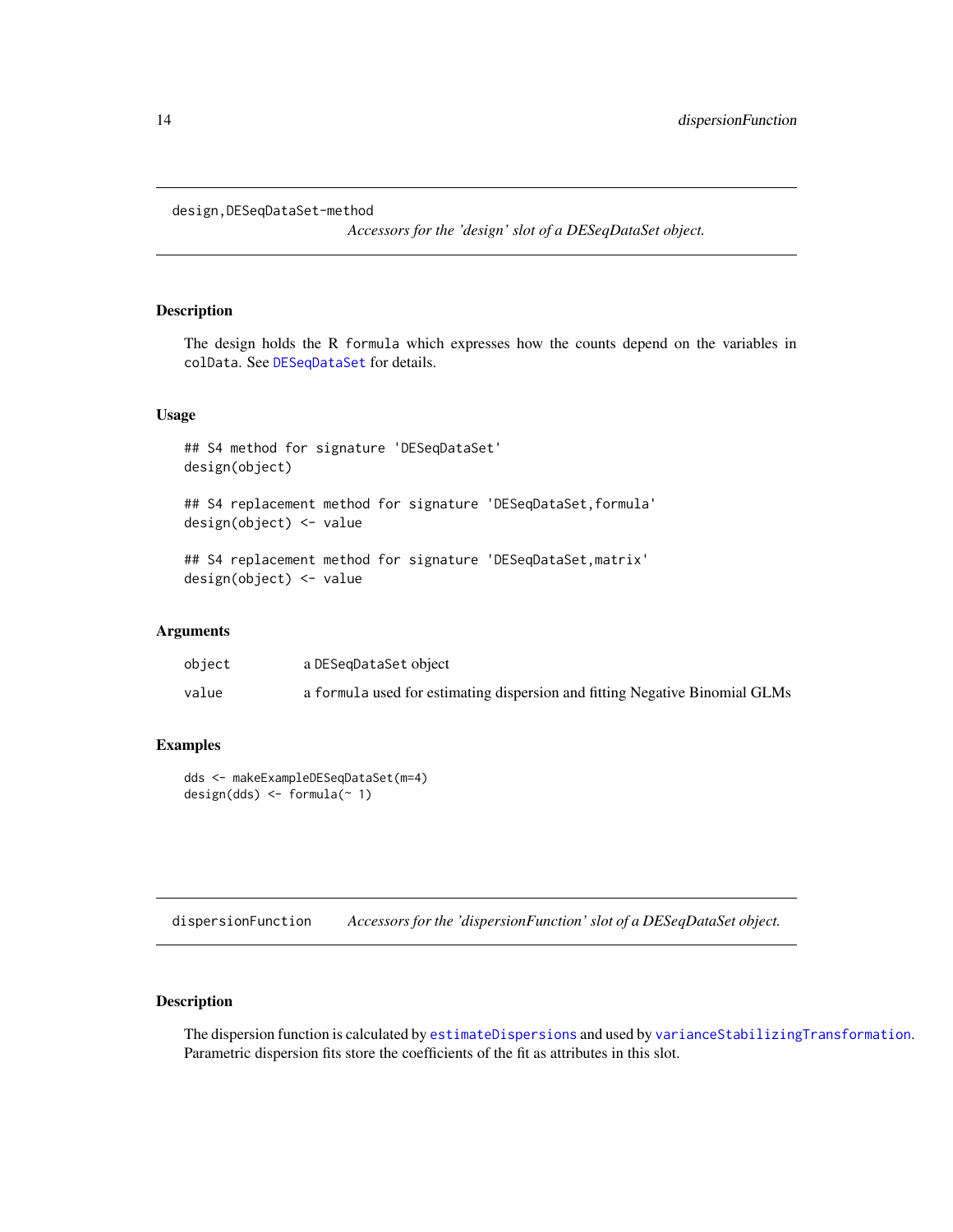# <span id="page-14-0"></span>dispersions 15

# Usage

```
dispersionFunction(object, ...)
```
dispersionFunction(object, ...) <- value

## S4 method for signature 'DESeqDataSet' dispersionFunction(object)

```
## S4 replacement method for signature 'DESeqDataSet, `function''
dispersionFunction(object, estimateVar = TRUE) <- value
```
# Arguments

| object      | a DESegDataSet object.                                                                                                                                                                            |
|-------------|---------------------------------------------------------------------------------------------------------------------------------------------------------------------------------------------------|
| .           | additional arguments                                                                                                                                                                              |
| value       | a function                                                                                                                                                                                        |
| estimateVar | whether to estimate the variance of dispersion residuals. setting to FALSE is<br>needed, e.g. within estimateDispersionsMAP when called on a subset of the<br>full dataset in parallel execution. |

#### Details

Setting this will also overwrite mcols(object)\$dispFit and the estimate the variance of dispersion residuals, see estimateVar below.

#### See Also

#### [estimateDispersions](#page-0-0)

# Examples

```
dds <- makeExampleDESeqDataSet(m=4)
dds <- estimateSizeFactors(dds)
dds <- estimateDispersions(dds)
dispersionFunction(dds)
```
<span id="page-14-1"></span>

| dispersions | Accessor functions for the dispersion estimates in a DESeqDataSet |
|-------------|-------------------------------------------------------------------|
|             | obiect.                                                           |

### Description

The dispersions for each row of the DESeqDataSet. Generally, these are set by [estimateDispersions](#page-0-0).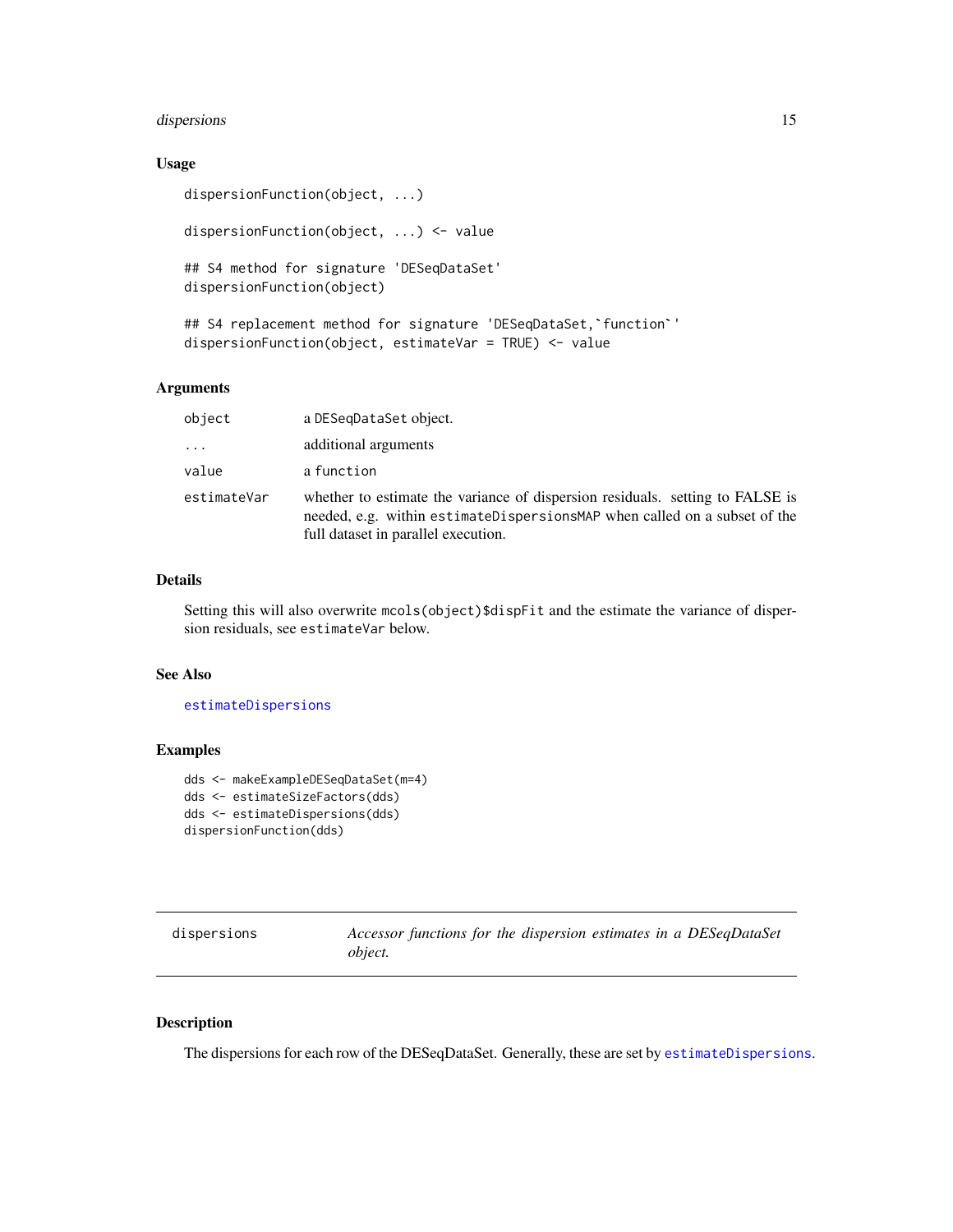# Usage

```
dispersions(object, ...)
dispersions(object, ...) <- value
## S4 method for signature 'DESeqDataSet'
dispersions(object)
## S4 replacement method for signature 'DESeqDataSet, numeric'
```
#### Arguments

| object                  | a DESegDataSet object.                                    |
|-------------------------|-----------------------------------------------------------|
| $\cdot$ $\cdot$ $\cdot$ | additional arguments                                      |
| value                   | the dispersions to use for the Negative Binomial modeling |

# Author(s)

Simon Anders

# See Also

[estimateDispersions](#page-0-0)

dispersions(object) <- value

<span id="page-15-1"></span>estimateBetaPriorVar *Steps for estimating the beta prior variance*

# Description

These lower-level functions are called within [DESeq](#page-6-1) or [nbinomWaldTest](#page-34-1). End users should use those higher-level function instead. NOTE: estimateBetaPriorVar returns a numeric vector, not a DESEqDataSet! For advanced users: to use these functions, first run estimateMLEForBetaPriorVar and then run estimateBetaPriorVar.

#### Usage

```
estimateBetaPriorVar(
  object,
 betaPriorMethod = c("weighted", "quantile"),
  upperQuantile = 0.05,
 modelMatrix = NULL)
estimateMLEForBetaPriorVar(
 object,
```
<span id="page-15-0"></span>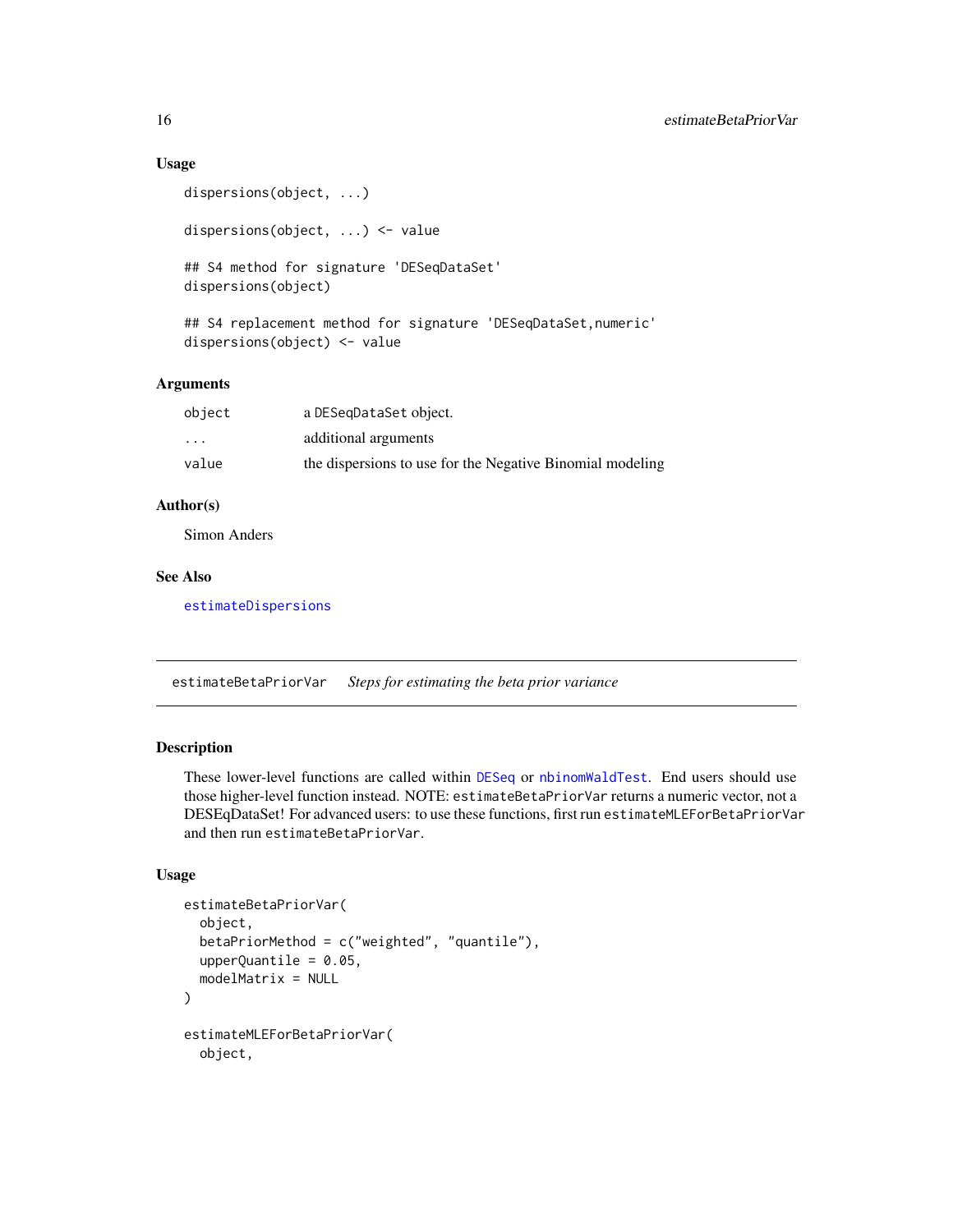```
maxit = 100,
 useOption = TRUE,useQR = TRUE,modelMatrixType = NULL
)
```
### Arguments

| object            | a DESeqDataSet                                                                                                                                                                                                                                                                                              |
|-------------------|-------------------------------------------------------------------------------------------------------------------------------------------------------------------------------------------------------------------------------------------------------------------------------------------------------------|
| betaPriorMethod   |                                                                                                                                                                                                                                                                                                             |
|                   | the method for calculating the beta prior variance, either "quanitle" or "weighted":<br>"quantile" matches a normal distribution using the upper quantile of the finite<br>MLE betas. "weighted" matches a normal distribution using the upper quantile,<br>but weighting by the variance of the MLE betas. |
| upperQuantile     | the upper quantile to be used for the "quantile" or "weighted" method of beta<br>prior variance estimation                                                                                                                                                                                                  |
| modelMatrix       | an optional matrix, typically this is set to NULL and created within the function                                                                                                                                                                                                                           |
| maxit             | as defined in link{nbinomWaldTest}                                                                                                                                                                                                                                                                          |
| useOptim          | as defined in link{nbinomWaldTest}                                                                                                                                                                                                                                                                          |
| use <sub>OR</sub> | as defined in link{nbinomWaldTest}                                                                                                                                                                                                                                                                          |
| modelMatrixType   |                                                                                                                                                                                                                                                                                                             |
|                   | an optional override for the type which is set internally                                                                                                                                                                                                                                                   |

#### Value

for estimateMLEForBetaPriorVar, a DESeqDataSet, with the necessary information stored in order to calculate the prior variance. for estimateBetaPriorVar, the vector of variances for the prior on the betas in the [DESeq](#page-6-1) GLM

estimateDispersions,DESeqDataSet-method *Estimate the dispersions for a DESeqDataSet*

# Description

This function obtains dispersion estimates for Negative Binomial distributed data.

#### Usage

```
## S4 method for signature 'DESeqDataSet'
estimateDispersions(
 object,
 fitType = c("parametric", "local", "mean", "glmGamPoi"),
 maxit = 100,
 useCR = TRUE,
```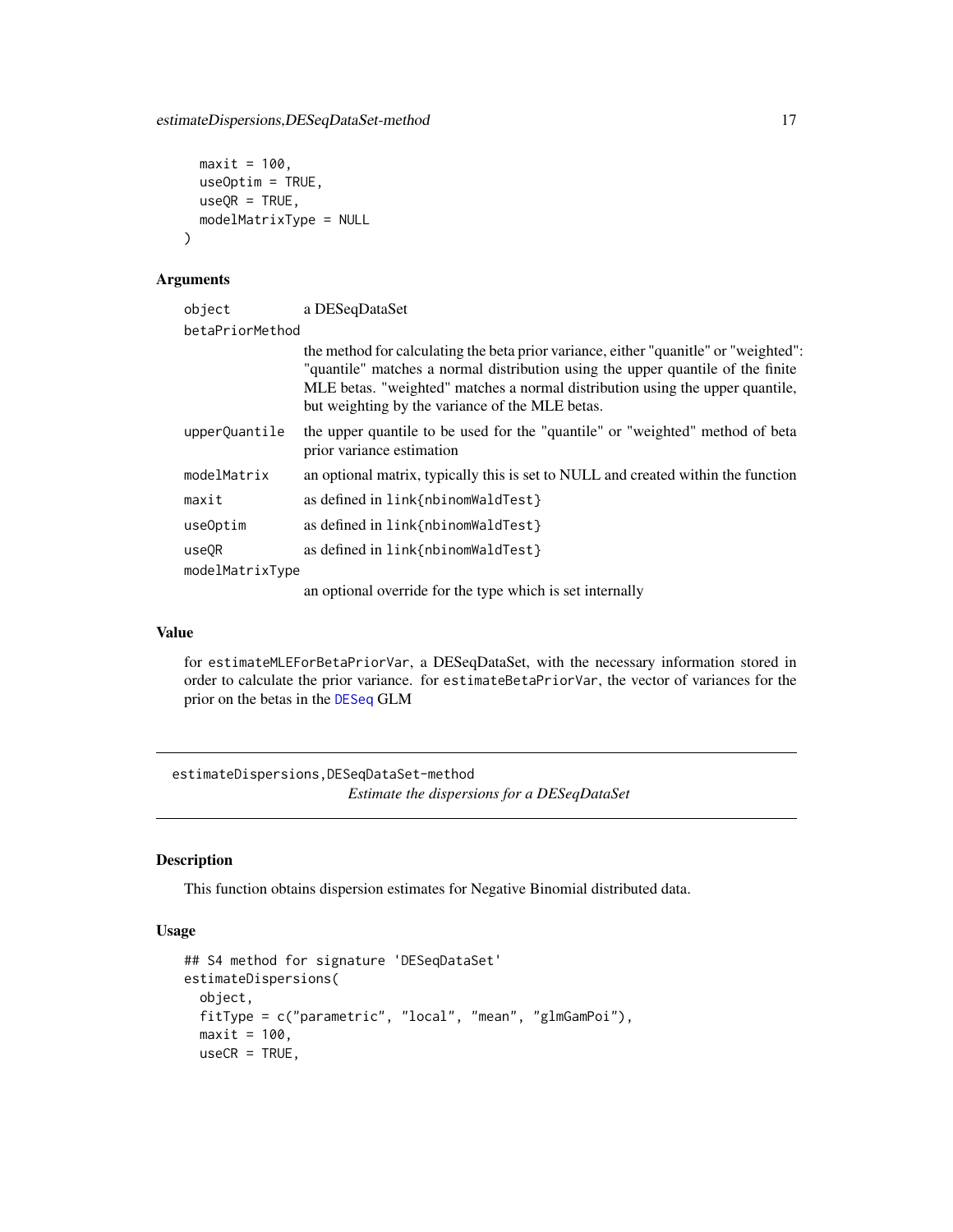```
weightThreshold = 0.01,
 quiet = FALSE,
 modelMatrix = NULL,
 minmu = if (fitType == "glmGamPoi") 1e-06 else 0.5)
```
#### Arguments

| object          | a DESeqDataSet                                                                                                                                                                                                                                                        |
|-----------------|-----------------------------------------------------------------------------------------------------------------------------------------------------------------------------------------------------------------------------------------------------------------------|
| fitType         | either "parametric", "local", "mean", or "glmGamPoi" for the type of fitting of<br>dispersions to the mean intensity.                                                                                                                                                 |
|                 | • parametric - fit a dispersion-mean relation of the form:                                                                                                                                                                                                            |
|                 | $dispersion = asymptDisp + extraPois/mean$                                                                                                                                                                                                                            |
|                 | via a robust gamma-family GLM. The coefficients asymptDisp and extraPois<br>are given in the attribute coefficients of the dispersionFunction of the<br>object.                                                                                                       |
|                 | • local - use the locfit package to fit a local regression of log dispersions over<br>log base mean (normal scale means and dispersions are input and output<br>for dispersionFunction). The points are weighted by normalized mean<br>count in the local regression. |
|                 | • mean - use the mean of gene-wise dispersion estimates.                                                                                                                                                                                                              |
|                 | • glmGamPoi - use the glmGamPoi package to fit the gene-wise dispersion,<br>its trend and calculate the MAP based on the quasi-likelihood framework.<br>The trend is calculated using a local median regression.                                                      |
| maxit           | control parameter: maximum number of iterations to allow for convergence                                                                                                                                                                                              |
| useCR           | whether to use Cox-Reid correction - see McCarthy et al (2012)                                                                                                                                                                                                        |
| weightThreshold |                                                                                                                                                                                                                                                                       |
|                 | threshold for subsetting the design matrix and GLM weights for calculating the<br>Cox-Reid correction                                                                                                                                                                 |
| quiet           | whether to print messages at each step                                                                                                                                                                                                                                |
| modelMatrix     | an optional matrix which will be used for fitting the expected counts. by default,<br>the model matrix is constructed from design(object)                                                                                                                             |
| minmu           | lower bound on the estimated count for fitting gene-wise dispersion                                                                                                                                                                                                   |
|                 |                                                                                                                                                                                                                                                                       |

# Details

Typically the function is called with the idiom:

dds <- estimateDispersions(dds)

The fitting proceeds as follows: for each gene, an estimate of the dispersion is found which maximizes the Cox Reid-adjusted profile likelihood (the methods of Cox Reid-adjusted profile likelihood maximization for estimation of dispersion in RNA-Seq data were developed by McCarthy, et al. (2012), first implemented in the edgeR package in 2010); a trend line capturing the dispersionmean relationship is fit to the maximum likelihood estimates; a normal prior is determined for the log dispersion estimates centered on the predicted value from the trended fit with variance

<span id="page-17-0"></span>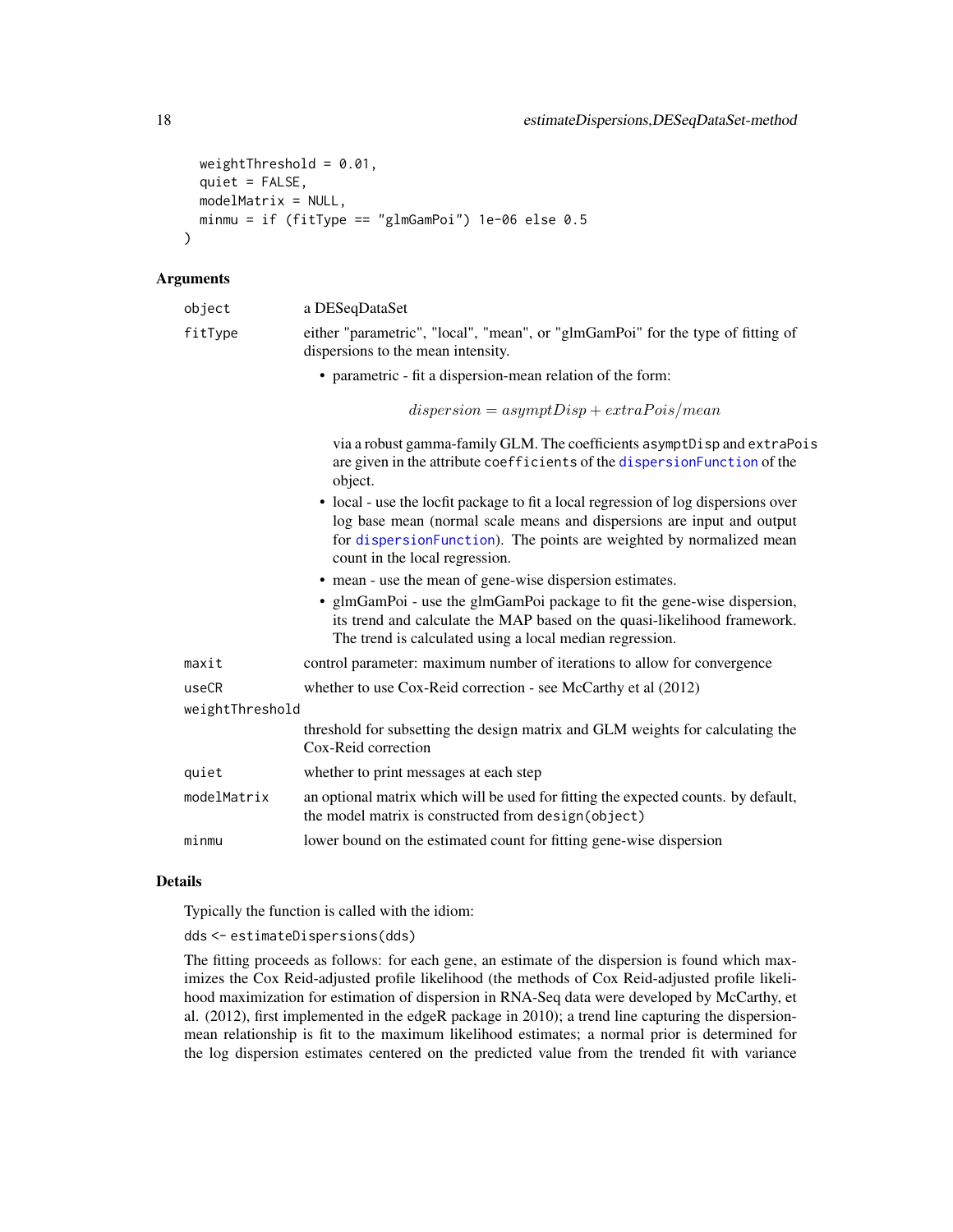<span id="page-18-0"></span>equal to the difference between the observed variance of the log dispersion estimates and the expected sampling variance; finally maximum a posteriori dispersion estimates are returned. This final dispersion parameter is used in subsequent tests. The final dispersion estimates can be accessed from an object using [dispersions](#page-14-1). The fitted dispersion-mean relationship is also used in [varianceStabilizingTransformation](#page-58-1). All of the intermediate values (gene-wise dispersion estimates, fitted dispersion estimates from the trended fit, etc.) are stored in mcols(dds), with information about these columns in mcols(mcols(dds)).

The log normal prior on the dispersion parameter has been proposed by Wu, et al. (2012) and is also implemented in the DSS package.

In DESeq2, the dispersion estimation procedure described above replaces the different methods of dispersion from the previous version of the DESeq package.

Since version 1.29, DESeq2 can call the glmGamPoi package, which can speed up the inference and is optimized for fitting many samles with very small counts (for example single cell RNA-seq data). To call functions from the glmGamPoi package, make sure that it is installed and set fitType = "glmGamPoi". In addition, to the gene estimates, the trend and the MAP, the glmGamPoi package calculates the corresponding quasi-likelihood estimates. Those can be used with the nbinomLRT() test to get more precise p-value estimates.

The lower-level functions called by estimateDispersions are: [estimateDispersionsGeneEst](#page-19-1), [estimateDispersionsFit](#page-19-2), and [estimateDispersionsMAP](#page-19-2).

#### Value

The DESeqDataSet passed as parameters, with the dispersion information filled in as metadata columns, accessible via mcols, or the final dispersions accessible via [dispersions](#page-14-1).

#### References

- Simon Anders, Wolfgang Huber: Differential expression analysis for sequence count data. Genome Biology 11 (2010) R106, <http://dx.doi.org/10.1186/gb-2010-11-10-r106>
- McCarthy, DJ, Chen, Y, Smyth, GK: Differential expression analysis of multifactor RNA-Seq experiments with respect to biological variation. Nucleic Acids Research 40 (2012), 4288- 4297, <http://dx.doi.org/10.1093/nar/gks042>
- Wu, H., Wang, C. & Wu, Z. A new shrinkage estimator for dispersion improves differential expression detection in RNA-seq data. Biostatistics (2012). [http://dx.doi.org/10.1093/](http://dx.doi.org/10.1093/biostatistics/kxs033) [biostatistics/kxs033](http://dx.doi.org/10.1093/biostatistics/kxs033)
- Ahlmann-Eltze, C., Huber, W. glmGamPoi: Fitting Gamma-Poisson Generalized Linear Models on Single Cell Count Data. Bioinformatics (2020). [https://doi.org/10.1093/bioinfor](https://doi.org/10.1093/bioinformatics/btaa1009)matics/ [btaa1009](https://doi.org/10.1093/bioinformatics/btaa1009)

# Examples

```
dds <- makeExampleDESeqDataSet()
dds <- estimateSizeFactors(dds)
dds <- estimateDispersions(dds)
head(dispersions(dds))
```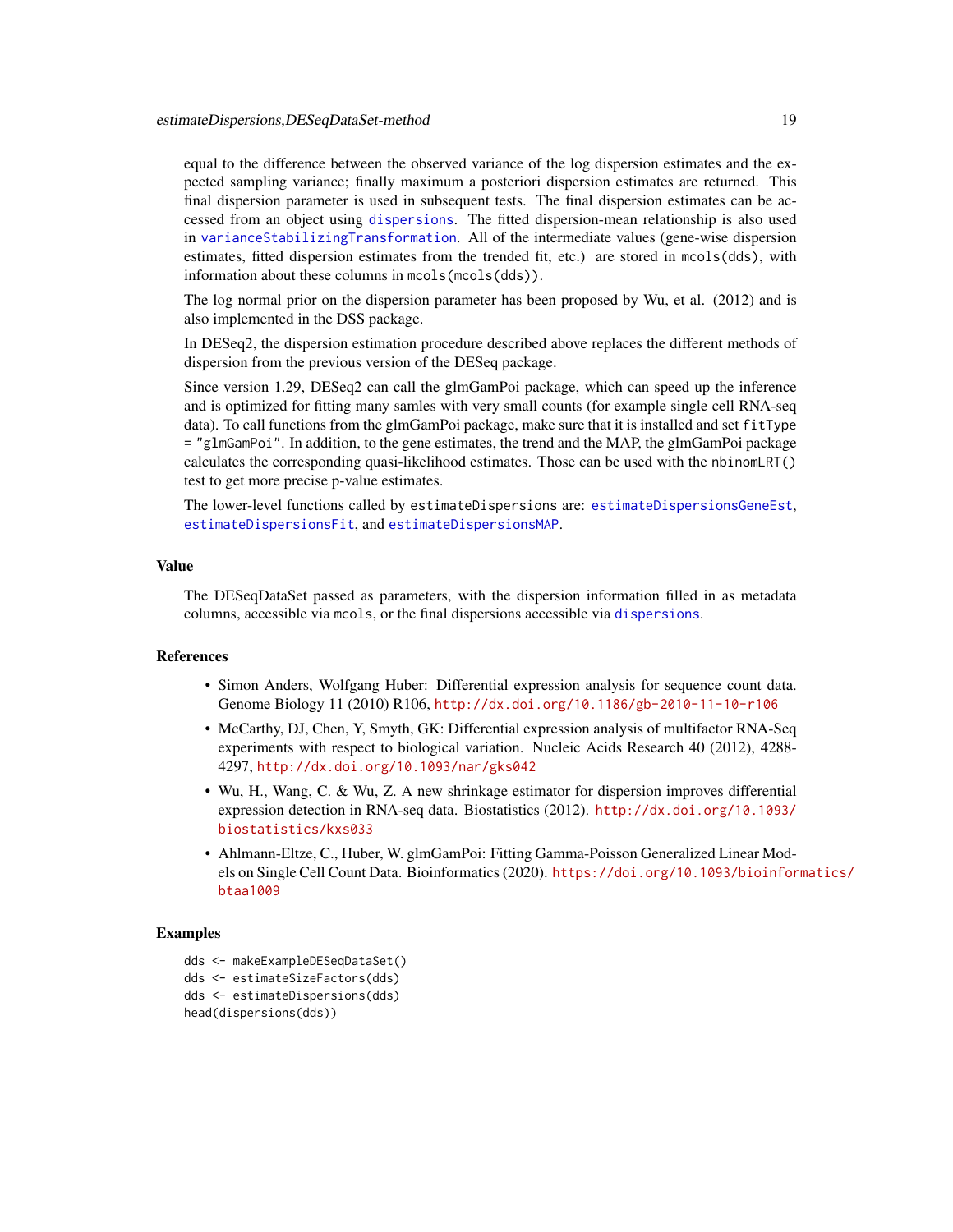```
estimateDispersionsGeneEst
```
*Low-level functions to fit dispersion estimates*

# <span id="page-19-2"></span>Description

Normal users should instead use [estimateDispersions](#page-0-0). These low-level functions are called by [estimateDispersions](#page-0-0), but are exported and documented for non-standard usage. For instance, it is possible to replace fitted values with a custom fit and continue with the maximum a posteriori dispersion estimation, as demonstrated in the examples below.

# Usage

```
estimateDispersionsGeneEst(
  object,
  minDisp = 1e-08,
  kappa_0 = 1,
  dispTol = 1e-06,
  maxit = 100,
  useCR = TRUE,weightThreshold = 0.01,
  quiet = FALSE,
  modelMatrix = NULL,
  niter = 1,
  linearMu = NULL,
  minmu = if (type == "glmGamPoi") 1e-06 else 0.5,
  alphaInit = NULL,
  type = c("DESeq2", "glmGamPoi")
\lambdaestimateDispersionsFit(
  object,
  fitType = c("parametric", "local", "mean", "glmGamPoi"),
  minDisp = 1e-08,
  quiet = FALSE
\lambdaestimateDispersionsMAP(
  object,
  outlierSD = 2,
  dispPriorVar,
  minDisp = 1e-08.
  kappa_0 = 1,
  dispTol = 1e-06.
  maxit = 100,
  useCR = TRUE,
  weightThreshold = 0.01,
```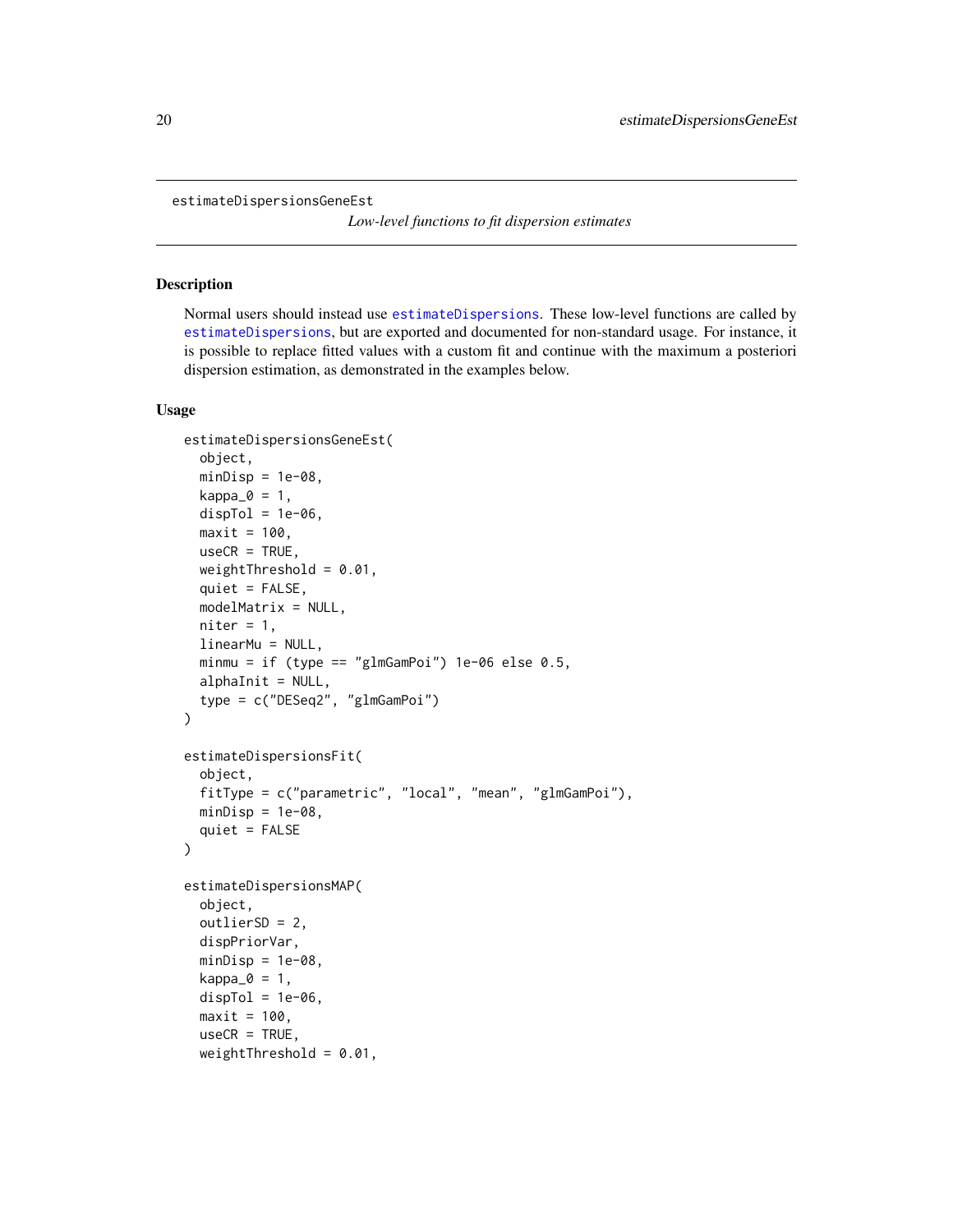# estimateDispersionsGeneEst 21

```
modelMatrix = NULL,
 type = c("DESeq2", "glmGamPoi"),
  quiet = FALSE
\mathcal{L}
```
estimateDispersionsPriorVar(object, minDisp = 1e-08, modelMatrix = NULL)

# Arguments

| object                   | a DESeqDataSet                                                                                                                                                                                                                                                      |
|--------------------------|---------------------------------------------------------------------------------------------------------------------------------------------------------------------------------------------------------------------------------------------------------------------|
| minDisp                  | small value for the minimum dispersion, to allow for calculations in log scale,<br>one order of magnitude above this value is used as a test for inclusion in mean-<br>dispersion fitting                                                                           |
| kappa_0                  | control parameter used in setting the initial proposal in backtracking search,<br>higher kappa_0 results in larger steps                                                                                                                                            |
| dispTol                  | control parameter to test for convergence of log dispersion, stop when increase<br>in log posterior is less than dispTol                                                                                                                                            |
| maxit                    | control parameter: maximum number of iterations to allow for convergence                                                                                                                                                                                            |
| useCR<br>weightThreshold | whether to use Cox-Reid correction                                                                                                                                                                                                                                  |
|                          | threshold for subsetting the design matrix and GLM weights for calculating the<br>Cox-Reid correction                                                                                                                                                               |
| quiet                    | whether to print messages at each step                                                                                                                                                                                                                              |
| modelMatrix              | for advanced use only, a substitute model matrix for gene-wise and MAP dis-<br>persion estimation                                                                                                                                                                   |
| niter                    | number of times to iterate between estimation of means and estimation of dis-<br>persion                                                                                                                                                                            |
| linearMu                 | estimate the expected counts matrix using a linear model, default is NULL, in<br>which case a lienar model is used if the number of groups defined by the model<br>matrix is equal to the number of columns of the model matrix                                     |
| minmu                    | lower bound on the estimated count for fitting gene-wise dispersion                                                                                                                                                                                                 |
| alphaInit                | initial guess for the dispersion estimate, alpha                                                                                                                                                                                                                    |
| type                     | can either be "DESeq2" or "glmGamPoi". Specifies if the glmGamPoi package<br>is used to calculate the dispersion. This can be significantly faster if there are<br>many replicates with small counts.                                                               |
| fitType                  | either "parametric", "local", "mean", or "glmGamPoi" for the type of fitting of<br>dispersions to the mean intensity. See estimateDispersions for description.                                                                                                      |
| outlierSD                | the number of standard deviations of log gene-wise estimates above the prior<br>mean (fitted value), above which dispersion estimates will be labelled outliers.<br>Outliers will keep their original value and not be shrunk using the prior.                      |
| dispPriorVar             | the variance of the normal prior on the log dispersions. If not supplied, this is<br>calculated as the difference between the mean squared residuals of gene-wise<br>estimates to the fitted dispersion and the expected sampling variance of the log<br>dispersion |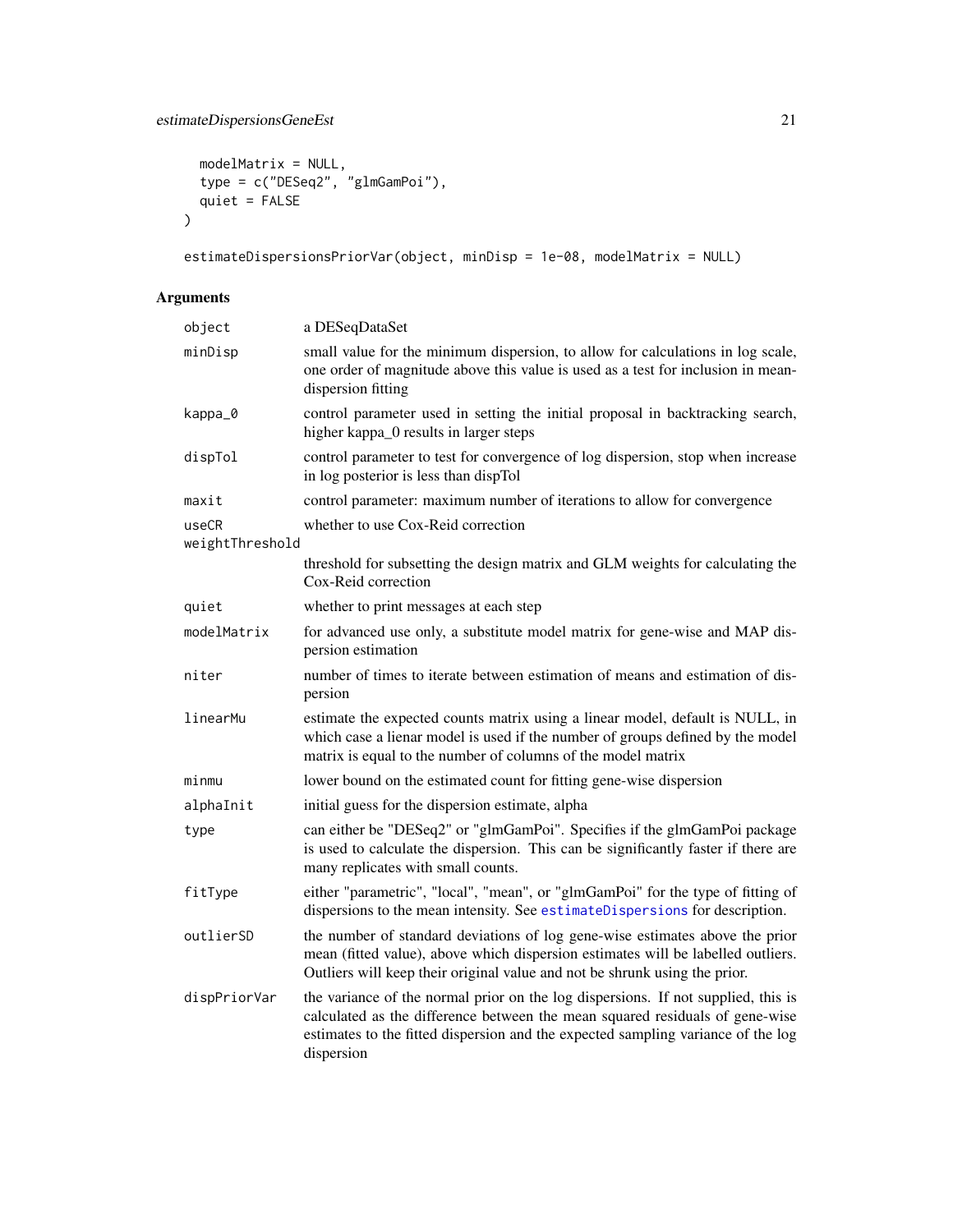#### Value

a DESeqDataSet with gene-wise, fitted, or final MAP dispersion estimates in the metadata columns of the object.

estimateDispersionsPriorVar is called inside of estimateDispersionsMAP and stores the dispersion prior variance as an attribute of dispersionFunction(dds), which can be manually provided to estimateDispersionsMAP for parallel execution.

# See Also

[estimateDispersions](#page-0-0)

#### Examples

```
dds <- makeExampleDESeqDataSet()
dds <- estimateSizeFactors(dds)
dds <- estimateDispersionsGeneEst(dds)
dds <- estimateDispersionsFit(dds)
dds <- estimateDispersionsMAP(dds)
plotDispEsts(dds)
```
# after having run estimateDispersionsFit() # the dispersion prior variance over all genes # can be obtained like so:

```
dispPriorVar <- estimateDispersionsPriorVar(dds)
```
estimateSizeFactors,DESeqDataSet-method *Estimate the size factors for a* [DESeqDataSet](#page-9-1)

#### Description

This function estimates the size factors using the "median ratio method" described by Equation 5 in Anders and Huber (2010). The estimated size factors can be accessed using the accessor function [sizeFactors](#page-0-0). Alternative library size estimators can also be supplied using the assignment function [sizeFactors<-](#page-0-0).

#### Usage

```
## S4 method for signature 'DESeqDataSet'
estimateSizeFactors(
  object,
  type = c("ratio", "poscounts", "iterate"),
  locfunc = stats::median,
  geoMeans,
  controlGenes,
```
<span id="page-21-0"></span>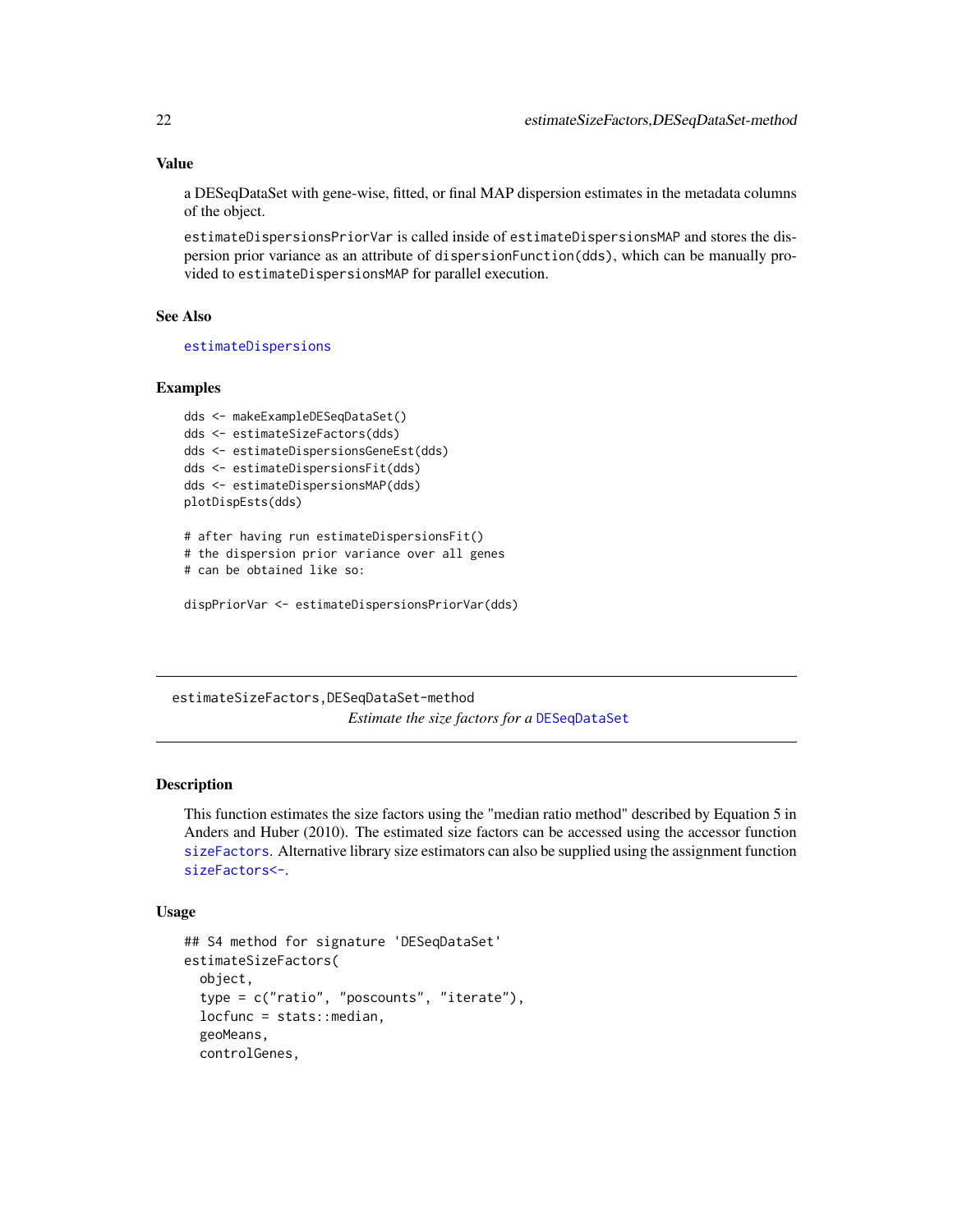```
normMatrix,
  quiet = FALSE
\lambda
```
#### Arguments

| object       | a DESeqDataSet                                                                                                                                                                                                                                                                                                                                                                                                                                                                                                                                                                                                                                                                                                                                                                                                                                                                                                                                                                                |
|--------------|-----------------------------------------------------------------------------------------------------------------------------------------------------------------------------------------------------------------------------------------------------------------------------------------------------------------------------------------------------------------------------------------------------------------------------------------------------------------------------------------------------------------------------------------------------------------------------------------------------------------------------------------------------------------------------------------------------------------------------------------------------------------------------------------------------------------------------------------------------------------------------------------------------------------------------------------------------------------------------------------------|
| type         | Method for estimation: either "ratio", "poscounts", or "iterate". "ratio" uses<br>the standard median ratio method introduced in DESeq. The size factor is the<br>median ratio of the sample over a "pseudosample": for each gene, the geomet-<br>ric mean of all samples. "poscounts" and "iterate" offer alternative estimators,<br>which can be used even when all genes contain a sample with a zero (a prob-<br>lem for the default method, as the geometric mean becomes zero, and the ratio<br>undefined). The "poscounts" estimator deals with a gene with some zeros, by<br>calculating a modified geometric mean by taking the n-th root of the product<br>of the non-zero counts. This evolved out of use cases with Paul McMurdie's<br>phyloseq package for metagenomic samples. The "iterate" estimator iterates be-<br>tween estimating the dispersion with a design of $\sim$ 1, and finding a size factor<br>vector by numerically optimizing the likelihood of the ~1 model. |
| locfunc      | a function to compute a location for a sample. By default, the median is used.<br>However, especially for low counts, the shorth function from the genefilter<br>package may give better results.                                                                                                                                                                                                                                                                                                                                                                                                                                                                                                                                                                                                                                                                                                                                                                                             |
| geoMeans     | by default this is not provided and the geometric means of the counts are cal-<br>culated within the function. A vector of geometric means from another count<br>matrix can be provided for a "frozen" size factor calculation. The size factors<br>will be scaled to have a geometric mean of 1 when supplying geoMeans.                                                                                                                                                                                                                                                                                                                                                                                                                                                                                                                                                                                                                                                                     |
| controlGenes | optional, numeric or logical index vector specifying those genes to use for size<br>factor estimation (e.g. housekeeping or spike-in genes)                                                                                                                                                                                                                                                                                                                                                                                                                                                                                                                                                                                                                                                                                                                                                                                                                                                   |
| normMatrix   | optional, a matrix of normalization factors which do not yet control for li-<br>brary size. Note that this argument should not be used (and will be ignored)<br>if the dds object was created using tximport. In this case, the information in<br>assays(dds)[["avgTxLength"]] is automatically used to create appropriate<br>normalization factors. Providing normMatrix will estimate size factors on the<br>count matrix divided by normMatrix and store the product of the size factors<br>and normMatrix as normalizationFactors. It is recommended to divide out<br>the row-wise geometric mean of normMatrix so the rows roughly are centered<br>on $1$ .                                                                                                                                                                                                                                                                                                                              |
| quiet        | whether to print messages                                                                                                                                                                                                                                                                                                                                                                                                                                                                                                                                                                                                                                                                                                                                                                                                                                                                                                                                                                     |

# Details

Typically, the function is called with the idiom:

dds <- estimateSizeFactors(dds)

See [DESeq](#page-6-1) for a description of the use of size factors in the GLM. One should call this function after [DESeqDataSet](#page-9-1) unless size factors are manually specified with [sizeFactors](#page-0-0). Alternatively, gene-specific normalization factors for each sample can be provided using [normalizationFactors](#page-36-1) which will always preempt [sizeFactors](#page-0-0) in calculations.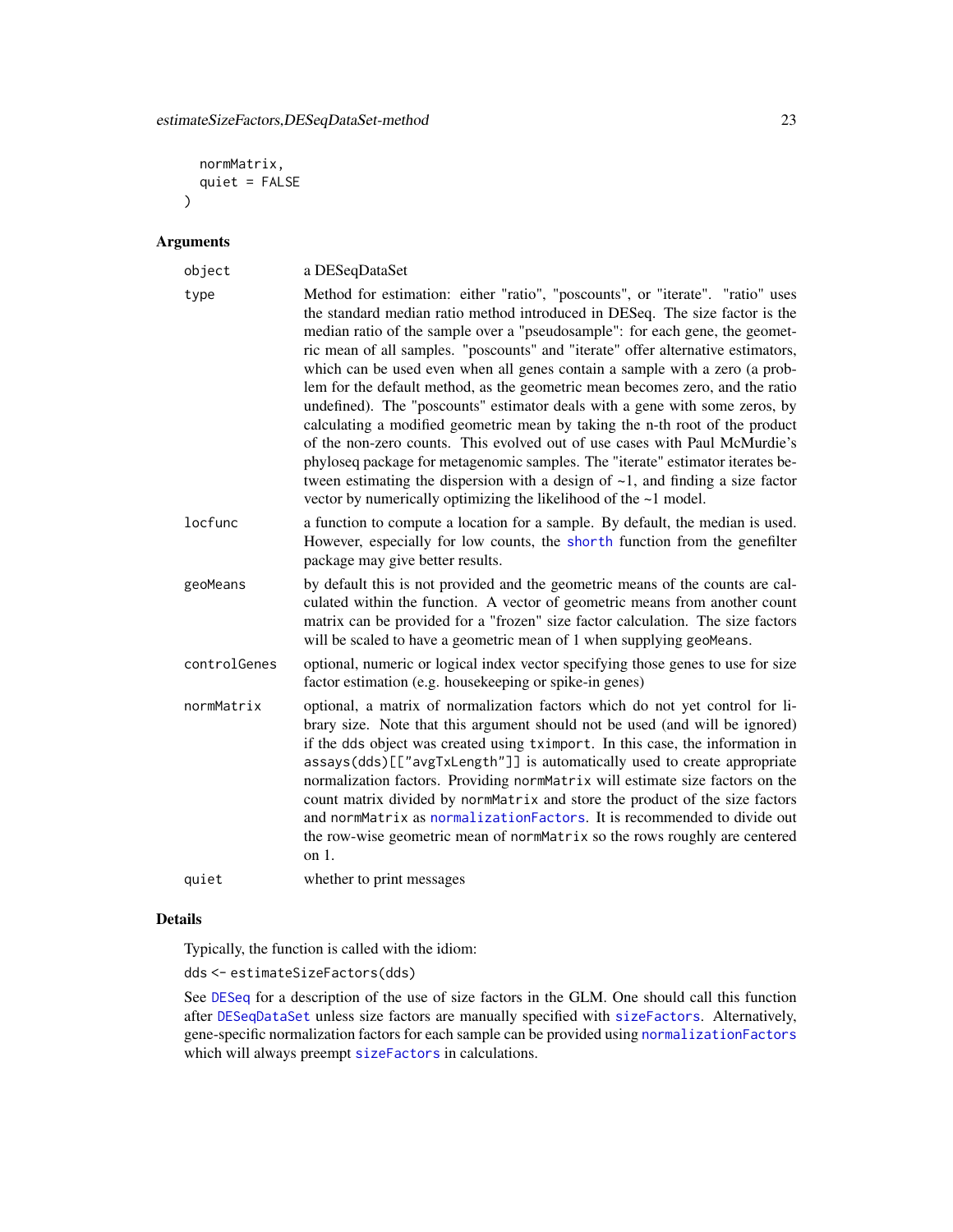Internally, the function calls [estimateSizeFactorsForMatrix](#page-23-1), which provides more details on the calculation.

#### Value

The DESeqDataSet passed as parameters, with the size factors filled in.

#### Author(s)

Simon Anders

#### References

Reference for the median ratio method:

Simon Anders, Wolfgang Huber: Differential expression analysis for sequence count data. Genome Biology 2010, 11:106. <http://dx.doi.org/10.1186/gb-2010-11-10-r106>

#### See Also

[estimateSizeFactorsForMatrix](#page-23-1)

#### Examples

```
dds <- makeExampleDESeqDataSet(n=1000, m=4)
dds <- estimateSizeFactors(dds)
sizeFactors(dds)
dds <- estimateSizeFactors(dds, controlGenes=1:200)
m \le matrix(runif(1000 * 4, .5, 1.5), ncol=4)
dds <- estimateSizeFactors(dds, normMatrix=m)
normalizationFactors(dds)[1:3,]
geoMeans <- exp(rowMeans(log(counts(dds))))
dds <- estimateSizeFactors(dds,geoMeans=geoMeans)
sizeFactors(dds)
```
<span id="page-23-1"></span>estimateSizeFactorsForMatrix

*Low-level function to estimate size factors with robust regression.*

# **Description**

Given a matrix or data frame of count data, this function estimates the size factors as follows: Each column is divided by the geometric means of the rows. The median (or, if requested, another location estimator) of these ratios (skipping the genes with a geometric mean of zero) is used as the size factor for this column. Typically, one will not call this function directly, but use [estimateSizeFactors](#page-0-0).

<span id="page-23-0"></span>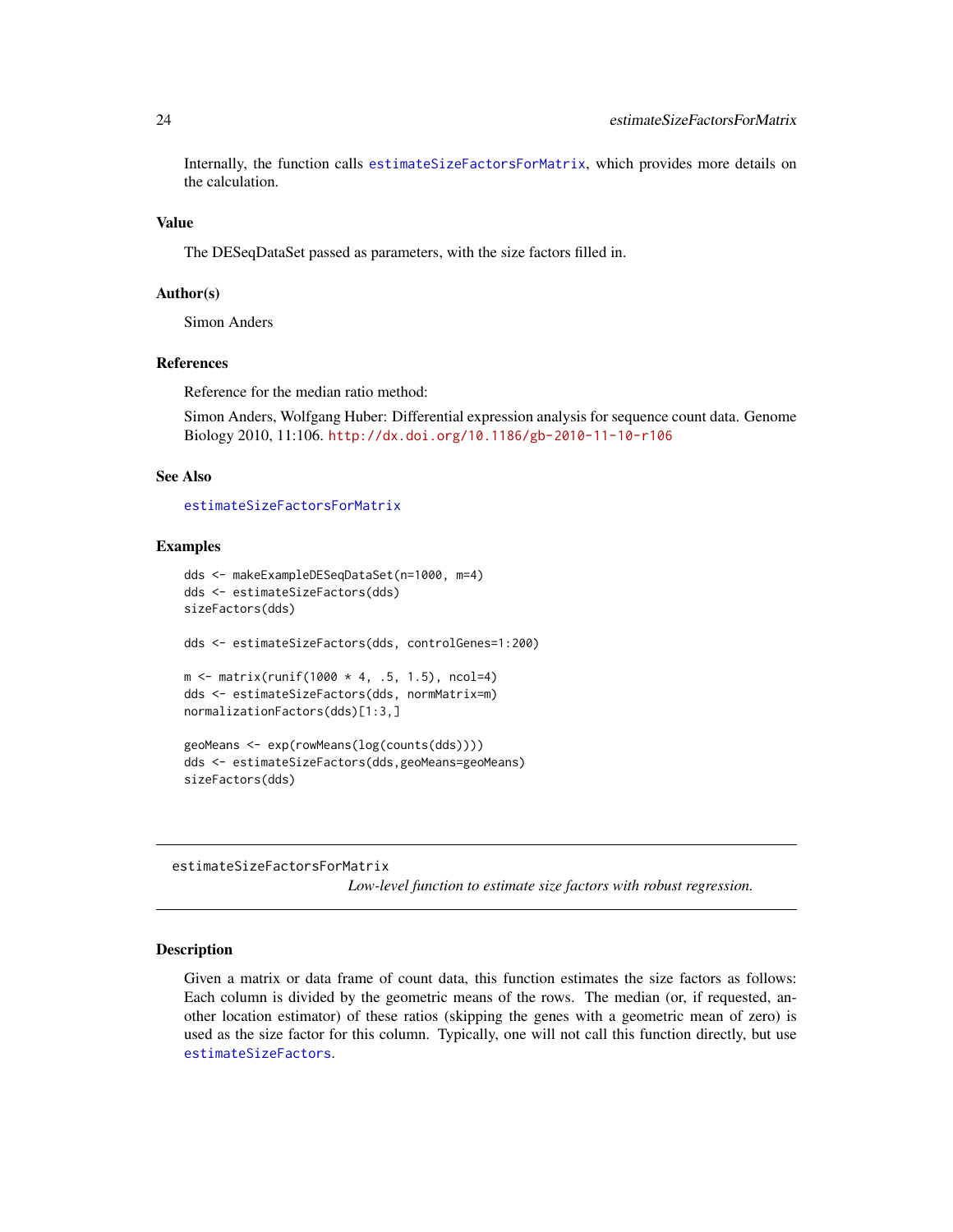# <span id="page-24-0"></span>estimateSizeFactorsForMatrix 25

# Usage

```
estimateSizeFactorsForMatrix(
  counts,
  locfunc = stats::median,
 geoMeans,
 controlGenes,
 type = c("ratio", "poscounts")
)
```
# Arguments

| counts       | a matrix or data frame of counts, <i>i.e.</i> , non-negative integer values                                                                                                                                                     |
|--------------|---------------------------------------------------------------------------------------------------------------------------------------------------------------------------------------------------------------------------------|
| locfunc      | a function to compute a location for a sample. By default, the median is used.<br>However, especially for low counts, the shorth function from genefilter may<br>give better results.                                           |
| geoMeans     | by default this is not provided, and the geometric means of the counts are cal-<br>culated within the function. A vector of geometric means from another count<br>matrix can be provided for a "frozen" size factor calculation |
| controlGenes | optional, numeric or logical index vector specifying those genes to use for size<br>factor estimation (e.g. house keeping or spike-in genes)                                                                                    |
| type         | standard median ratio ("ratio") or where the geometric mean is only calculated<br>over positive counts per row ("poscounts")                                                                                                    |

# Value

a vector with the estimates size factors, one element per column

# Author(s)

Simon Anders

# See Also

[estimateSizeFactors](#page-0-0)

# Examples

```
dds <- makeExampleDESeqDataSet()
estimateSizeFactorsForMatrix(counts(dds))
geoMeans <- exp(rowMeans(log(counts(dds))))
estimateSizeFactorsForMatrix(counts(dds),geoMeans=geoMeans)
```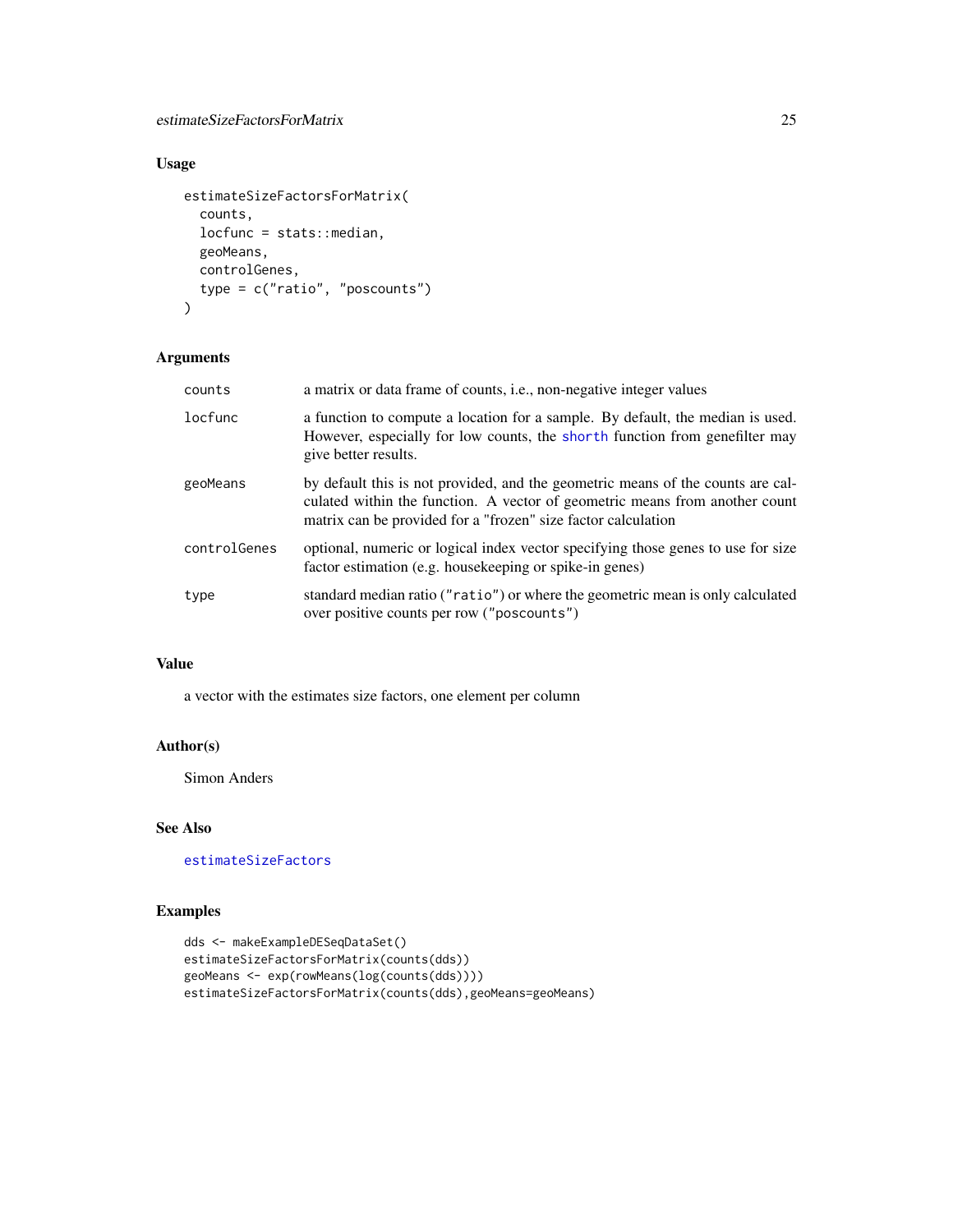<span id="page-25-1"></span><span id="page-25-0"></span>

The following function returns fragment counts normalized per kilobase of feature length per million mapped fragments (by default using a robust estimate of the library size, as in [estimateSizeFactors](#page-0-0)).

#### Usage

 $fpkm(object, robust = TRUE)$ 

#### Arguments

| object | a DESeɑDataSet                                                                 |
|--------|--------------------------------------------------------------------------------|
| robust | whether to use size factors to normalize rather than taking the column sums of |
|        | the raw counts, using the fpm function.                                        |

#### Details

The length of the features (e.g. genes) is calculated one of two ways: (1) If there is a matrix named "avgTxLength" in assays(dds), this will take precedence in the length normalization. This occurs when using the tximport-DESeq2 pipeline. (2) Otherwise, feature length is calculated from the rowRanges of the dds object, if a column basepairs is not present in mcols(dds). The calculated length is the number of basepairs in the union of all GRanges assigned to a given row of object, e.g., the union of all basepairs of exons of a given gene. Note that the second approach over-estimates the gene length (average transcript length, weighted by abundance is a more appropriate normalization for gene counts), and so the FPKM will be an underestimate of the true value.

Note that, when the read/fragment counting has inter-feature dependencies, a strict normalization would not incorporate the basepairs of a feature which overlap another feature. This inter-feature dependence is not taken into consideration in the internal union basepair calculation.

#### Value

a matrix which is normalized per kilobase of the union of basepairs in the GRangesList or GRanges of the mcols(object), and per million of mapped fragments, either using the robust median ratio method (robust=TRUE, default) or using raw counts (robust=FALSE). Defining a column mcols(object)\$basepairs takes precedence over internal calculation of the kilobases for each row.

#### See Also

[fpm](#page-26-1)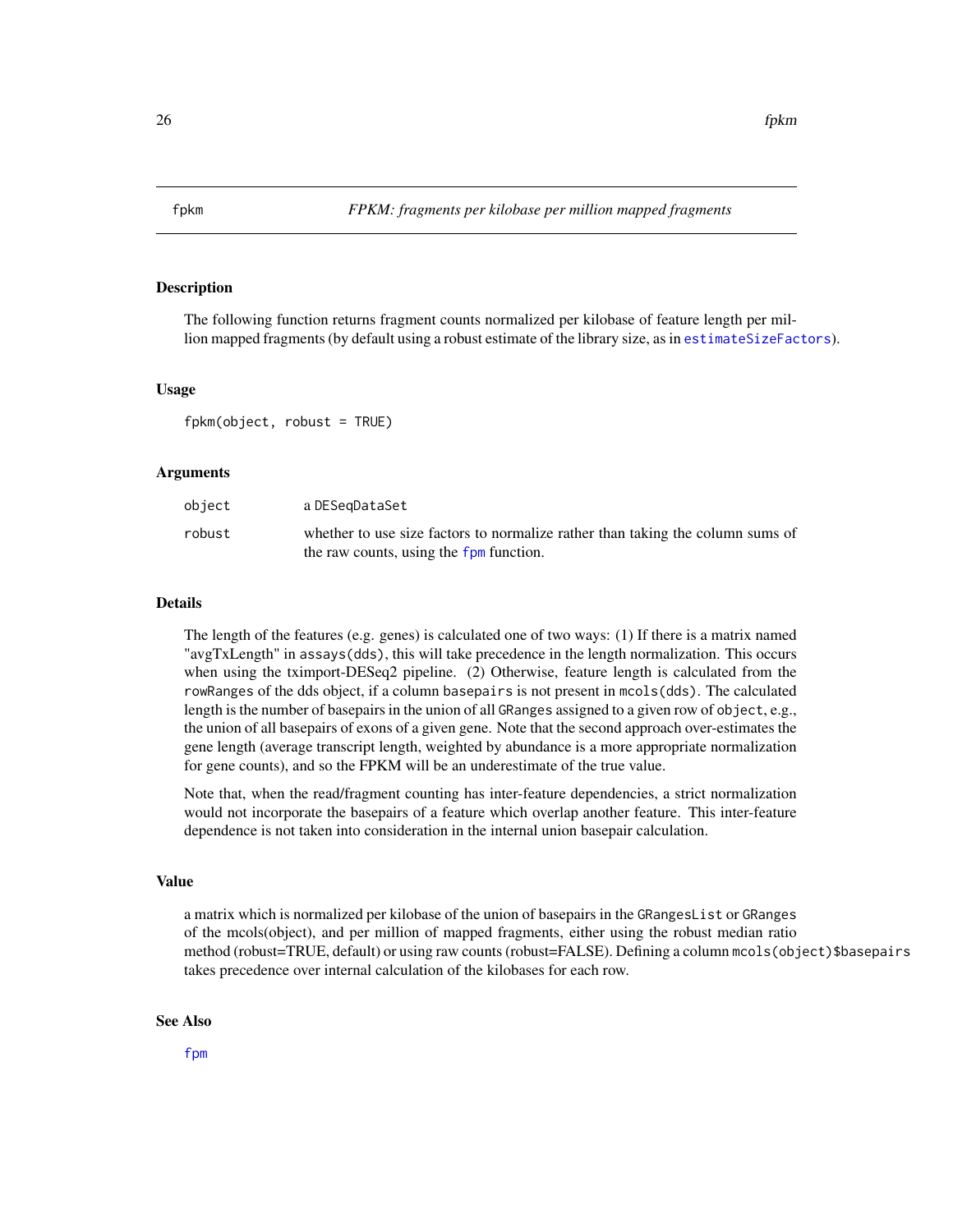# <span id="page-26-0"></span>Examples

```
# create a matrix with 1 million counts for the
# 2nd and 3rd column, the 1st and 4th have
# half and double the counts, respectively.
m \le - matrix(1e6 * rep(c(.125, .25, .25, .5), each=4),
            ncol=4, dimnames=list(1:4,1:4))
mode(m) <- "integer"
se <- SummarizedExperiment(list(counts=m), colData=DataFrame(sample=1:4))
dds <- DESeqDataSet(se, ~ 1)
# create 4 GRanges with lengths: 1, 1, 2, 2.5 Kb
gr1 <- GRanges("chr1",IRanges(1,1000)) # 1kb
gr2 <- GRanges("chr1",IRanges(c(1,1001),c( 500,1500))) # 1kb
gr3 <- GRanges("chr1",IRanges(c(1,1001),c(1000,2000))) # 2kb
gr4 <- GRanges("chr1",IRanges(c(1,1001),c(200,1300))) # 500bp
rowRanges(dds) <- GRangesList(gr1,gr2,gr3,gr4)
# the raw counts
counts(dds)
# the FPM values
fpm(dds)
# the FPKM values
fpkm(dds)
```
#### <span id="page-26-1"></span>fpm *FPM: fragments per million mapped fragments*

#### Description

Calculates either a robust version (default) or the traditional matrix of fragments/counts per million mapped fragments (FPM/CPM). Note: this function is written very simply and can be easily altered to produce other behavior by examining the source code.

#### Usage

fpm(object, robust = TRUE)

# Arguments

| object | a DESegDataSet                                                                                                                                                                                                                                                                                                 |
|--------|----------------------------------------------------------------------------------------------------------------------------------------------------------------------------------------------------------------------------------------------------------------------------------------------------------------|
| robust | whether to use size factors to normalize rather than taking the column sums of<br>the raw counts. If TRUE, the size factors and the geometric mean of column<br>sums are multiplied to create a robust library size estimate. Robust normaliza-<br>tion is not used if average transcript lengths are present. |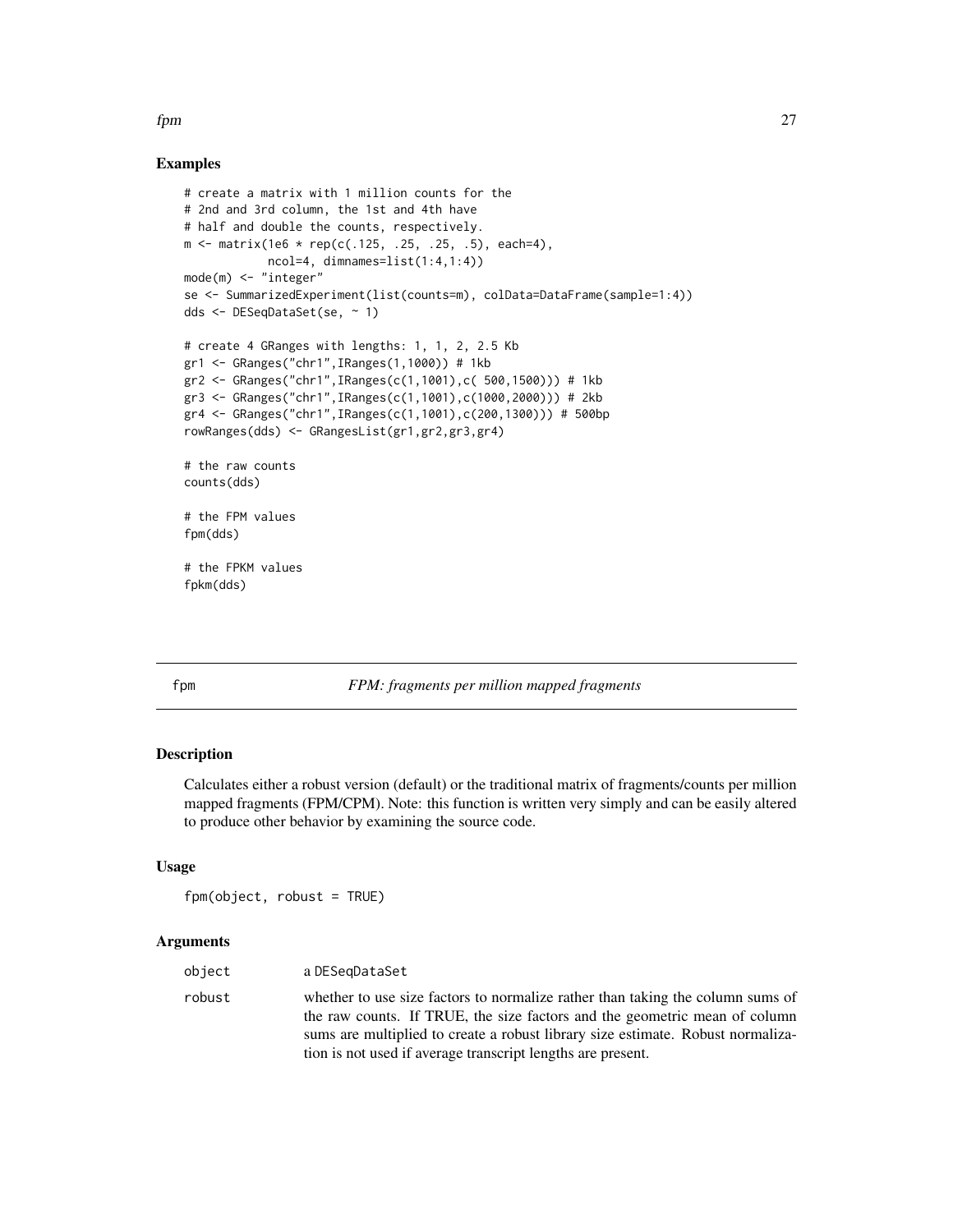a matrix which is normalized per million of mapped fragments, either using the robust median ratio method (robust=TRUE, default) or using raw counts (robust=FALSE).

#### See Also

[fpkm](#page-25-1)

#### Examples

```
# generate a dataset with size factors: .5, 1, 1, 2
dds <- makeExampleDESeqDataSet(m = 4, n = 1000,
                               interceptMean=log2(1e3),
                               interceptSD=0,
                               sizeFactors=c(.5,1,1,2),
                               dispMeanRel=function(x) .01)
# add a few rows with very high count
counts(dds)[4:10,] <- 2e5L
# in this robust version, the counts are comparable across samples
round(head(fpm(dds), 3))
# in this column sum version, the counts are still skewed:
# sample1 < sample2 & 3 < sample 4
round(head(fpm(dds, robust=FALSE), 3))
# the column sums of the robust version
# are not equal to 1e6, but the
# column sums of the non-robust version
# are equal to 1e6 by definition
colSums(fpm(dds))/1e6
colSums(fpm(dds, robust=FALSE))/1e6
```
integrateWithSingleCell

*Integrate bulk DE results with Bioconductor single-cell RNA-seq datasets*

### **Description**

A function that assists with integration of bulk DE results tables with pre-processed scRNA-seq datasets available on Bioconductor, for downstream visualization tasks. The user is prompted to pick a scRNA-seq dataset from a menu. The output of the function is a list with the original results table, bulk gene counts, and the SingleCellExperiment object selected by the user.

<span id="page-27-0"></span>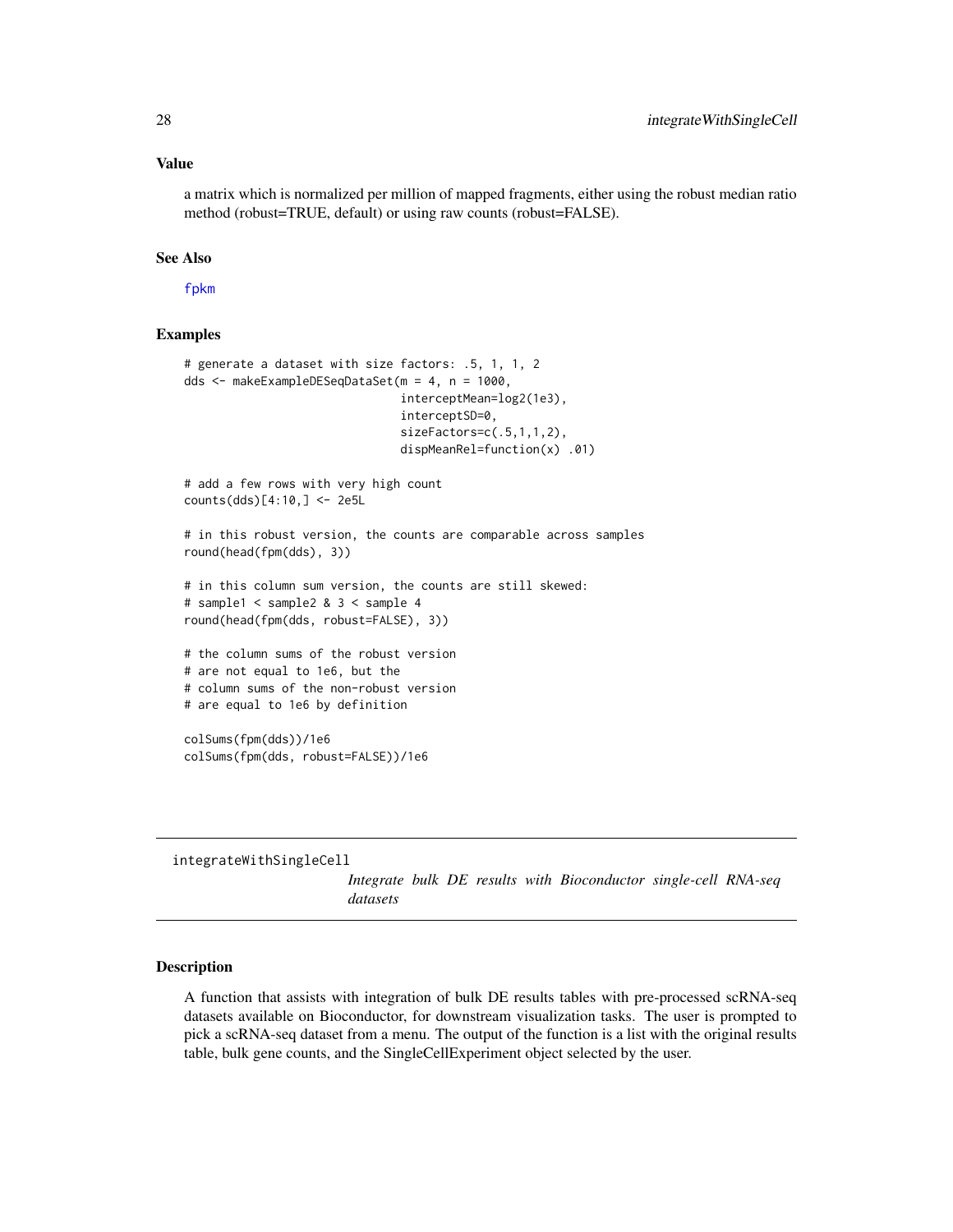#### <span id="page-28-0"></span>lfcShrink 29

#### Usage

```
integrateWithSingleCell(res, dds, ...)
```
#### Arguments

| res                     | a results table, as produced via results                                                |
|-------------------------|-----------------------------------------------------------------------------------------|
| dds                     | a DESeqDataSet with the bulk gene expression data (should contain gene-level<br>counts) |
| $\cdot$ $\cdot$ $\cdot$ | additional arguments passed to the dataset-accessing function                           |

# Details

This function assists the user in choosing a datset from a menu of options that are selected based on the organism of the current dataset. Currently only human and mouse bulk and single-cell RNA-seq datasets are supported, and it is assumed that the bulk DE dataset has GENCODE or Ensembl gene identifiers. Following the selection of the scRNA-seq dataset, visualization can be performed with a package vizWithSCE, which can be installed with install\_github("KwameForbes/vizWithSCE").

#### Value

list containing: res, dds, and a SingleCellExperiment as selected by the user

#### Author(s)

Kwame Forbes

# Examples

```
## Not run:
 # involves interactive menu selection...
 dds <- makeExampleDESeqDataSet()
 rownames(dds) <- paste0("ENSG",1:nrow(dds))
 dds <- DESeq(dds)
 res <- results(dds)
 dat <- integrateWithSingleCell(res, dds)
```
## End(Not run)

<span id="page-28-1"></span>lfcShrink *Shrink log2 fold changes*

#### Description

Adds shrunken log2 fold changes (LFC) and SE to a results table from DESeq run without LFC shrinkage. For consistency with results, the column name lfcSE is used here although what is returned is a posterior SD. Three shrinkage estimators for LFC are available via type (see the vignette for more details on the estimators). The apeglm publication demonstrates that 'apeglm' and 'ashr' outperform the original 'normal' shrinkage estimator.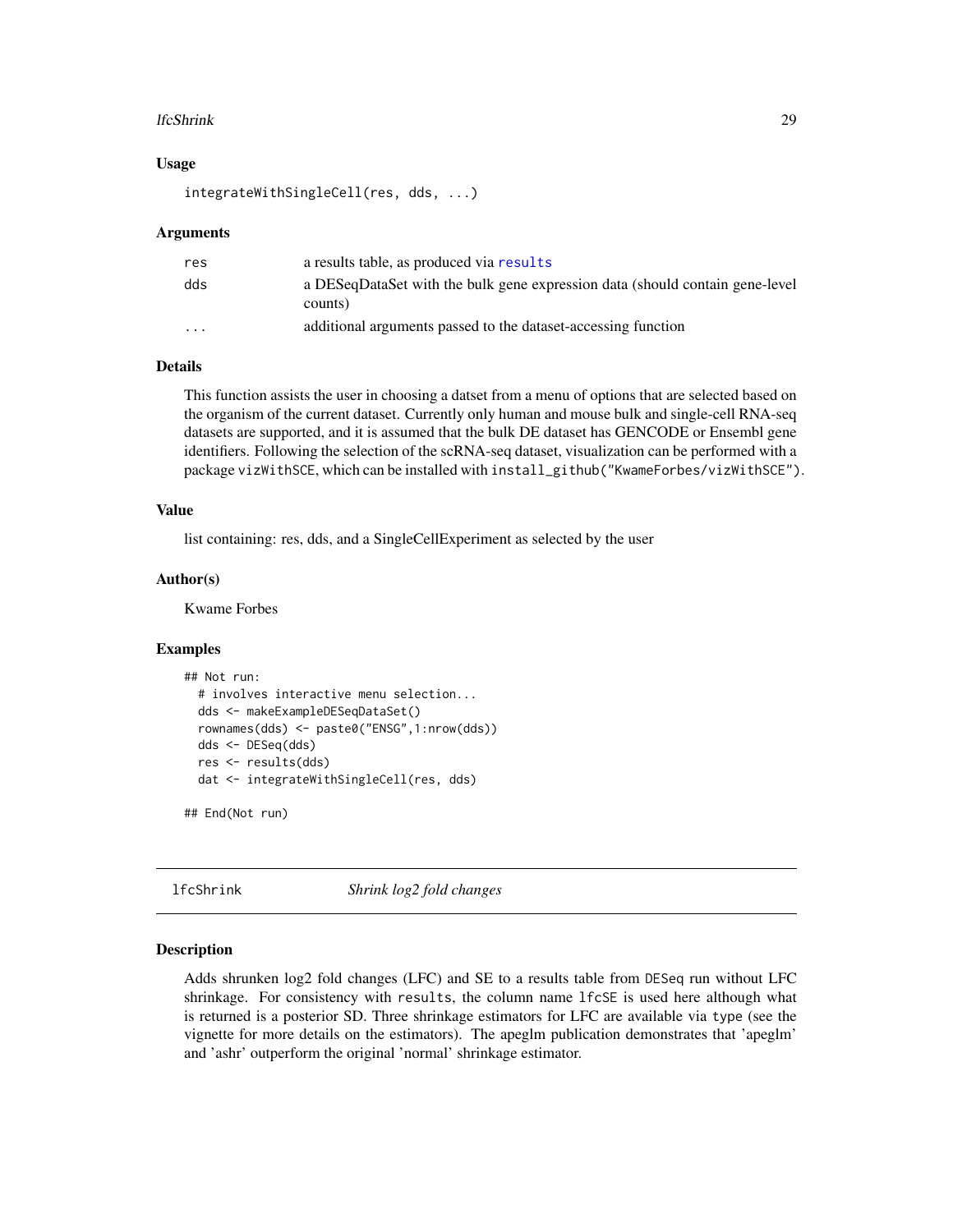# Usage

```
lfcShrink(
 dds,
 coef,
 contrast,
 res,
  type = c("apeglm", "ashr", "normal"),
 1fcThreshold = 0,
 svalue = FALSE,
 returnList = FALSE,
 format = c("DataFrame", "GRanges", "GRangesList"),
 saveCols = NULL,
 apeAdapt = TRUE,apeMethod = "nbinomCR",
 parallel = FALSE,
 BPPARAM = bpparam(),
 quiet = FALSE,
  ...
```
# Arguments

 $\mathcal{L}$ 

| dds          | a DESeqDataSet object, after running DESeq                                                                                                                                                                                                                                                                                                                                                                                                                                                                                  |
|--------------|-----------------------------------------------------------------------------------------------------------------------------------------------------------------------------------------------------------------------------------------------------------------------------------------------------------------------------------------------------------------------------------------------------------------------------------------------------------------------------------------------------------------------------|
| coef         | the name or number of the coefficient (LFC) to shrink, consult resultsNames(dds)<br>after running DESeq(dds). note: only coef or contrast can be specified, not<br>both. apeglm requires use of coef. For normal, one of coef or contrast must<br>be provided.                                                                                                                                                                                                                                                              |
| contrast     | see argument description in results. only coef or contrast can be specified,<br>not both.                                                                                                                                                                                                                                                                                                                                                                                                                                   |
| res          | a DESeqResults object. Results table produced by the default pipeline, i.e.<br>DESeq followed by results. If not provided, it will be generated internally<br>using coef or contrast. For ashr, if res is provided, then coef and contrast<br>are ignored.                                                                                                                                                                                                                                                                  |
| type         | "apeglm" is the adaptive Student's t prior shrinkage estimator from the 'apeglm'<br>package; "ashr" is the adaptive shrinkage estimator from the 'ashr' package,<br>using a fitted mixture of normals prior - see the Stephens (2016) reference below<br>for citation; "normal" is the 2014 DESeq2 shrinkage estimator using a Normal<br>prior;                                                                                                                                                                             |
| lfcThreshold | a non-negative value which specifies a log2 fold change threshold (as in results).<br>This can be used in conjunction with normal and apeglm, where it will produce<br>new p-values or s-values testing whether the LFC is greater in absolute value<br>than the threshold. The s-values returned in combination with apeglm provide<br>the probability of FSOS events, "false sign or small", among the tests with equal<br>or smaller s-value than a given gene's s-value, where "small" is specified by<br>lfcThreshold. |
| svalue       | logical, should p-values and adjusted p-values be replaced with s-values when<br>using apeglm or ashr. s-values provide the probability of false signs among the                                                                                                                                                                                                                                                                                                                                                            |

<span id="page-29-0"></span>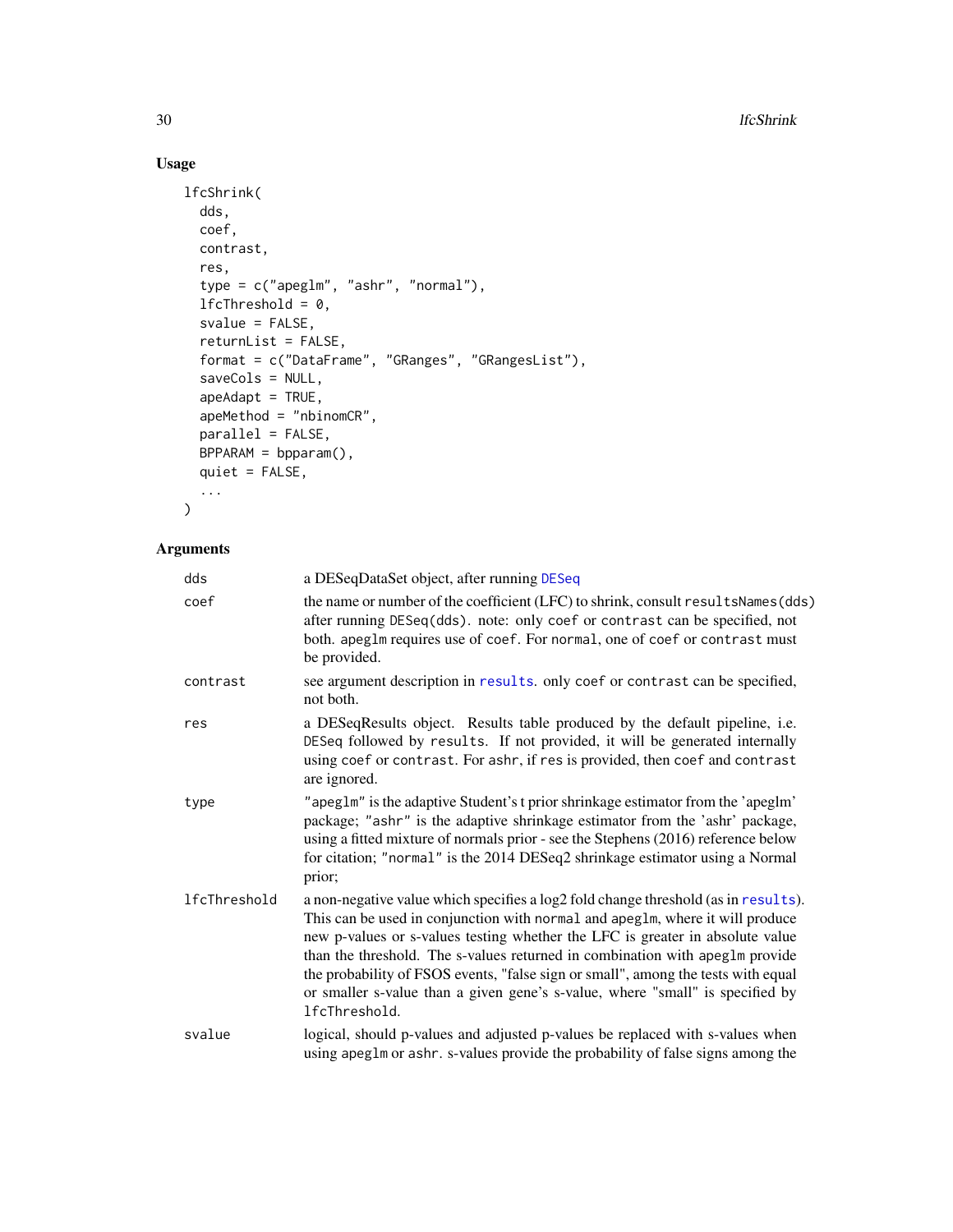#### <span id="page-30-0"></span>lfcShrink 31

|                | tests with equal or smaller s-value than a given given's s-value. See Stephens<br>$(2016)$ reference on s-values.                                           |
|----------------|-------------------------------------------------------------------------------------------------------------------------------------------------------------|
| returnList     | logical, should 1fcShrink return a list, where the first element is the results<br>table, and the second element is the output of apeglm or ashr            |
| format         | same as defined in results, either "DataFrame", "GRanges", or "GRangesList"                                                                                 |
| saveCols       | same as defined in results, which metadata columns to pass into output                                                                                      |
| apeAdapt       | logical, should apeglm use the MLE estimates of LFC to adapt the prior, or use<br>default or specified prior.control                                        |
| apeMethod      | what method to run apeglm, which can differ in terms of speed                                                                                               |
| parallel       | if FALSE, no parallelization. if TRUE, parallel execution using BiocParallel,<br>see same argument of DESeq parallelization only used with normal or apeglm |
| <b>BPPARAM</b> | see same argument of DESeq                                                                                                                                  |
| quiet          | whether to print messages                                                                                                                                   |
| $\ddotsc$      | arguments passed to apeglm and ashr                                                                                                                         |

# Details

See vignette for a comparison of shrinkage estimators on an example dataset. For all shrinkage methods, details on the prior is included in priorInfo(res), including the fitted\_g mixture for ashr.

For type="apeglm": Specifying apeglm passes along DESeq2 MLE log2 fold changes and standard errors to the apeglm function in the apeglm package, and re-estimates posterior LFCs for the coefficient specified by coef.

For type="ashr": Specifying ashr passes along DESeq2 MLE log2 fold changes and standard errors to the ash function in the ashr package, with arguments mixcompdist="normal" and method="shrink".

For type="normal": For design as a formula, shrinkage cannot be applied to coefficients in a model with interaction terms. For user-supplied model matrices, shrinkage is only supported via coef. coef will make use of standard model matrices, while contrast will make use of expanded model matrices, and for the latter, a results object should be provided to res. With numeric- or liststyle contrasts, it is possible to use lfcShrink, but likely easier to use DESeq with betaPrior=TRUE followed by results, because the numeric or list should reference the coefficients from the expanded model matrix. These coefficients will be printed to console if 'contrast' is used.

#### Value

a DESeqResults object with the log2FoldChange and lfcSE columns replaced with shrunken LFC and SE. For consistency with results (and similar to the output of bayesglm) the column name lfcSE is used here, although what is returned is a posterior SD. For normal and for apeglm the estimate is the posterior mode, for ashr it is the posterior mean. priorInfo(res) contains information about the shrinkage procedure, relevant to the various methods specified by type.

# References

Publications for the following shrinkage estimators: type="apeglm":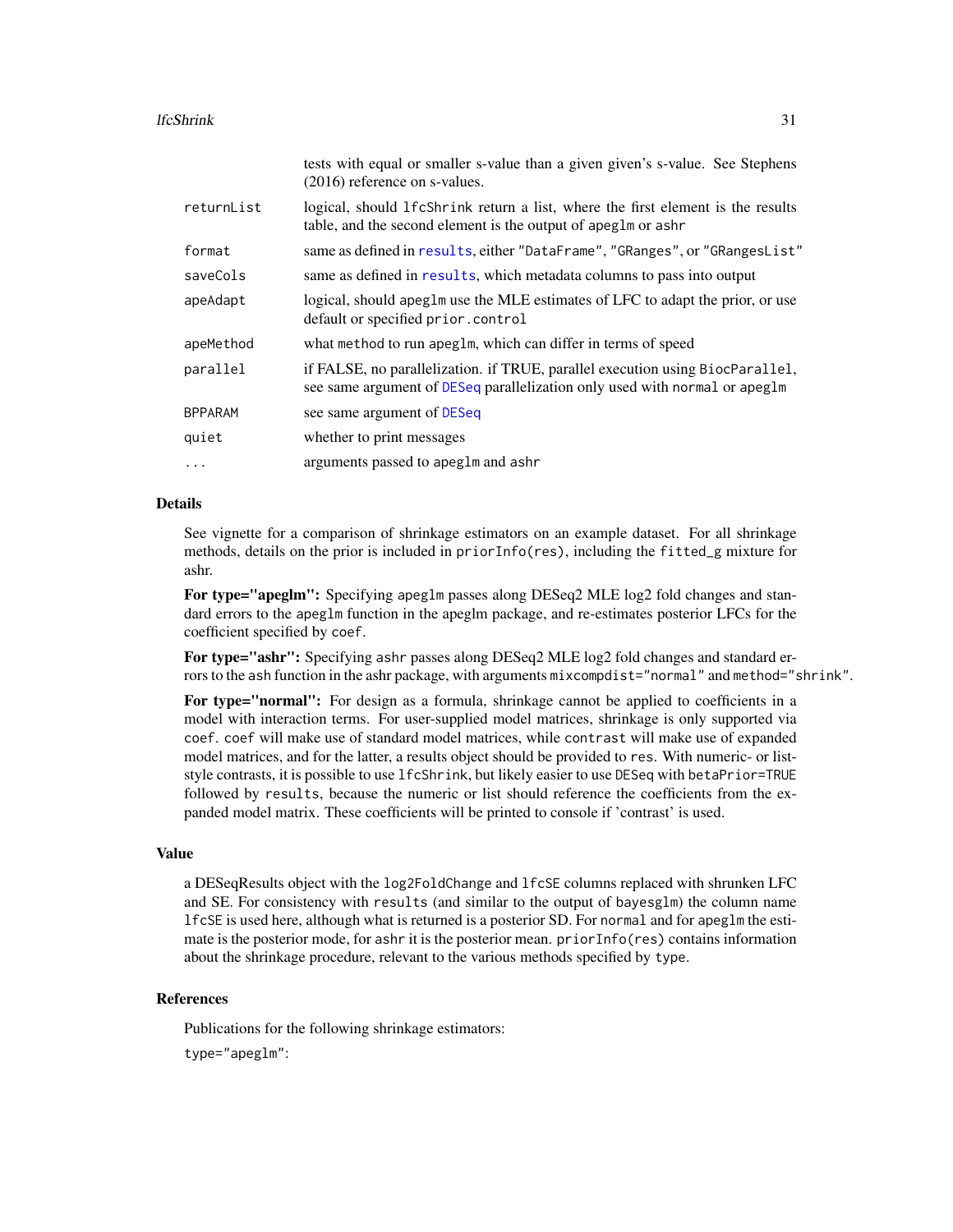Zhu, A., Ibrahim, J.G., Love, M.I. (2018) Heavy-tailed prior distributions for sequence count data: removing the noise and preserving large differences. Bioinformatics. [https://doi.org/10.1093/](https://doi.org/10.1093/bioinformatics/bty895) [bioinformatics/bty895](https://doi.org/10.1093/bioinformatics/bty895)

type="ashr":

Stephens, M. (2016) False discovery rates: a new deal. Biostatistics, 18:2. [https://doi.org/10.](https://doi.org/10.1093/biostatistics/kxw041) [1093/biostatistics/kxw041](https://doi.org/10.1093/biostatistics/kxw041)

type="normal":

Love, M.I., Huber, W., Anders, S. (2014) Moderated estimation of fold change and dispersion for RNA-seq data with DESeq2. Genome Biology, 15:550. <https://doi.org/10.1186/s13059-014-0550-8>

Related work, the bayesglm function in the arm package:

Gelman, A., Jakulin, A., Pittau, M.G. and Su, Y.-S. (2009). A Weakly Informative Default Prior Distribution For Logistic And Other Regression Models. The Annals of Applied Statistics 2:4. [http://www.stat.columbia.edu/~gelman/research/published/priors11.pdf](http://www.stat.columbia.edu/~gelman/research/published/ priors11.pdf)

#### Examples

```
set.seed(1)
dds <- makeExampleDESeqDataSet(n=500,betaSD=1)
dds <- DESeq(dds)
res <- results(dds)
# these are the coefficients from the model
# we can specify them using 'coef' by name or number below
resultsNames(dds)
res.ape <- lfcShrink(dds=dds, coef=2, type="apeglm")
res.ash <- lfcShrink(dds=dds, coef=2, type="ashr")
res.norm <- lfcShrink(dds=dds, coef=2, type="normal")
```
makeExampleDESeqDataSet

*Make a simulated DESeqDataSet*

#### Description

Constructs a simulated dataset of Negative Binomial data from two conditions. By default, there are no fold changes between the two conditions, but this can be adjusted with the betaSD argument.

#### Usage

```
makeExampleDESeqDataSet(
 n = 1000,
 m = 12,
 betaSD = 0,
  interceptMean = 4,
```
<span id="page-31-0"></span>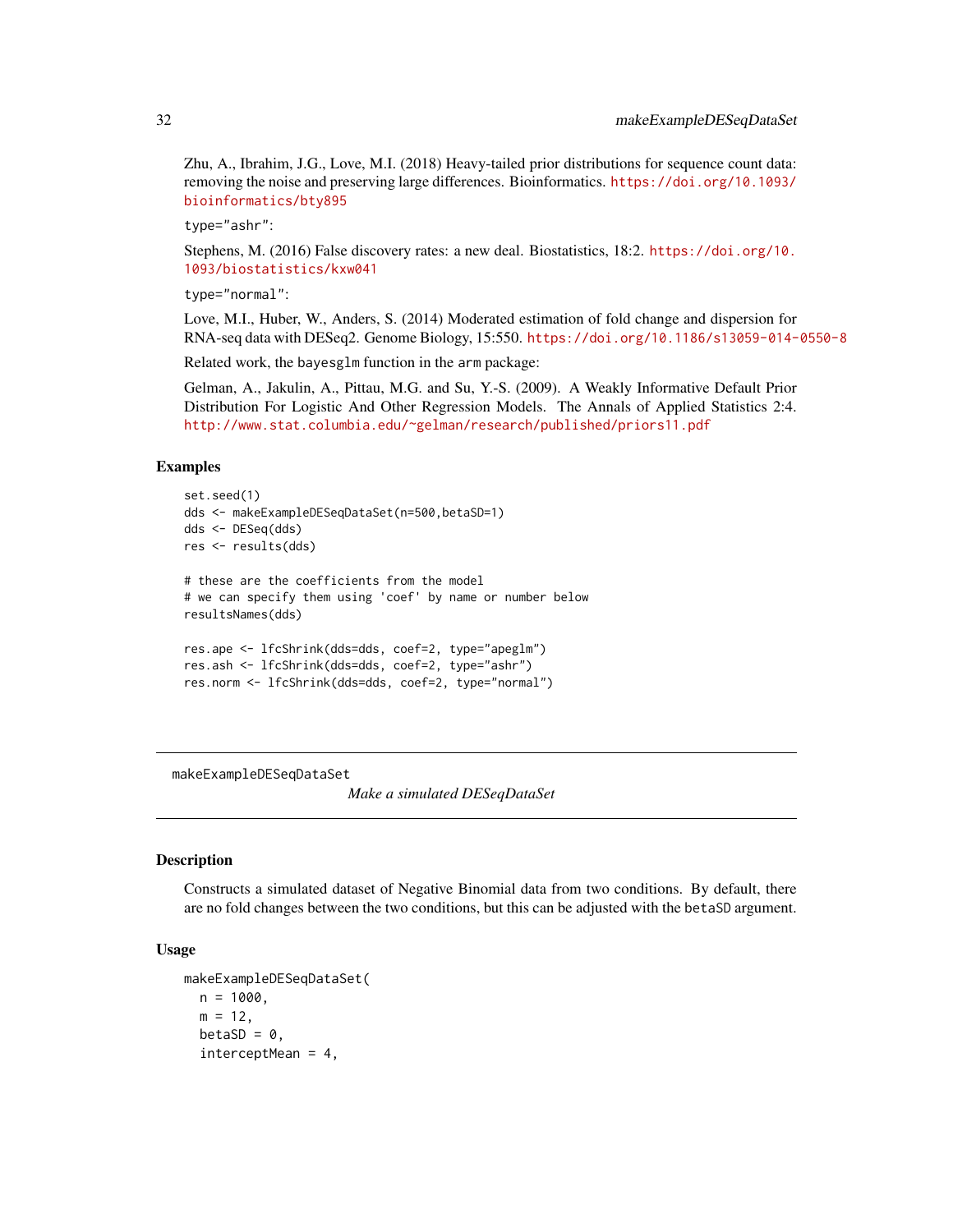#### <span id="page-32-0"></span>nbinomLRT 33

```
interceptSD = 2,
  dispMeanRel = function(x) 4/x + 0.1,
  sizeFactors = rep(1, m)\mathcal{L}
```
#### Arguments

| n             | number of rows                                                                             |
|---------------|--------------------------------------------------------------------------------------------|
| m             | number of columns                                                                          |
| betaSD        | the standard deviation for non-intercept betas, i.e. beta $\sim N(0,betaSD)$               |
| interceptMean | the mean of the intercept betas (log2 scale)                                               |
| interceptSD   | the standard deviation of the intercept betas (log2 scale)                                 |
| dispMeanRel   | a function specifying the relationship of the dispersions on 2 <sup>1</sup> true Intercept |
| sizeFactors   | multiplicative factors for each sample                                                     |

# Value

a [DESeqDataSet](#page-9-1) with true dispersion, intercept and beta values in the metadata columns. Note that the true betas are provided on the log2 scale.

# Examples

```
dds <- makeExampleDESeqDataSet()
dds
```
<span id="page-32-1"></span>nbinomLRT *Likelihood ratio test (chi-squared test) for GLMs*

# Description

This function tests for significance of change in deviance between a full and reduced model which are provided as formula. Fitting uses previously calculated [sizeFactors](#page-0-0) (or [normalizationFactors](#page-36-1)) and dispersion estimates.

#### Usage

```
nbinomLRT(
  object,
  full = design(object),
  reduced,
 beta = 1e-08,
 maxit = 100.
 useOptim = TRUE,
  quiet = FALSE,
  useQR = TRUE,
```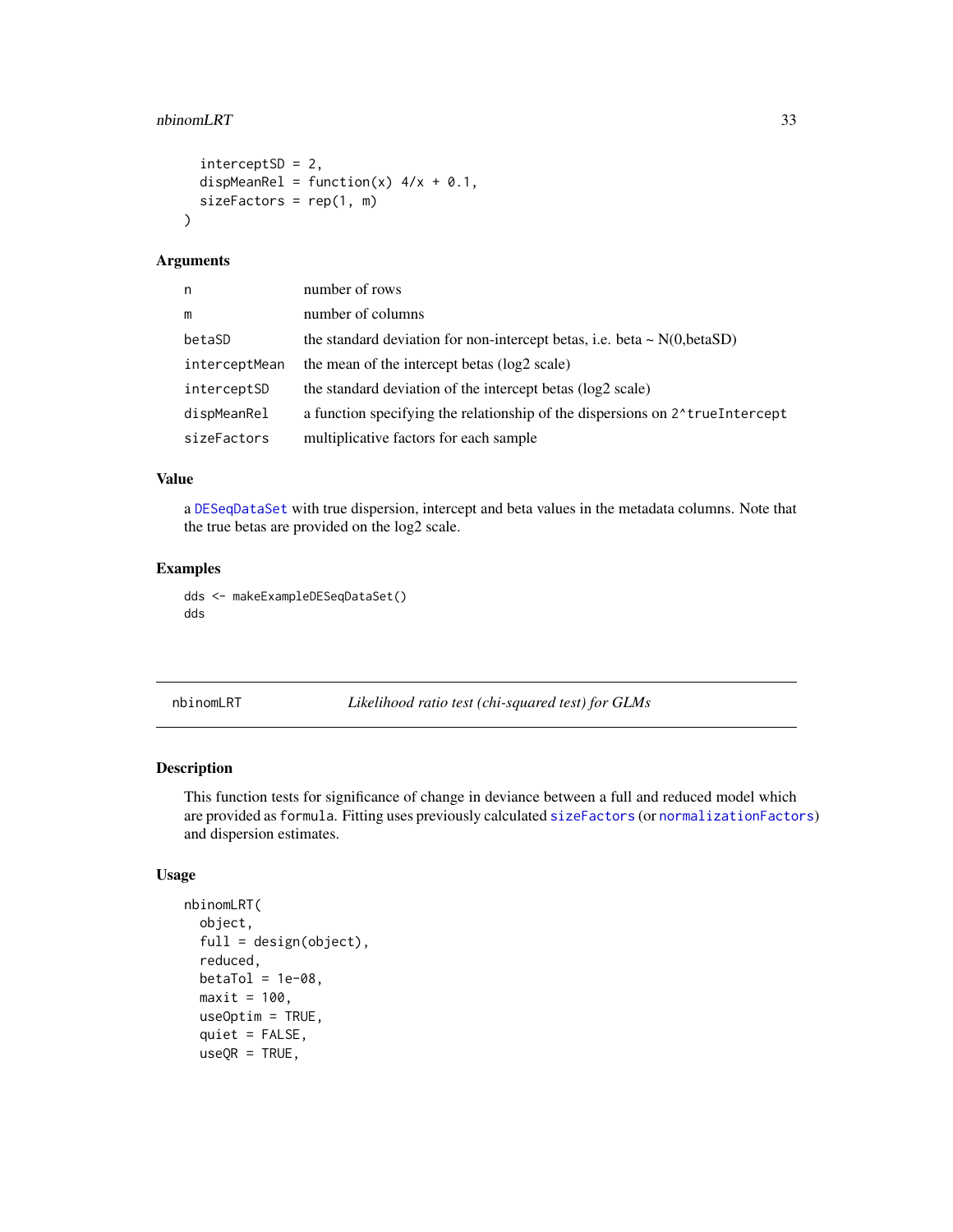```
minmu = if (type == "glmGamPoi") 1e-06 else 0.5,
  type = c("DESeq2", "glmGamPoi")
\mathcal{L}
```
## Arguments

| object   | a DESeqDataSet                                                                                                                                                                                                                                                                                                                                                                                                                                                                                      |  |
|----------|-----------------------------------------------------------------------------------------------------------------------------------------------------------------------------------------------------------------------------------------------------------------------------------------------------------------------------------------------------------------------------------------------------------------------------------------------------------------------------------------------------|--|
| full     | the full model formula, this should be the formula in design(object). alterna-<br>tively, can be a matrix                                                                                                                                                                                                                                                                                                                                                                                           |  |
| reduced  | a reduced formula to compare against, e.g. the full model with a term or terms<br>of interest removed. alternatively, can be a matrix                                                                                                                                                                                                                                                                                                                                                               |  |
| betaTol  | control parameter defining convergence                                                                                                                                                                                                                                                                                                                                                                                                                                                              |  |
| maxit    | the maximum number of iterations to allow for convergence of the coefficient<br>vector                                                                                                                                                                                                                                                                                                                                                                                                              |  |
| useOptim | whether to use the native optim function on rows which do not converge within<br>maxit                                                                                                                                                                                                                                                                                                                                                                                                              |  |
| quiet    | whether to print messages at each step                                                                                                                                                                                                                                                                                                                                                                                                                                                              |  |
| useQR    | whether to use the QR decomposition on the design matrix X while fitting the<br>GLM                                                                                                                                                                                                                                                                                                                                                                                                                 |  |
| minmu    | lower bound on the estimated count while fitting the GLM                                                                                                                                                                                                                                                                                                                                                                                                                                            |  |
| type     | either "DESeq2" or "glmGamPoi". If type = "DESeq2" a classical likelihood ra-<br>tio test based on the Chi-squared distribution is conducted. If type = "glmGamPoi"<br>and previously the dispersion has been estimated with glmGamPoi as well, a<br>quasi-likelihood ratio test based on the F-distribution is conducted. It is sup-<br>posed to be more accurate, because it takes the uncertainty of dispersion esti-<br>mate into account in the same way that a t-test improves upon a Z-test. |  |

# Details

The difference in deviance is compared to a chi-squared distribution with  $df =$  (reduced residual degrees of freedom - full residual degrees of freedom). This function is comparable to the nbinomGLMTest of the previous version of DESeq and an alternative to the default [nbinomWaldTest](#page-34-1).

#### Value

a DESeqDataSet with new results columns accessible with the [results](#page-47-1) function. The coefficients and standard errors are reported on a log2 scale.

# See Also

[DESeq](#page-6-1), [nbinomWaldTest](#page-34-1)

<span id="page-33-0"></span>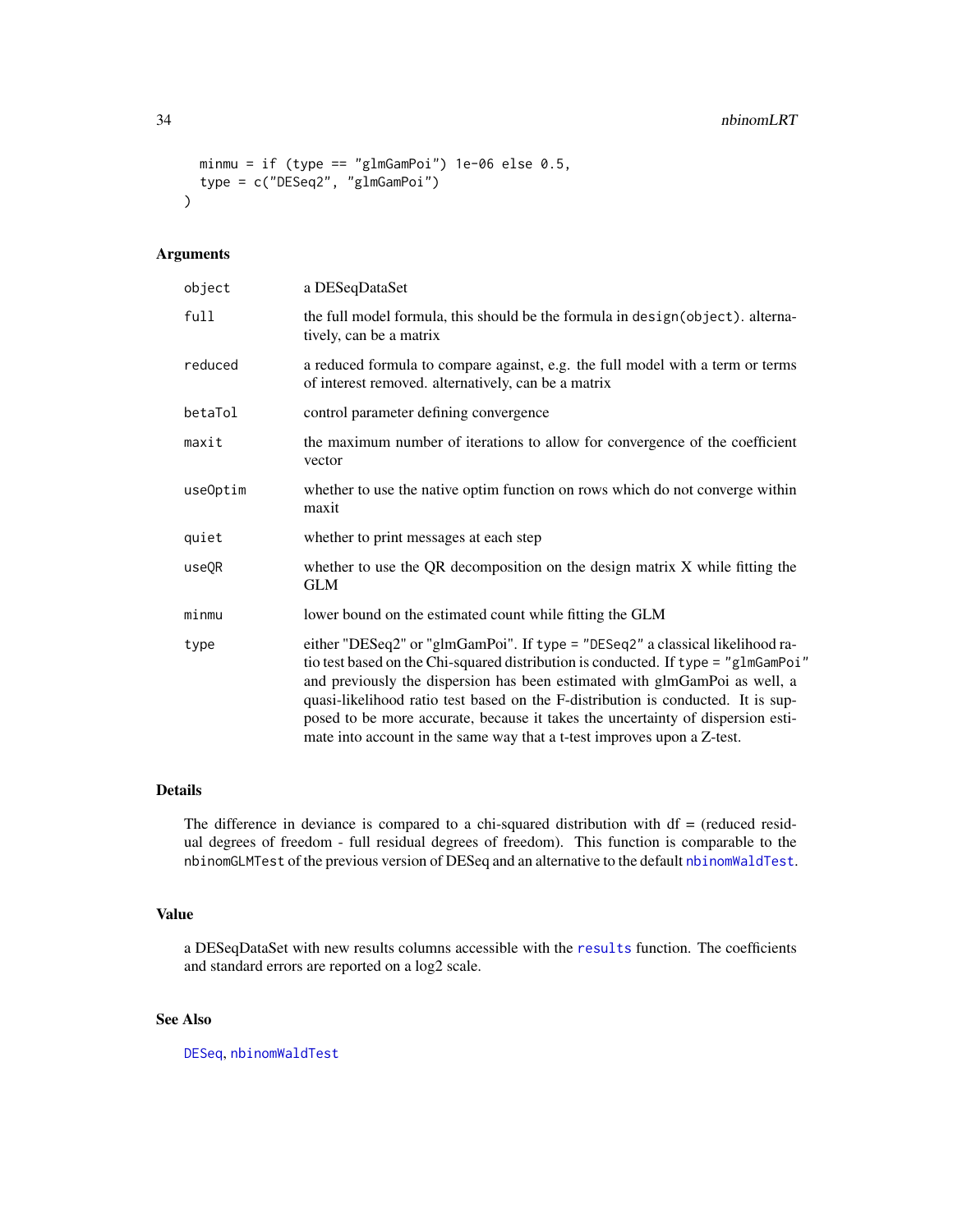# <span id="page-34-0"></span>nbinomWaldTest 35

# Examples

dds <- makeExampleDESeqDataSet() dds <- estimateSizeFactors(dds) dds <- estimateDispersions(dds) dds  $\le$  - nbinomLRT(dds, reduced =  $\sim$  1) res <- results(dds)

<span id="page-34-1"></span>nbinomWaldTest *Wald test for the GLM coefficients*

# Description

This function tests for significance of coefficients in a Negative Binomial GLM, using previously calculated [sizeFactors](#page-0-0) (or [normalizationFactors](#page-36-1)) and dispersion estimates. See [DESeq](#page-6-1) for the GLM formula.

# Usage

```
nbinomWaldTest(
 object,
 betaPrior = FALSE,
 betaPriorVar,
 modelMatrix = NULL,
 modelMatrixType,
 beta = 1e-08,
 maxit = 100,
 useOptim = TRUE,
 quiet = FALSE,
 useT = FALSE,df,
 useQR = TRUE,minmu = 0.5)
```
#### Arguments

| object       | a DESegDataSet                                                                                                                                                                                                                  |  |
|--------------|---------------------------------------------------------------------------------------------------------------------------------------------------------------------------------------------------------------------------------|--|
| betaPrior    | whether or not to put a zero-mean normal prior on the non-intercept coefficients                                                                                                                                                |  |
| betaPriorVar | a vector with length equal to the number of model terms including the intercept.<br>betaPriorVar gives the variance of the prior on the sample betas on the log2<br>scale, if missing (default) this is estimated from the data |  |
| modelMatrix  | an optional matrix, typically this is set to NULL and created within the function                                                                                                                                               |  |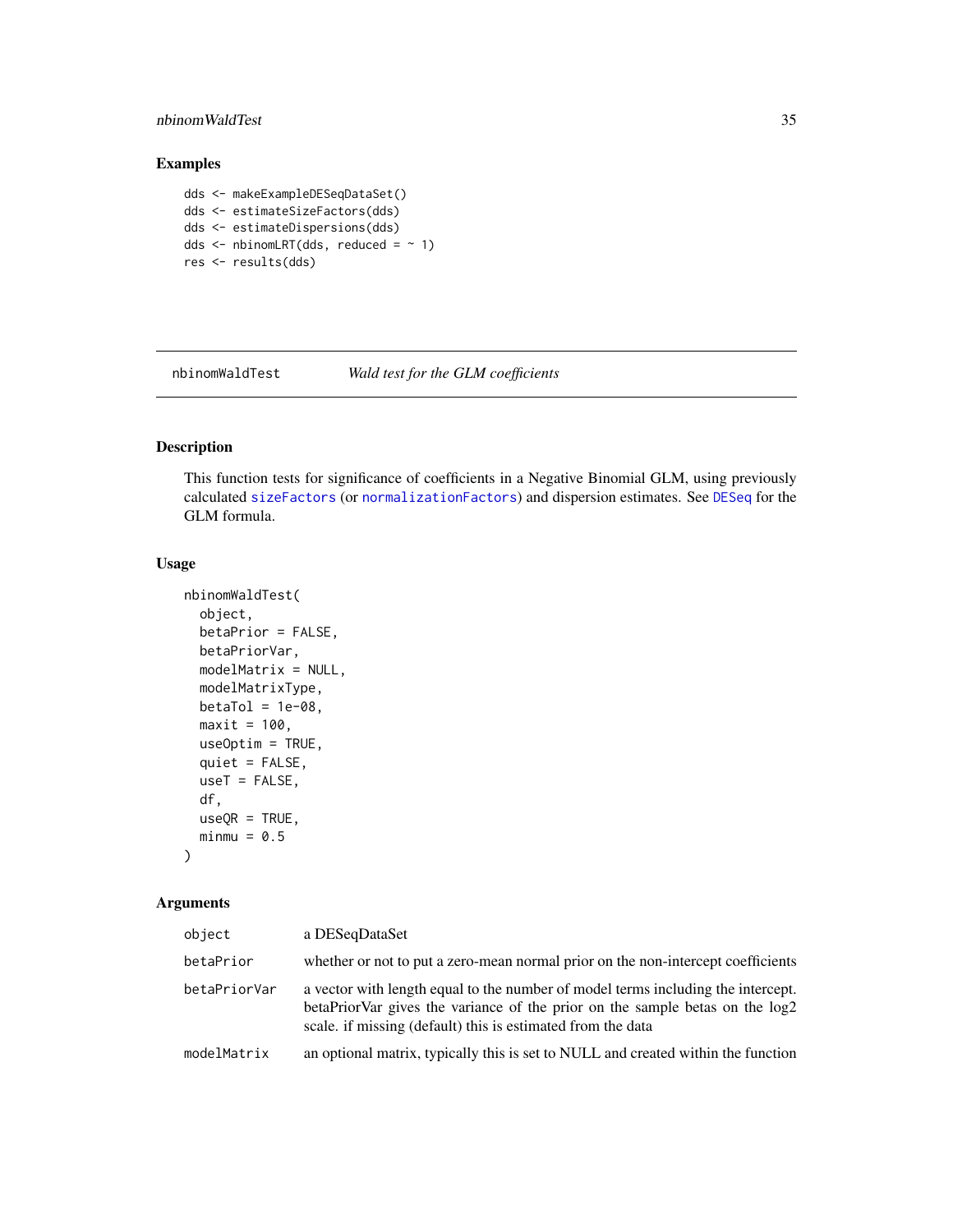<span id="page-35-0"></span>

either "standard" or "expanded", which describe how the model matrix, X of the formula in [DESeq](#page-6-1), is formed. "standard" is as created by model.matrix using the design formula. "expanded" includes an indicator variable for each level of factors in addition to an intercept. betaPrior must be set to TRUE in order for expanded model matrices to be fit.

- betaTol control parameter defining convergence
- maxit the maximum number of iterations to allow for convergence of the coefficient vector
- useOptim whether to use the native optim function on rows which do not converge within maxit
- quiet whether to print messages at each step
- useT whether to use a t-distribution as a null distribution, for significance testing of the Wald statistics. If FALSE, a standard normal null distribution is used. See next argument df for information about which t is used. If useT=TRUE then further calls to [results](#page-47-1) will make use of mcols(object)\$tDegreesFreedom that is stored by nbinomWaldTest.
- df the degrees of freedom for the t-distribution. This can be of length 1 or the number of rows of object. If this is not specified, the degrees of freedom will be set by the number of samples minus the number of columns of the design matrix used for dispersion estimation. If "weights" are included in the assays(object), then the sum of the weights is used in lieu of the number of samples.
- useQR whether to use the QR decomposition on the design matrix X while fitting the GLM

minmu lower bound on the estimated count while fitting the GLM

### Details

The fitting proceeds as follows: standard maximum likelihood estimates for GLM coefficients (synonymous with "beta", "log2 fold change", "effect size") are calculated. Then, optionally, a zero-centered Normal prior distribution (betaPrior) is assumed for the coefficients other than the intercept.

Note that this posterior log2 fold change estimation is now not the default setting for nbinomWaldTest, as the standard workflow for coefficient shrinkage has moved to an additional function link{lfcShrink}.

For calculating Wald test p-values, the coefficients are scaled by their standard errors and then compared to a standard Normal distribution. The [results](#page-47-1) function without any arguments will automatically perform a contrast of the last level of the last variable in the design formula over the first level. The contrast argument of the [results](#page-47-1) function can be used to generate other comparisons.

The Wald test can be replaced with the [nbinomLRT](#page-32-1) for an alternative test of significance.

Notes on the log2 fold change prior:

The variance of the prior distribution for each non-intercept coefficient is calculated using the observed distribution of the maximum likelihood coefficients. The final coefficients are then maximum a posteriori estimates using this prior (Tikhonov/ridge regularization). See below for details on the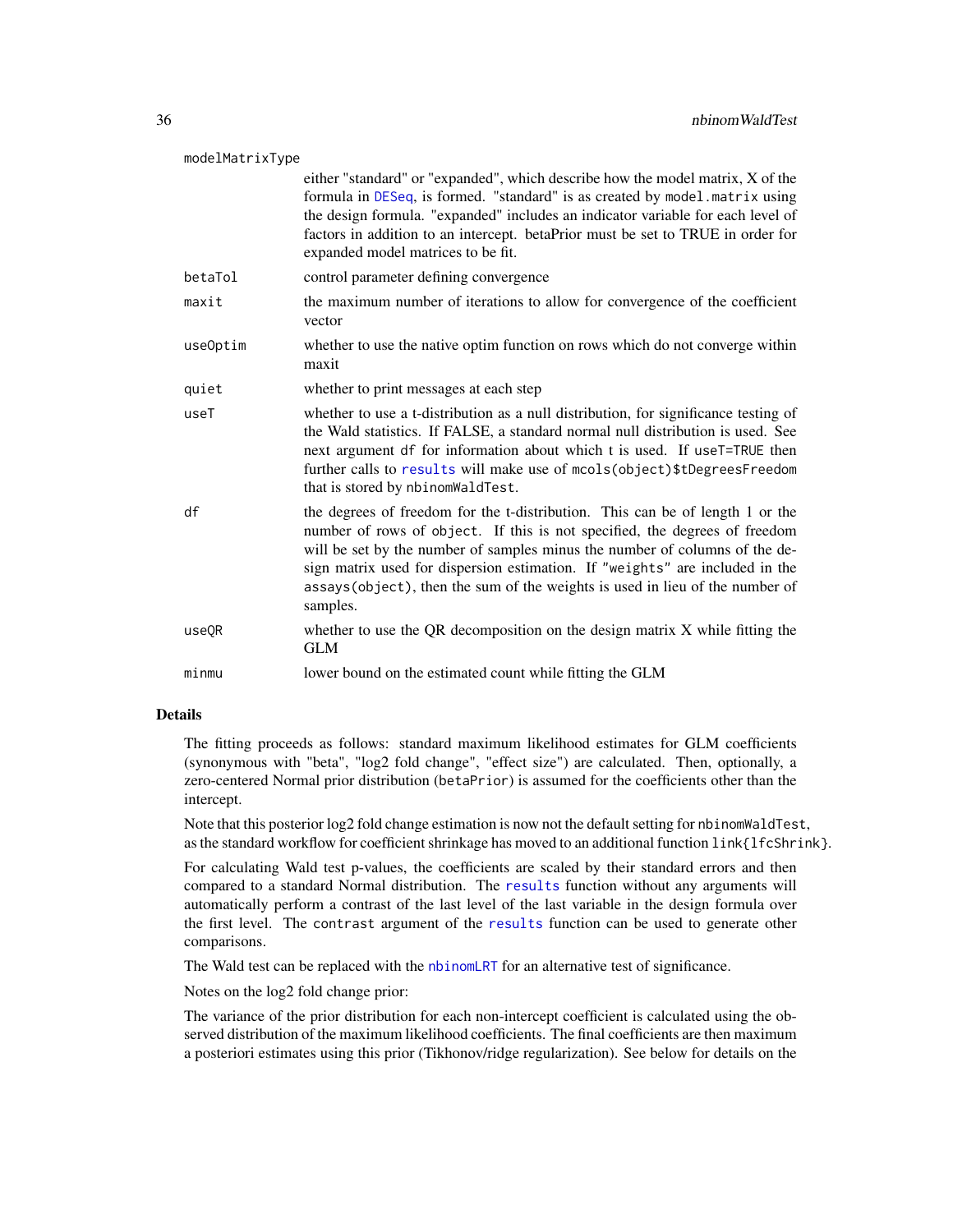#### <span id="page-36-0"></span>normalizationFactors 37

prior variance and the Methods section of the DESeq2 manuscript for more detail. The use of a prior has little effect on genes with high counts and helps to moderate the large spread in coefficients for genes with low counts.

The prior variance is calculated by matching the 0.05 upper quantile of the observed MLE coefficients to a zero-centered Normal distribution. In a change of methods since the 2014 paper, the weighted upper quantile is calculated using the wtd.quantile function from the Hmisc package (function has been copied into DESeq2 to avoid extra dependencies). The weights are the inverse of the expected variance of log counts, so the inverse of  $1/\bar{\mu} + \alpha_{tr}$  using the mean of normalized counts and the trended dispersion fit. The weighting ensures that noisy estimates of log fold changes from small count genes do not overly influence the calculation of the prior variance. See [estimateBetaPriorVar](#page-15-1). The final prior variance for a factor level is the average of the estimated prior variance over all contrasts of all levels of the factor.

When a log2 fold change prior is used (betaPrior=TRUE), then nbinomWaldTest will by default use expanded model matrices, as described in the modelMatrixType argument, unless this argument is used to override the default behavior. This ensures that log2 fold changes will be independent of the choice of reference level. In this case, the beta prior variance for each factor is calculated as the average of the mean squared maximum likelihood estimates for each level and every possible contrast.

#### Value

a DESeqDataSet with results columns accessible with the [results](#page-47-1) function. The coefficients and standard errors are reported on a log2 scale.

#### See Also

[DESeq](#page-6-1), [nbinomLRT](#page-32-1)

#### Examples

```
dds <- makeExampleDESeqDataSet()
dds <- estimateSizeFactors(dds)
dds <- estimateDispersions(dds)
dds <- nbinomWaldTest(dds)
res <- results(dds)
```
<span id="page-36-1"></span>normalizationFactors *Accessor functions for the normalization factors in a DESeqDataSet object.*

#### Description

Gene-specific normalization factors for each sample can be provided as a matrix, which will preempt [sizeFactors](#page-0-0). In some experiments, counts for each sample have varying dependence on covariates, e.g. on GC-content for sequencing data run on different days, and in this case it makes sense to provide gene-specific factors for each sample rather than a single size factor.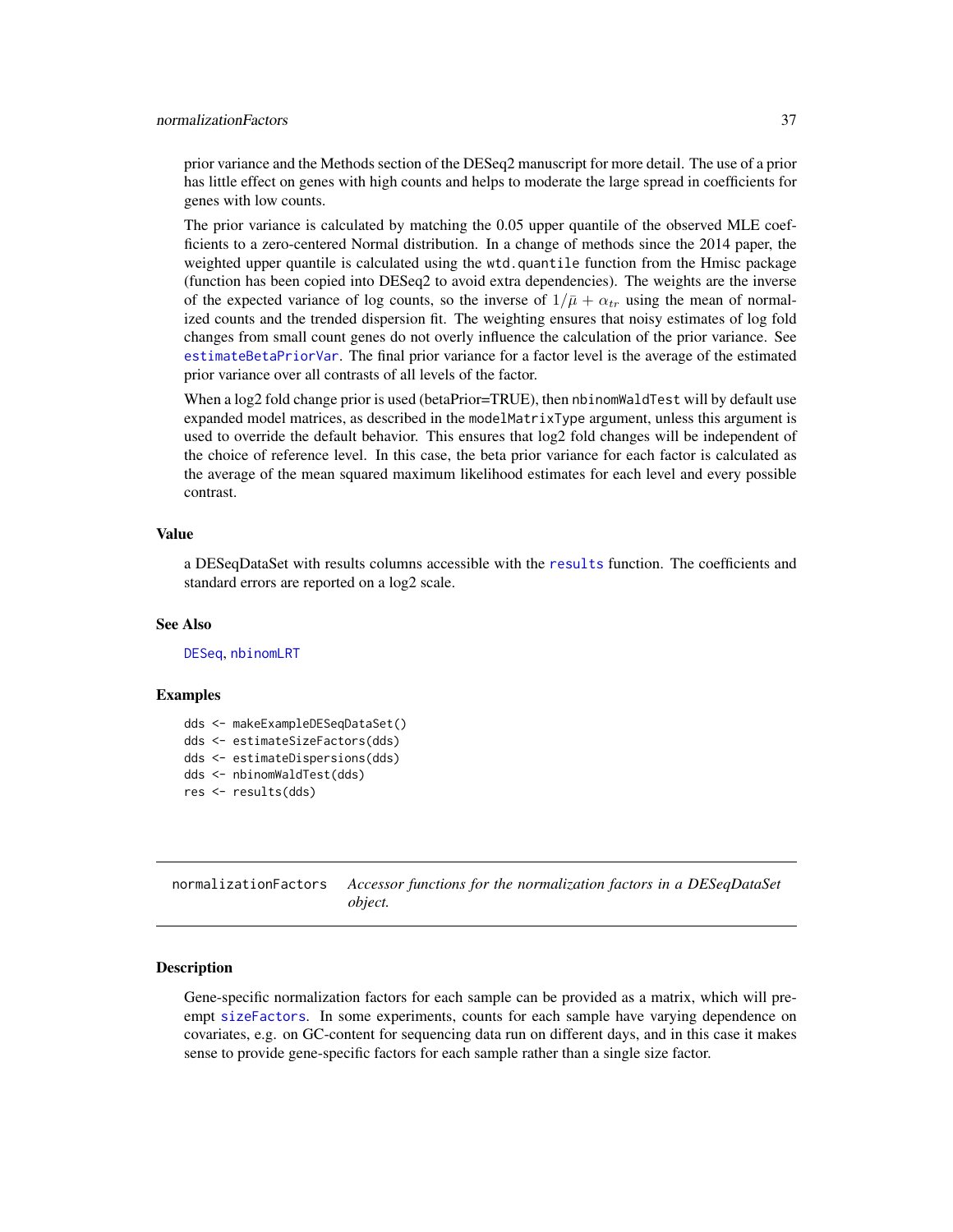#### <span id="page-37-0"></span>Usage

```
normalizationFactors(object, ...)
normalizationFactors(object, ...) <- value
## S4 method for signature 'DESeqDataSet'
normalizationFactors(object)
## S4 replacement method for signature 'DESeqDataSet,matrix'
normalizationFactors(object) <- value
```
#### Arguments

| object  | a DESeqDataSet object.              |  |
|---------|-------------------------------------|--|
| $\cdot$ | additional arguments                |  |
| value   | the matrix of normalization factors |  |

#### Details

Normalization factors alter the model of [DESeq](#page-6-1) in the following way, for counts  $K_{ij}$  and normalization factors  $NF_{ij}$  for gene i and sample j:

$$
K_{ij} \sim \text{NB}(\mu_{ij}, \alpha_i)
$$

$$
\mu_{ij} = NF_{ij}q_{ij}
$$

#### Note

Normalization factors are on the scale of the counts (similar to [sizeFactors](#page-0-0)) and unlike offsets, which are typically on the scale of the predictors (in this case, log counts). Normalization factors should include library size normalization. They should have row-wise geometric mean near 1, as is the case with size factors, such that the mean of normalized counts is close to the mean of unnormalized counts. See example code below.

#### Examples

```
dds <- makeExampleDESeqDataSet(n=100, m=4)
normFactors <- matrix(runif(nrow(dds)*ncol(dds),0.5,1.5),
                      ncol=ncol(dds),nrow=nrow(dds),
                      dimnames=list(1:nrow(dds),1:ncol(dds)))
```

```
# the normalization factors matrix should not have 0's in it
# it should have geometric mean near 1 for each row
normFactors <- normFactors / exp(rowMeans(log(normFactors)))
normalizationFactors(dds) <- normFactors
```
dds <- DESeq(dds)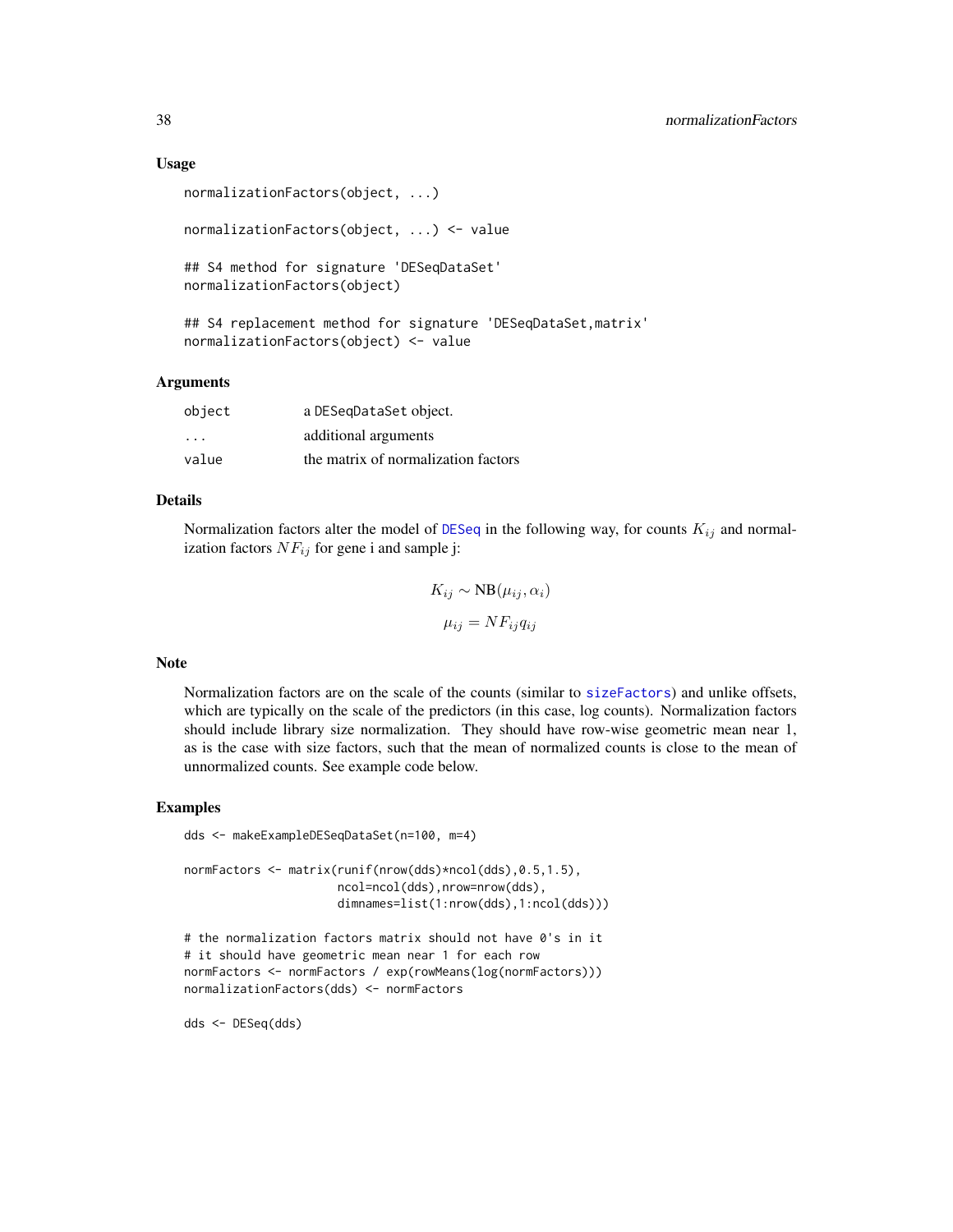<span id="page-38-0"></span>Normalize for gene length using the output of transcript abundance estimators

#### Usage

```
normalizeGeneLength(...)
```
#### Arguments

... ...

# Details

This function is deprecated and moved to a new general purpose package, tximport, which will be added to Bioconductor.

<span id="page-38-1"></span>normTransform *Normalized counts transformation*

# Description

A simple function for creating a [DESeqTransform](#page-12-1) object after applying: f(count(dds,normalized=TRUE) + pc).

# Usage

```
normTransform(object, f = log2, pc = 1)
```
# Arguments

| object | a DESeqDataSet object                     |
|--------|-------------------------------------------|
| f      | a function to apply to normalized counts  |
| pс     | a pseudocount to add to normalized counts |

# See Also

[varianceStabilizingTransformation](#page-58-1), [rlog](#page-52-1)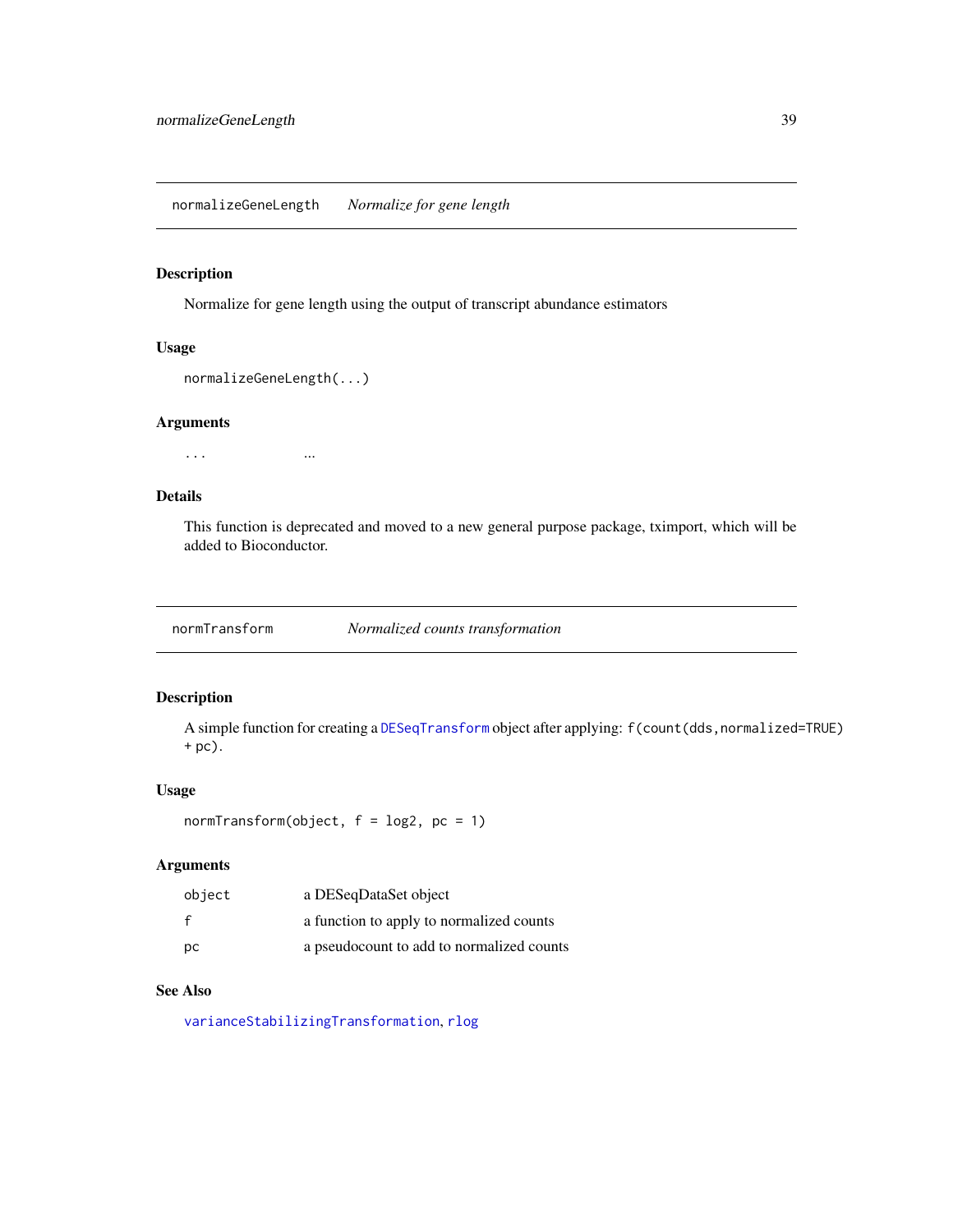<span id="page-39-1"></span><span id="page-39-0"></span>

Normalized counts plus a pseudocount of 0.5 are shown by default.

# Usage

```
plotCounts(
  dds,
  gene,
  intgroup = "condition",
 normalized = TRUE,
  transform = TRUE,
 main,
 xlab = "group",
 returnData = FALSE,
 replaced = FALSE,
 pc,
  ...
\mathcal{L}
```
# Arguments

| dds        | a DESegDataSet                                                                                                                                                                                |  |
|------------|-----------------------------------------------------------------------------------------------------------------------------------------------------------------------------------------------|--|
| gene       | a character, specifying the name of the gene to plot                                                                                                                                          |  |
| intgroup   | interesting groups: a character vector of names in $\text{colData}(x)$ to use for group-<br>ing. Must be factor variables. If you want to plot counts over numeric, choose<br>returnData=TRUE |  |
| normalized | whether the counts should be normalized by size factor (default is TRUE)                                                                                                                      |  |
| transform  | whether to have log scale y-axis or not. defaults to TRUE                                                                                                                                     |  |
| main       | as in 'plot'                                                                                                                                                                                  |  |
| xlab       | as in 'plot'                                                                                                                                                                                  |  |
| returnData | should the function only return the data. frame of counts and covariates for cus-<br>tom plotting (default is FALSE)                                                                          |  |
| replaced   | use the outlier-replaced counts if they exist                                                                                                                                                 |  |
| рc         | pseudocount for log transform                                                                                                                                                                 |  |
| .          | arguments passed to plot                                                                                                                                                                      |  |

# Examples

dds <- makeExampleDESeqDataSet() plotCounts(dds, "gene1")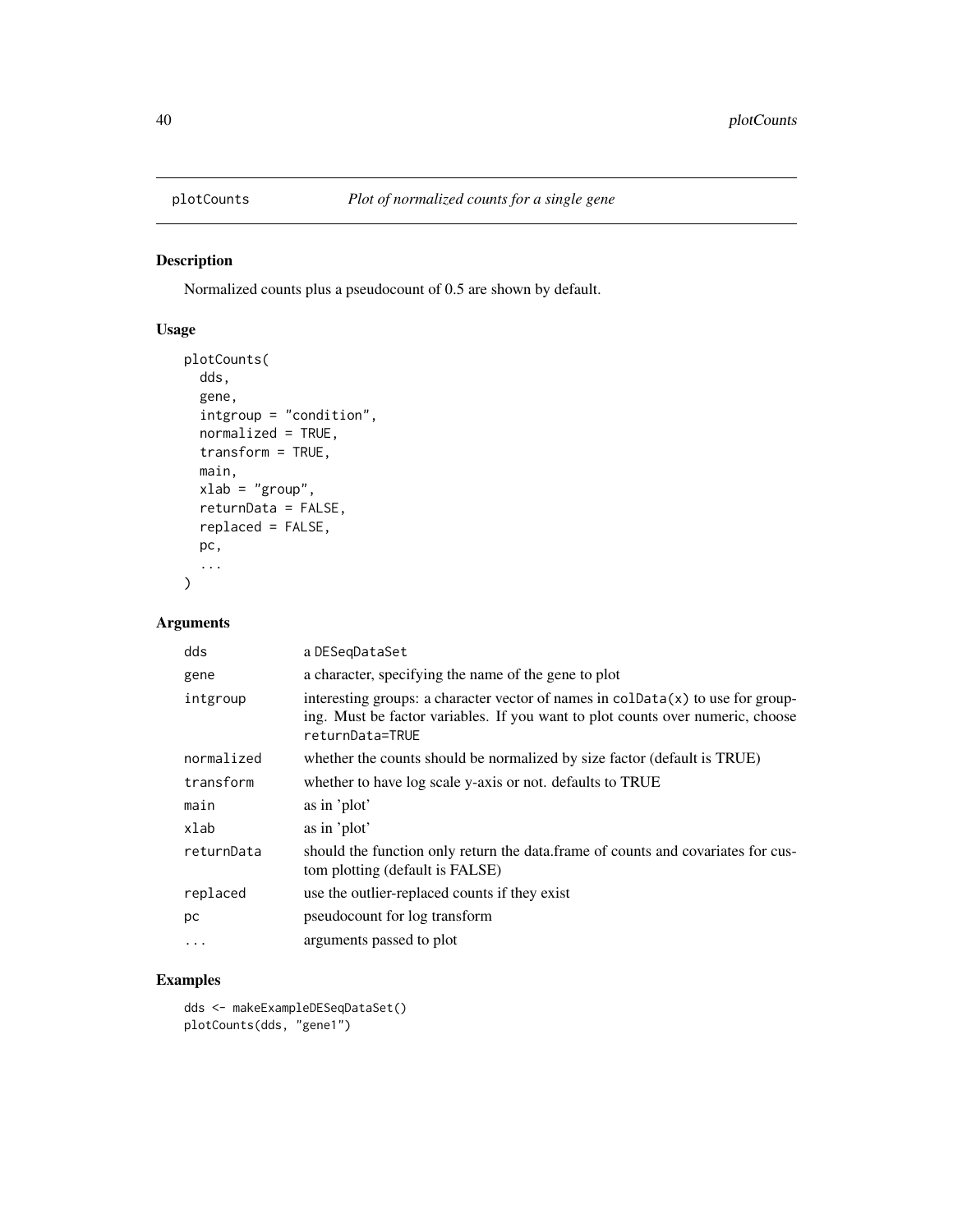<span id="page-40-0"></span>

A simple helper function that plots the per-gene dispersion estimates together with the fitted meandispersion relationship.

# Usage

```
## S4 method for signature 'DESeqDataSet'
plotDispEsts(
 object,
 ymin,
 CV = FALSE,genecol = "black",
  fitcol = "red",
  finalcol = "dodgerblue",
  legend = TRUE,
 xlab,
 ylab,
 log = "xy",cex = 0.45,...
\mathcal{L}
```
# Arguments

| object    | a DESeqDataSet, with dispersions estimated                                                                                                                                                                                                                                                    |
|-----------|-----------------------------------------------------------------------------------------------------------------------------------------------------------------------------------------------------------------------------------------------------------------------------------------------|
| ymin      | the lower bound for points on the plot, points beyond this are drawn as triangles<br>at ymin                                                                                                                                                                                                  |
| <b>CV</b> | logical, whether to plot the asymptotic or biological coefficient of variation (the<br>square root of dispersion) on the y-axis. As the mean grows to infinity, the<br>square root of dispersion gives the coefficient of variation for the counts. Default<br>is FALSE, plotting dispersion. |
| genecol   | the color for gene-wise dispersion estimates                                                                                                                                                                                                                                                  |
| fitcol    | the color of the fitted estimates                                                                                                                                                                                                                                                             |
| finalcol  | the color of the final estimates used for testing                                                                                                                                                                                                                                             |
| legend    | logical, whether to draw a legend                                                                                                                                                                                                                                                             |
| xlab      | xlab                                                                                                                                                                                                                                                                                          |
| ylab      | ylab                                                                                                                                                                                                                                                                                          |
| log       | log                                                                                                                                                                                                                                                                                           |
| cex       | cex                                                                                                                                                                                                                                                                                           |
| $\ddotsc$ | further arguments to plot                                                                                                                                                                                                                                                                     |
|           |                                                                                                                                                                                                                                                                                               |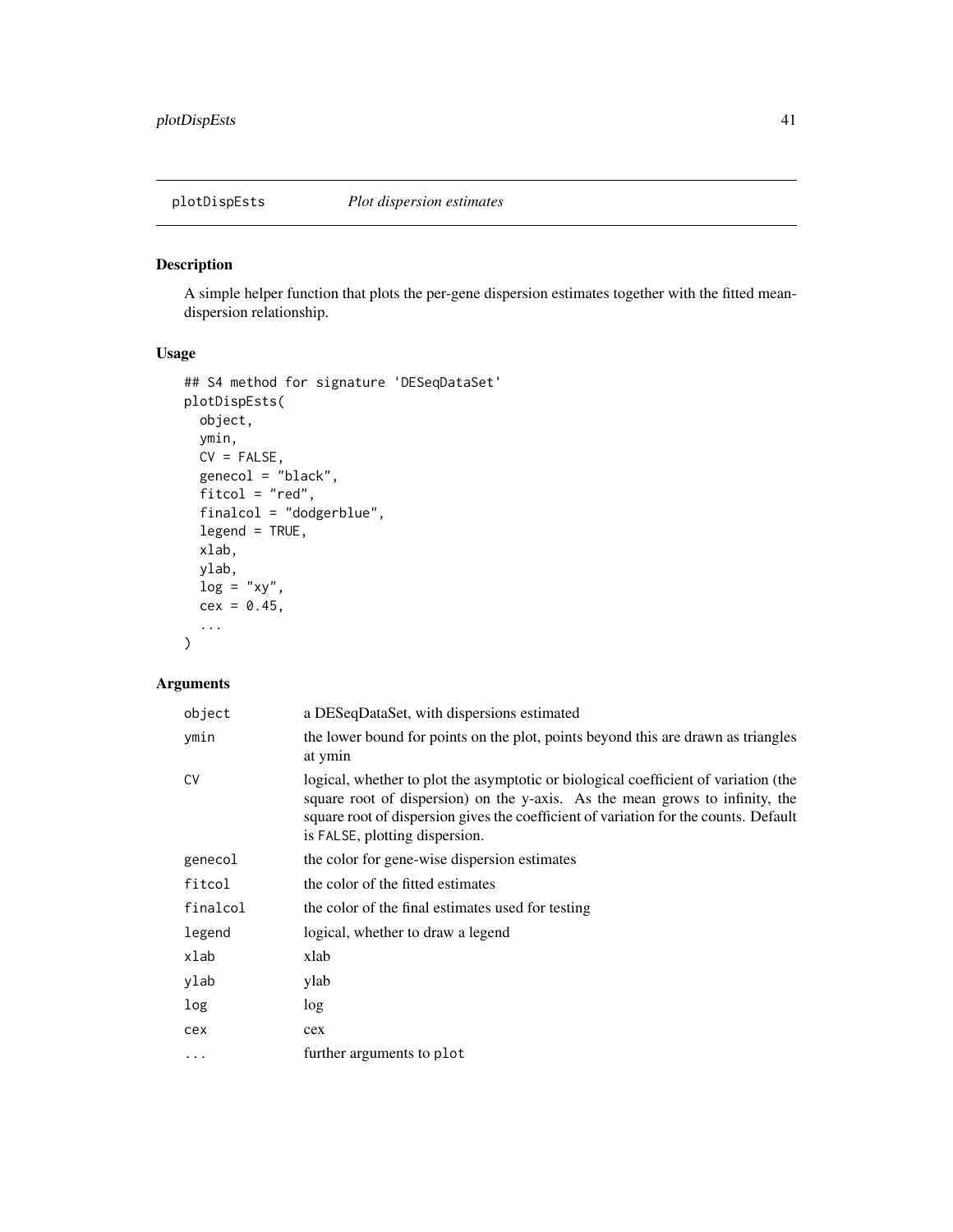#### Author(s)

Simon Anders

#### Examples

```
dds <- makeExampleDESeqDataSet()
dds <- estimateSizeFactors(dds)
dds <- estimateDispersions(dds)
plotDispEsts(dds)
```
<span id="page-41-1"></span>

plotMA *MA-plot from base means and log fold changes*

# Description

A simple helper function that makes a so-called "MA-plot", i.e. a scatter plot of log2 fold changes (on the y-axis) versus the mean of normalized counts (on the x-axis).

#### Usage

```
## S4 method for signature 'DESeqDataSet'
plotMA(
 object,
  alpha = 0.1,
 main = "",xlab = "mean of normalized counts",
 ylim,
 colNonSig = "gray60",
 colSig = "blue",
 colLine = "grey40",
 returnData = FALSE,
 MLE = FALSE,...
\mathcal{E}## S4 method for signature 'DESeqResults'
plotMA(
 object,
  alpha,
 main = "",xlab = "mean of normalized counts",
 ylim,
  colNonSig = "gray60",colSig = "blue",
  colLine = "grey40",
  returnData = FALSE,
```
<span id="page-41-0"></span>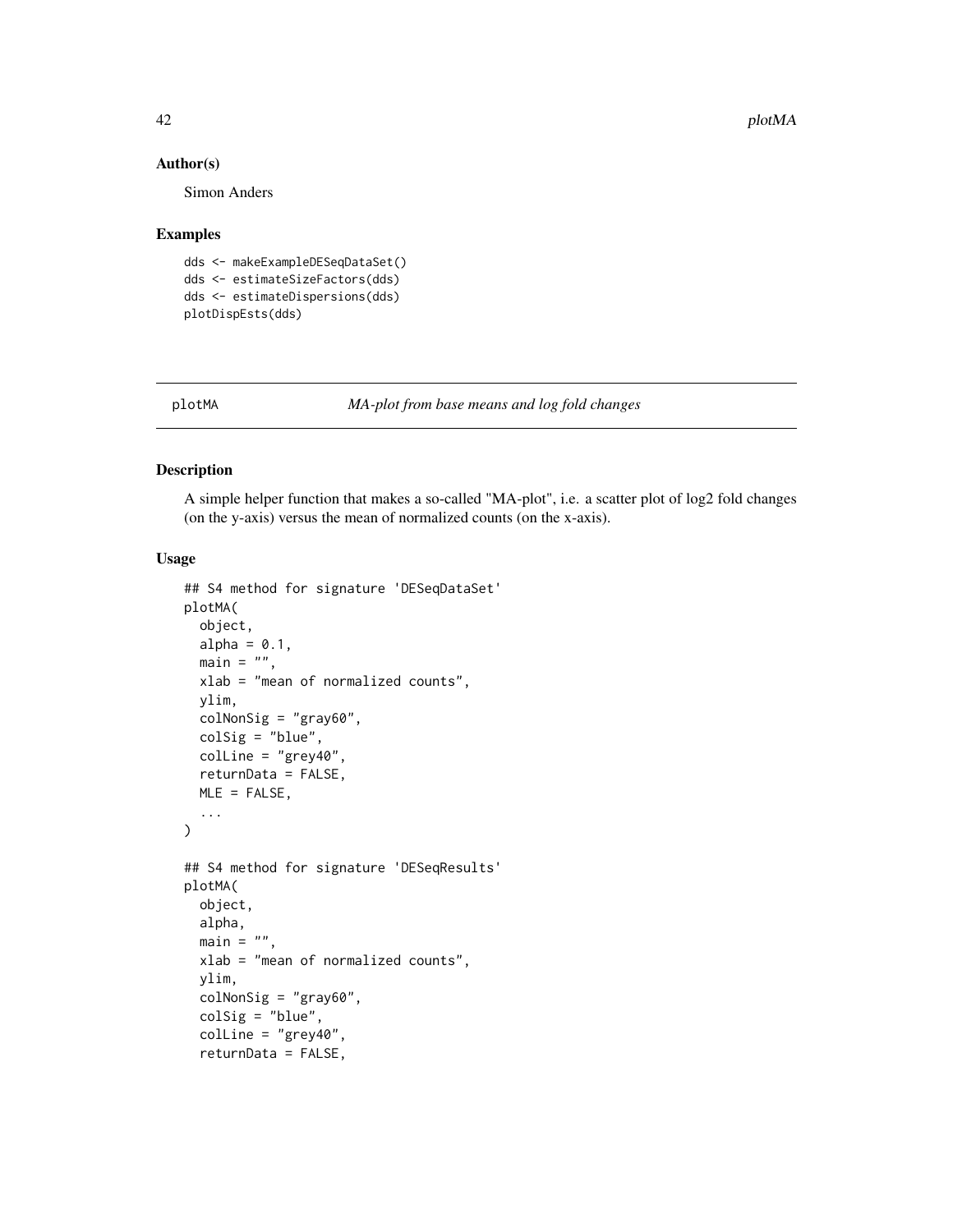#### <span id="page-42-0"></span>plotMA and the set of the set of the set of the set of the set of the set of the set of the set of the set of the set of the set of the set of the set of the set of the set of the set of the set of the set of the set of th

```
MLE = FALSE,...
\lambda
```
#### Arguments

| object     | a DESeqResults object produced by results; or a DESeqDataSet processed by<br>DESeq, or the individual functions nbinomWaldTest or nbinomLRT                                                                                                                                                                                               |  |
|------------|-------------------------------------------------------------------------------------------------------------------------------------------------------------------------------------------------------------------------------------------------------------------------------------------------------------------------------------------|--|
| alpha      | the significance level for thresholding adjusted p-values                                                                                                                                                                                                                                                                                 |  |
| main       | optional title for the plot                                                                                                                                                                                                                                                                                                               |  |
| xlab       | optional defaults to "mean of normalized counts"                                                                                                                                                                                                                                                                                          |  |
| ylim       | optional y limits                                                                                                                                                                                                                                                                                                                         |  |
| colNonSig  | color to use for non-significant data points                                                                                                                                                                                                                                                                                              |  |
| colSig     | color to use for significant data points                                                                                                                                                                                                                                                                                                  |  |
| colLine    | color to use for the horizontal $(y=0)$ line                                                                                                                                                                                                                                                                                              |  |
| returnData | logical, whether to return the data frame used for plotting                                                                                                                                                                                                                                                                               |  |
| MLE        | if betaPrior=TRUE was used, whether to plot the MLE (unshrunken estimates),<br>defaults to FALSE. Requires that results was run with add MLE=TRUE. Note that<br>the MLE will be plotted regardless of this argument, if DESeq() was run with<br>betaPrior=FALSE. See lfcShrink for examples on how to plot shrunken log2<br>fold changes. |  |
| $\cdots$   | further arguments passed to plot MA if object is DESeq Results or to results if<br>object is DESeqDataSet                                                                                                                                                                                                                                 |  |

# Details

This function is essentially two lines of code: building a data.frame and passing this to the plotMA method for data.frame from the geneplotter package. The code was modified in version 1.28 to change from red to blue points for better visibility for users with color-blindness. The original plots can still be made via the use of returnData=TRUE and passing the resulting data.frame directly to geneplotter::plotMA. The code of this function can be seen with: getMethod("plotMA","DESeqDataSet") If the object contains a column svalue then these will be used for coloring the points (with a default alpha=0.005).

#### Author(s)

Michael Love

#### Examples

```
dds <- makeExampleDESeqDataSet()
dds <- DESeq(dds)
plotMA(dds)
res <- results(dds)
plotMA(res)
```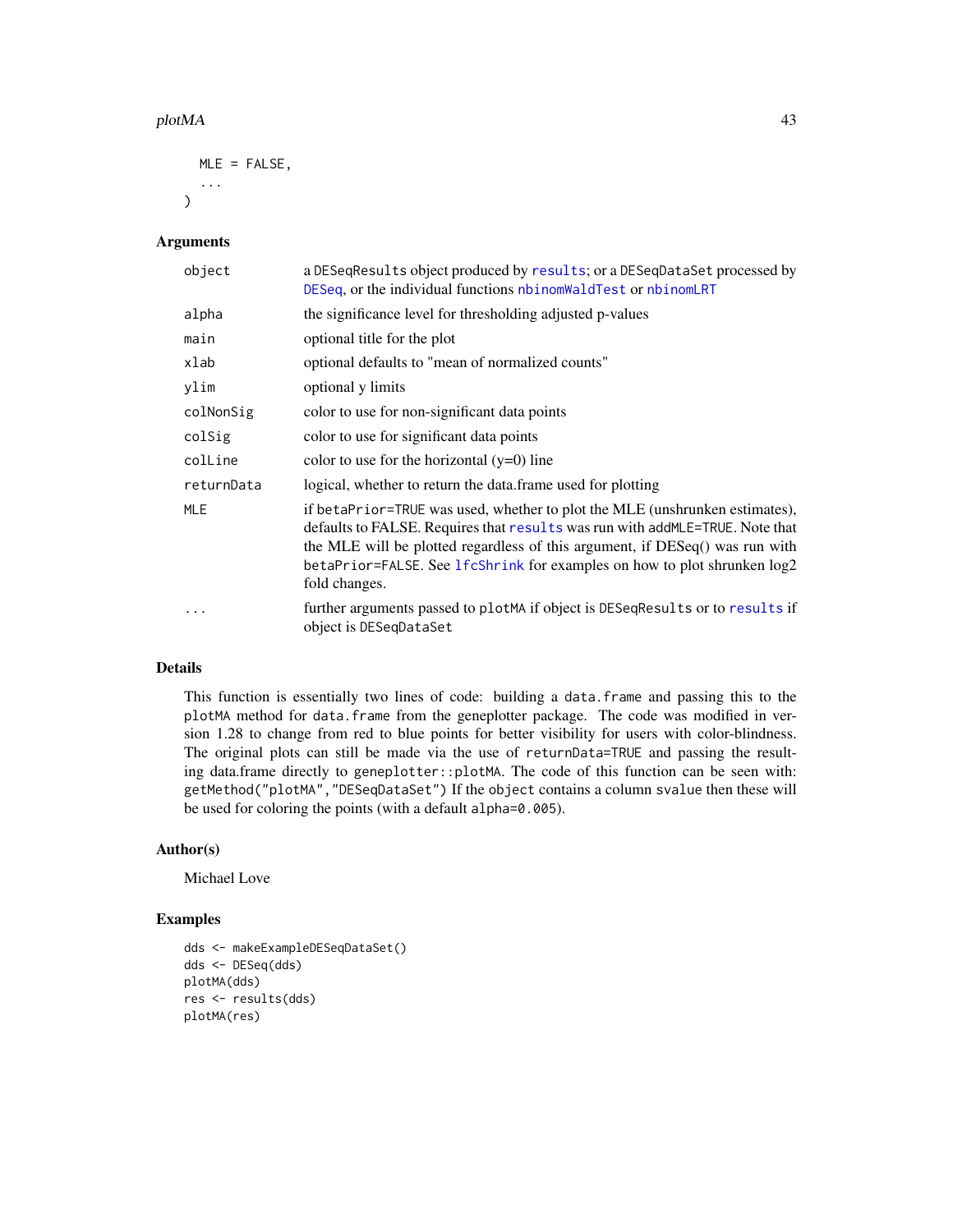<span id="page-43-1"></span><span id="page-43-0"></span>

This plot helps to check for batch effects and the like.

# Usage

```
## S4 method for signature 'DESeqTransform'
plotPCA(object, intgroup = "condition", ntop = 500, returnData = FALSE)
```
#### Arguments

| object     | a DESeqTransform object, with data in $assay(x)$ , produced for example by<br>either rlog or variance Stabilizing Transformation. |
|------------|-----------------------------------------------------------------------------------------------------------------------------------|
| intgroup   | interesting groups: a character vector of names in $\text{colData}(x)$ to use for group-<br>1 <sub>n</sub>                        |
| ntop       | number of top genes to use for principal components, selected by highest row<br>variance                                          |
| returnData | should the function only return the data.frame of PC1 and PC2 with interoup<br>covariates for custom plotting (default is FALSE)  |

#### Value

An object created by ggplot, which can be assigned and further customized.

#### Note

See the vignette for an example of variance stabilization and PCA plots. Note that the source code of plotPCA is very simple. The source can be found by typing DESeq2:::plotPCA.DESeqTransform or getMethod("plotPCA","DESeqTransform"), or browsed on github at [https://github.com/](https://github.com/mikelove/DESeq2/blob/master/R/plots.R) [mikelove/DESeq2/blob/master/R/plots.R](https://github.com/mikelove/DESeq2/blob/master/R/plots.R) Users should find it easy to customize this function.

#### Author(s)

Wolfgang Huber

#### Examples

```
# using rlog transformed data:
dds <- makeExampleDESeqDataSet(betaSD=1)
rld <- rlog(dds)
plotPCA(rld)
```
# also possible to perform custom transformation: dds <- estimateSizeFactors(dds)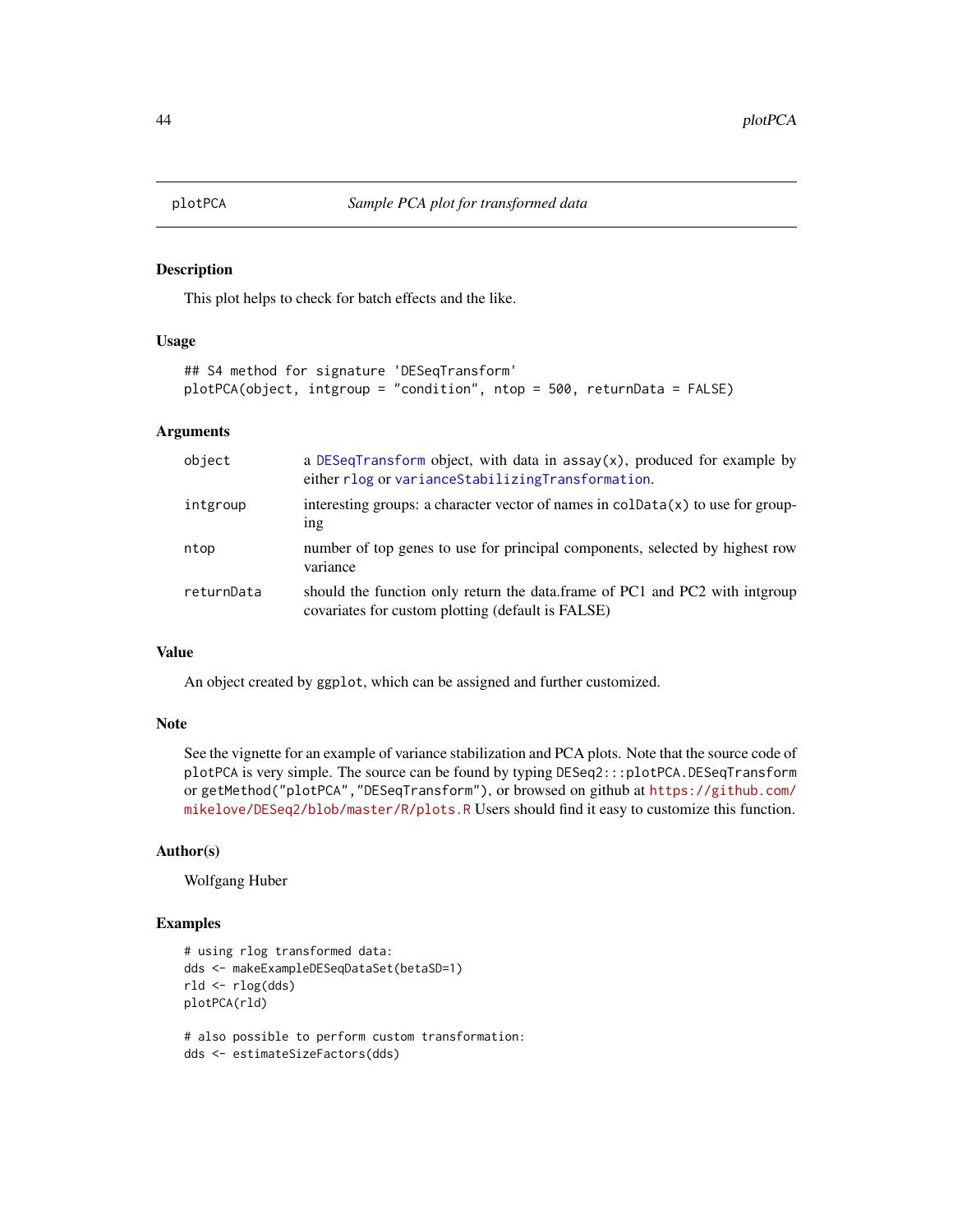# <span id="page-44-0"></span>plotSparsity 45

```
# shifted log of normalized counts
se <- SummarizedExperiment(log2(counts(dds, normalized=TRUE) + 1),
                           colData=colData(dds))
# the call to DESeqTransform() is needed to
# trigger our plotPCA method.
plotPCA( DESeqTransform( se ) )
```
plotSparsity *Sparsity plot*

#### Description

A simple plot of the concentration of counts in a single sample over the sum of counts per gene. Not technically the same as "sparsity", but this plot is useful diagnostic for datasets which might not fit a negative binomial assumption: genes with many zeros and individual very large counts are difficult to model with the negative binomial distribution.

# Usage

 $plotsparsity(x, normalized = TRUE, ...)$ 

#### Arguments

| $\mathsf{x}$ | a matrix or DESeqDataSet                            |
|--------------|-----------------------------------------------------|
| normalized   | whether to normalize the counts from a DESeqDataSEt |
| $\cdot$      | passed to plot                                      |

# Examples

```
dds <- makeExampleDESeqDataSet(n=1000,m=4,dispMeanRel=function(x) .5)
dds <- estimateSizeFactors(dds)
plotSparsity(dds)
```
priorInfo *Accessors for the 'priorInfo' slot of a DESeqResults object.*

### Description

The priorInfo slot contains details about the prior on log fold changes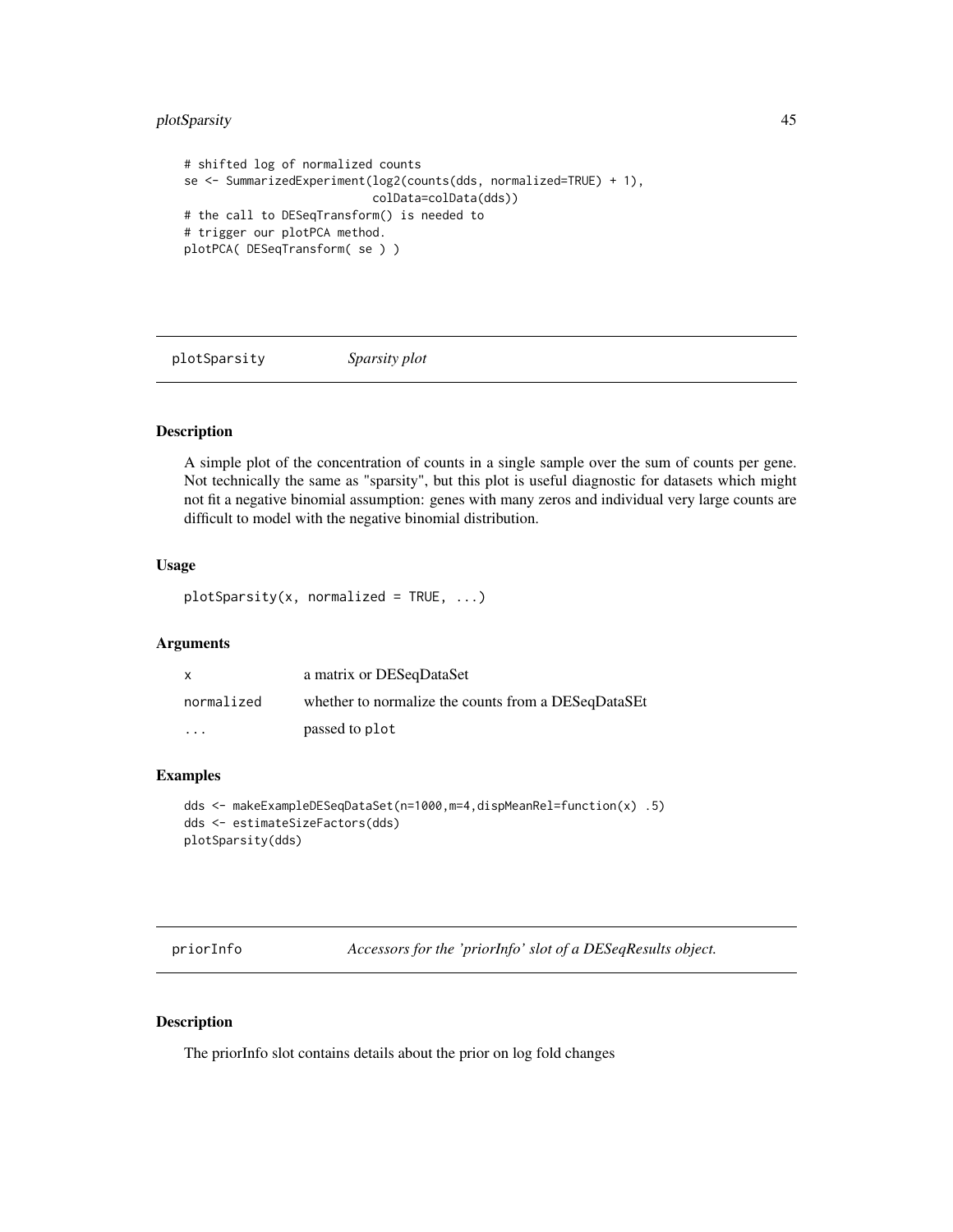# Usage

```
priorInfo(object, ...)
priorInfo(object, ...) <- value
## S4 method for signature 'DESeqResults'
priorInfo(object)
## S4 replacement method for signature 'DESeqResults,list'
priorInfo(object) <- value
```
# Arguments

| object | a DESegResults object |
|--------|-----------------------|
| .      | additional arguments  |
| value  | a list                |

<span id="page-45-1"></span>replaceOutliers *Replace outliers with trimmed mean*

# Description

Note that this function is called within [DESeq](#page-6-1), so is not necessary to call on top of a DESeq call. See the minReplicatesForReplace argument documented in link{DESeq}.

# Usage

```
replaceOutliers(
 object,
  trim = 0.2,
 cooksCutoff,
 minReplicates = 7,
 whichSamples
)
replaceOutliersWithTrimmedMean(
  object,
  trim = 0.2,
 cooksCutoff,
 minReplicates = 7,
 whichSamples
)
```
<span id="page-45-0"></span>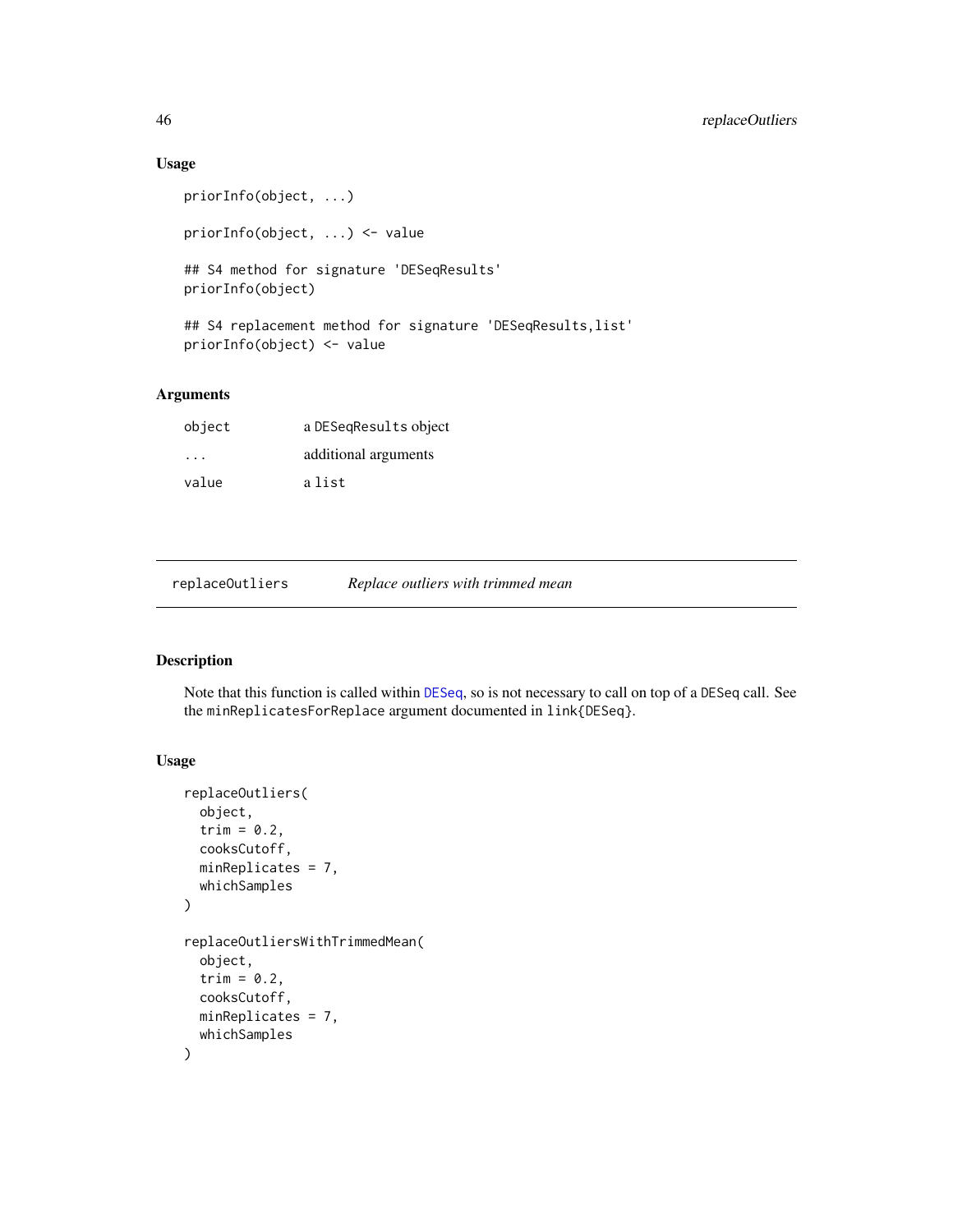# <span id="page-46-0"></span>replaceOutliers 47

#### **Arguments**

| object        | a DESeqDataSet object, which has already been processed by either DESeq,<br>nbinomWaldTest or nbinomLRT, and therefore contains a matrix contained in<br>assays(dds)[["cooks"]]. These are the Cook's distances which will be used<br>to define outlier counts. |
|---------------|-----------------------------------------------------------------------------------------------------------------------------------------------------------------------------------------------------------------------------------------------------------------|
| trim          | the fraction $(0 \text{ to } 0.5)$ of observations to be trimmed from each end of the nor-<br>malized counts for a gene before the mean is computed                                                                                                             |
| cooksCutoff   | the threshold for defining an outlier to be replaced. Defaults to the .99 quantile<br>of the $F(p, m - p)$ distribution, where p is the number of parameters and m is the<br>number of samples.                                                                 |
| minReplicates | the minimum number of replicate samples necessary to consider a sample eligi-<br>ble for replacement (including itself). Outlier counts will not be replaced if the<br>sample is in a cell which has less than minReplicates replicates.                        |
| whichSamples  | optional, a numeric or logical index to specify which samples should have out-<br>liers replaced. if missing, this is determined using minReplicates.                                                                                                           |

#### Details

This function replaces outlier counts flagged by extreme Cook's distances, as calculated by [DESeq](#page-6-1), [nbinomWaldTest](#page-34-1) or [nbinomLRT](#page-32-1), with values predicted by the trimmed mean over all samples (and adjusted by size factor or normalization factor). This function replaces the counts in the matrix returned by counts(dds) and the Cook's distances in assays(dds)[["cooks"]]. Original counts are preserved in assays(dds)[["originalCounts"]].

The [DESeq](#page-6-1) function calculates a diagnostic measure called Cook's distance for every gene and every sample. The [results](#page-47-1) function then sets the p-values to NA for genes which contain an outlying count as defined by a Cook's distance above a threshold. With many degrees of freedom, i.e. many more samples than number of parameters to be estimated– it might be undesirable to remove entire genes from the analysis just because their data include a single count outlier. An alternate strategy is to replace the outlier counts with the trimmed mean over all samples, adjusted by the size factor or normalization factor for that sample. The following simple function performs this replacement for the user, for samples which have at least minReplicates number of replicates (including that sample). For more information on Cook's distance, please see the two sections of the vignette: 'Dealing with count outliers' and 'Count outlier detection'.

#### Value

a DESeqDataSet with replaced counts in the slot returned by [counts](#page-0-0) and the original counts preserved in assays(dds)[["originalCounts"]]

#### See Also

**[DESeq](#page-6-1)**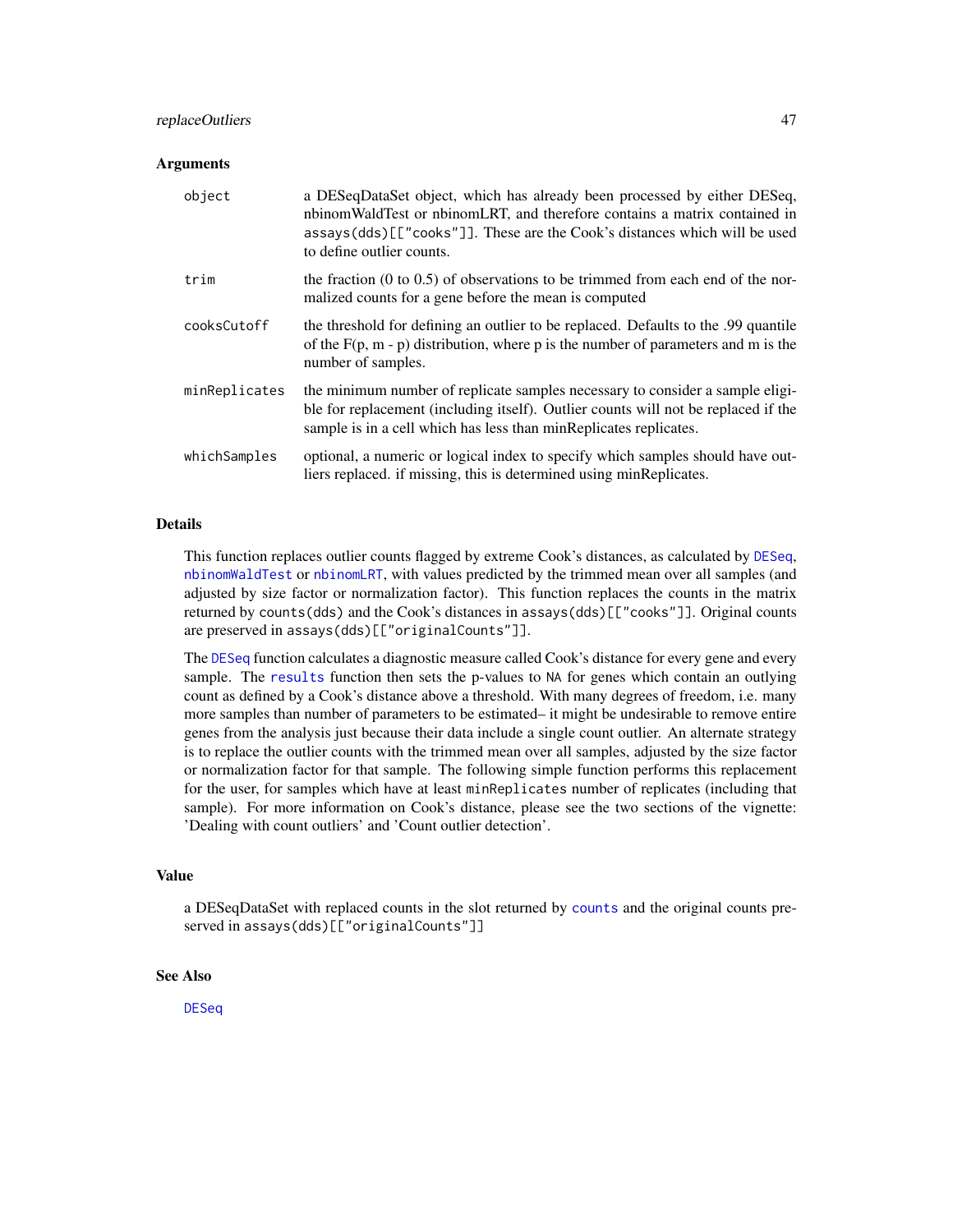<span id="page-47-1"></span><span id="page-47-0"></span>

results extracts a result table from a DESeq analysis giving base means across samples, log2 fold changes, standard errors, test statistics, p-values and adjusted p-values; resultsNames returns the names of the estimated effects (coefficents) of the model; removeResults returns a DESeqDataSet object with results columns removed.

#### Usage

```
results(
  object,
 contrast,
 name,
  1fcThreshold = 0,
  altHypothesis = c("greaterAbs", "lessAbs", "greater", "less"),
  listValues = c(1, -1),
  cooksCutoff,
  independentFiltering = TRUE,
  alpha = 0.1,
  filter,
  theta,
  pAdjustMethod = "BH",
  filterFun,
  format = c("DataFrame", "GRanges", "GRangesList"),
  saveCols = NULL,
  test,
  addMLE = FALSE,tidy = FALSE,
 parallel = FALSE,
 BPPARAM = bpparam(),
 minmu = 0.5\lambdaresultsNames(object)
removeResults(object)
```
#### **Arguments**

| object   | a DESeqDataSet, on which one of the following functions has already been<br>called: DESeq, nbinomWaldTest, or nbinomLRT |
|----------|-------------------------------------------------------------------------------------------------------------------------|
| contrast | this argument specifies what comparison to extract from the object to build a<br>results table, one of either:          |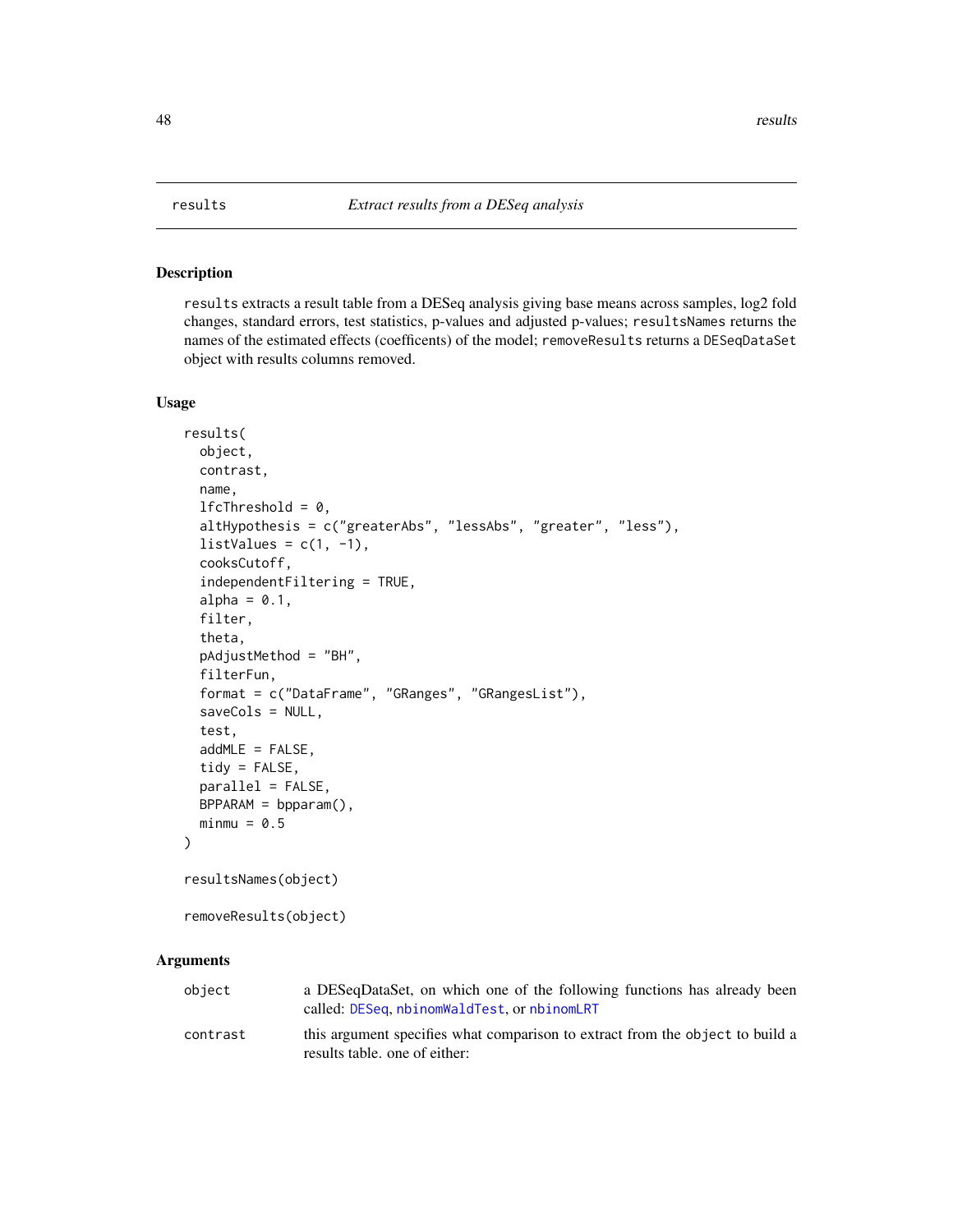#### results 49

|                      | • a character vector with exactly three elements: the name of a factor in the<br>design formula, the name of the numerator level for the fold change, and<br>the name of the denominator level for the fold change (simplest case)<br>• a list of 2 character vectors: the names of the fold changes for the numer-<br>ator, and the names of the fold changes for the denominator. these names<br>should be elements of resultsNames(object). if the list is length 1, a sec-<br>ond element is added which is the empty character vector, character().<br>(more general case, can be to combine interaction terms and main effects)<br>• a numeric contrast vector with one element for each element in resultsNames(object)<br>(most general case)  |
|----------------------|--------------------------------------------------------------------------------------------------------------------------------------------------------------------------------------------------------------------------------------------------------------------------------------------------------------------------------------------------------------------------------------------------------------------------------------------------------------------------------------------------------------------------------------------------------------------------------------------------------------------------------------------------------------------------------------------------------------------------------------------------------|
|                      | If specified, the name argument is ignored.                                                                                                                                                                                                                                                                                                                                                                                                                                                                                                                                                                                                                                                                                                            |
| name                 | the name of the individual effect (coefficient) for building a results table. Use<br>this argument rather than contrast for continuous variables, individual effects<br>or for individual interaction terms. The value provided to name must be an ele-<br>ment of resultsNames(object).                                                                                                                                                                                                                                                                                                                                                                                                                                                               |
| lfcThreshold         | a non-negative value which specifies a log2 fold change threshold. The default<br>value is 0, corresponding to a test that the log2 fold changes are equal to zero.<br>The user can specify the alternative hypothesis using the altHypothesis argu-<br>ment, which defaults to testing for log2 fold changes greater in absolute value<br>than a given threshold. If 1fcThreshold is specified, the results are for Wald<br>tests, and LRT p-values will be overwritten.                                                                                                                                                                                                                                                                              |
| altHypothesis        | character which specifies the alternative hypothesis, i.e. those values of log2<br>fold change which the user is interested in finding. The complement of this set<br>of values is the null hypothesis which will be tested. If the log2 fold change<br>specified by name or by contrast is written as $\beta$ , then the possible values for<br>altHypothesis represent the following alternate hypotheses:<br>• greaterAbs: $ \beta $ > lfcThreshold, and p-values are two-tailed<br>• lessAbs: $ \beta $ < lfcThreshold, p-values are the maximum of the upper and<br>lower tests. The Wald statistic given is positive, an SE-scaled distance from<br>the closest boundary<br>• greater: $\beta >$ IfcThreshold<br>• less: $\beta$ < -1fcThreshold |
| listValues           | only used if a list is provided to contrast: a numeric of length two: the log2<br>fold changes in the list are multiplied by these values. the first number should<br>be positive and the second negative. by default this is $c(1, -1)$                                                                                                                                                                                                                                                                                                                                                                                                                                                                                                               |
| cooksCutoff          | the shold on Cook's distance, such that if one or more samples for a row have a<br>distance higher, the p-value for the row is set to NA. The default cutoff is the<br>.99 quantile of the $F(p, m-p)$ distribution, where $p$ is the number of coefficients<br>being fitted and m is the number of samples. Set to Inf or FALSE to disable<br>the resetting of p-values to NA. Note: this test excludes the Cook's distance of<br>samples belonging to experimental groups with only 2 samples.                                                                                                                                                                                                                                                       |
| independentFiltering |                                                                                                                                                                                                                                                                                                                                                                                                                                                                                                                                                                                                                                                                                                                                                        |
|                      | logical, whether independent filtering should be applied automatically                                                                                                                                                                                                                                                                                                                                                                                                                                                                                                                                                                                                                                                                                 |

alpha the significance cutoff used for optimizing the independent filtering (by default 0.1). If the adjusted p-value cutoff (FDR) will be a value other than 0.1, alpha should be set to that value.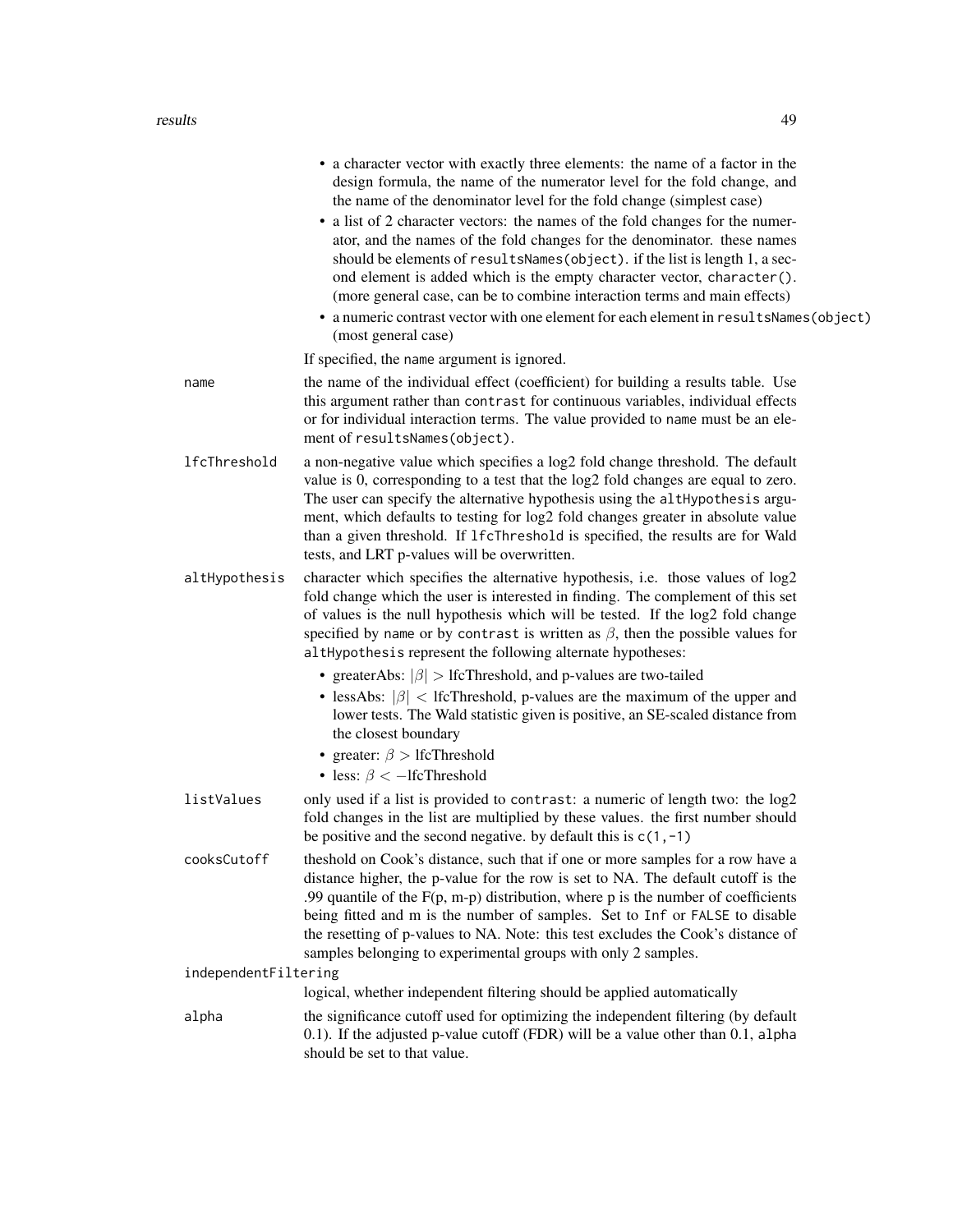<span id="page-49-0"></span>

| filter         | the vector of filter statistics over which the independent filtering will be opti-<br>mized. By default the mean of normalized counts is used.                                                                                                                                                                                                                                                                                                                                                                                     |
|----------------|------------------------------------------------------------------------------------------------------------------------------------------------------------------------------------------------------------------------------------------------------------------------------------------------------------------------------------------------------------------------------------------------------------------------------------------------------------------------------------------------------------------------------------|
| theta          | the quantiles at which to assess the number of rejections from independent fil-<br>tering                                                                                                                                                                                                                                                                                                                                                                                                                                          |
| pAdjustMethod  | the method to use for adjusting p-values, see ?p. adjust                                                                                                                                                                                                                                                                                                                                                                                                                                                                           |
| filterFun      | an optional custom function for performing independent filtering and p-value<br>adjustment, with arguments res (a DESeqResults object), filter (the quanti-<br>tity for filtering tests), alpha (the target FDR), pAdjustMethod. This function<br>should return a DESeqResults object with a padj column.                                                                                                                                                                                                                          |
| format         | character, either "DataFrame", "GRanges", or "GRangesList", whether the re-<br>sults should be printed as a DESeqResults DataFrame, or if the results DataFrame<br>should be attached as metadata columns to the GRanges or GRangesList rowRanges<br>of the DESeqDataSet. If the rowRanges is a GRangesList, and GRanges is re-<br>quested, the range of each gene will be returned                                                                                                                                                |
| saveCols       | character or numeric vector, the columns of mcols(object) to pass into the<br>results output                                                                                                                                                                                                                                                                                                                                                                                                                                       |
| test           | this is automatically detected internally if not provided. the one exception is<br>after nbinomLRT has been run, test="Wald" will generate Wald statistics and<br>Wald test p-values.                                                                                                                                                                                                                                                                                                                                              |
| addMLE         | if betaPrior=TRUE was used (non-default), this logical argument specifies if the<br>"unshrunken" maximum likelihood estimates (MLE) of log2 fold change should<br>be added as a column to the results table (default is FALSE). This argument<br>is preserved for backward compatability, as now betaPrior=TRUE by default<br>and the recommended pipeline is to generate shrunken MAP estimates using<br>1fcShrink. This argument functionality is only implemented for contrast<br>specified as three element character vectors. |
| tidy           | whether to output the results table with rownames as a first column 'row'. the<br>table will also be coerced to data. frame                                                                                                                                                                                                                                                                                                                                                                                                        |
| parallel       | if FALSE, no parallelization. if TRUE, parallel execution using BiocParallel,<br>see next argument BPPARAM                                                                                                                                                                                                                                                                                                                                                                                                                         |
| <b>BPPARAM</b> | an optional parameter object passed internally to bplapply when parallel=TRUE.<br>If not specified, the parameters last registered with register will be used.                                                                                                                                                                                                                                                                                                                                                                     |
| minmu          | lower bound on the estimated count (used when calculating contrasts)                                                                                                                                                                                                                                                                                                                                                                                                                                                               |

### Details

The results table when printed will provide the information about the comparison, e.g. "log2 fold change (MAP): condition treated vs untreated", meaning that the estimates are of log2(treated / untreated), as would be returned by contrast=c("condition","treated","untreated"). Multiple results can be returned for analyses beyond a simple two group comparison, so results takes arguments contrast and name to help the user pick out the comparisons of interest for printing a results table. The use of the contrast argument is recommended for exact specification of the levels which should be compared and their order.

If results is run without specifying contrast or name, it will return the comparison of the last level of the last variable in the design formula over the first level of this variable. For example, for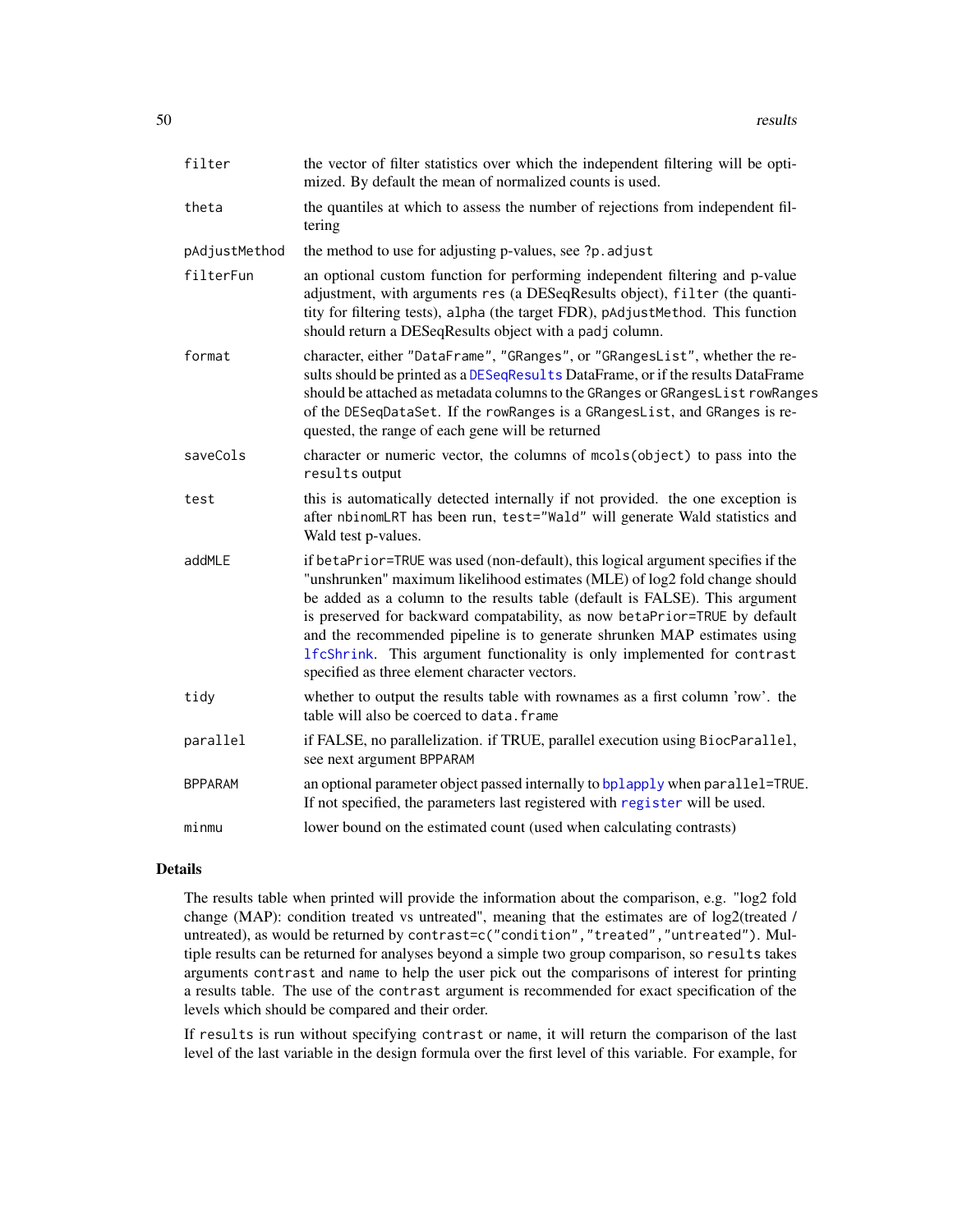#### <span id="page-50-0"></span>results 51

a simple two-group comparison, this would return the log2 fold changes of the second group over the first group (the reference level). Please see examples below and in the vignette.

The argument contrast can be used to generate results tables for any comparison of interest, for example, the log2 fold change between two levels of a factor, and its usage is described below. It can also accomodate more complicated numeric comparisons. Note that contrast will set to 0 the estimated LFC in a comparison of two groups, where all of the counts in the two groups are equal to 0 (while other groups have positive counts), while name will not automatically set these LFC to 0. The test statistic used for a contrast is:

$$
c^t\beta/\sqrt{c^t\Sigma c}
$$

The argument name can be used to generate results tables for individual effects, which must be individual elements of resultsNames(object). These individual effects could represent continuous covariates, effects for individual levels, or individual interaction effects.

Information on the comparison which was used to build the results table, and the statistical test which was used for p-values (Wald test or likelihood ratio test) is stored within the object returned by results. This information is in the metadata columns of the results table, which is accessible by calling mcols on the [DESeqResults](#page-11-1) object returned by results.

#### On p-values:

By default, independent filtering is performed to select a set of genes for multiple test correction which maximizes the number of adjusted p-values less than a given critical value alpha (by default 0.1). See the reference in this man page for details on independent filtering. The filter used for maximizing the number of rejections is the mean of normalized counts for all samples in the dataset. Several arguments from the filtered\_p function of the genefilter package (used within the results function) are provided here to control the independent filtering behavior. In DESeq2 version  $\ge$  1.10, the threshold that is chosen is the lowest quantile of the filter for which the number of rejections is close to the peak of a curve fit to the number of rejections over the filter quantiles. 'Close to' is defined as within 1 residual standard deviation. The adjusted p-values for the genes which do not pass the filter threshold are set to NA.

By default, results assigns a p-value of NA to genes containing count outliers, as identified using Cook's distance. See the cooksCutoff argument for control of this behavior. Cook's distances for each sample are accessible as a matrix "cooks" stored in the assays() list. This measure is useful for identifying rows where the observed counts might not fit to a Negative Binomial distribution.

For analyses using the likelihood ratio test (using [nbinomLRT](#page-32-1)), the p-values are determined solely by the difference in deviance between the full and reduced model formula. A single log2 fold change is printed in the results table for consistency with other results table outputs, however the test statistic and p-values may nevertheless involve the testing of one or more log2 fold changes. Which log2 fold change is printed in the results table can be controlled using the name argument, or by default this will be the estimated coefficient for the last element of resultsNames(object).

If useT=TRUE was specified when running DESeq or nbinomWaldTest, then the p-value generated by results will also make use of the t distribution for the Wald statistic, using the degrees of freedom in mcols(object)\$tDegreesFreedom.

#### Value

For results: a [DESeqResults](#page-11-1) object, which is a simple subclass of DataFrame. This object contains the results columns: baseMean, log2FoldChange, lfcSE, stat, pvalue and padj, and also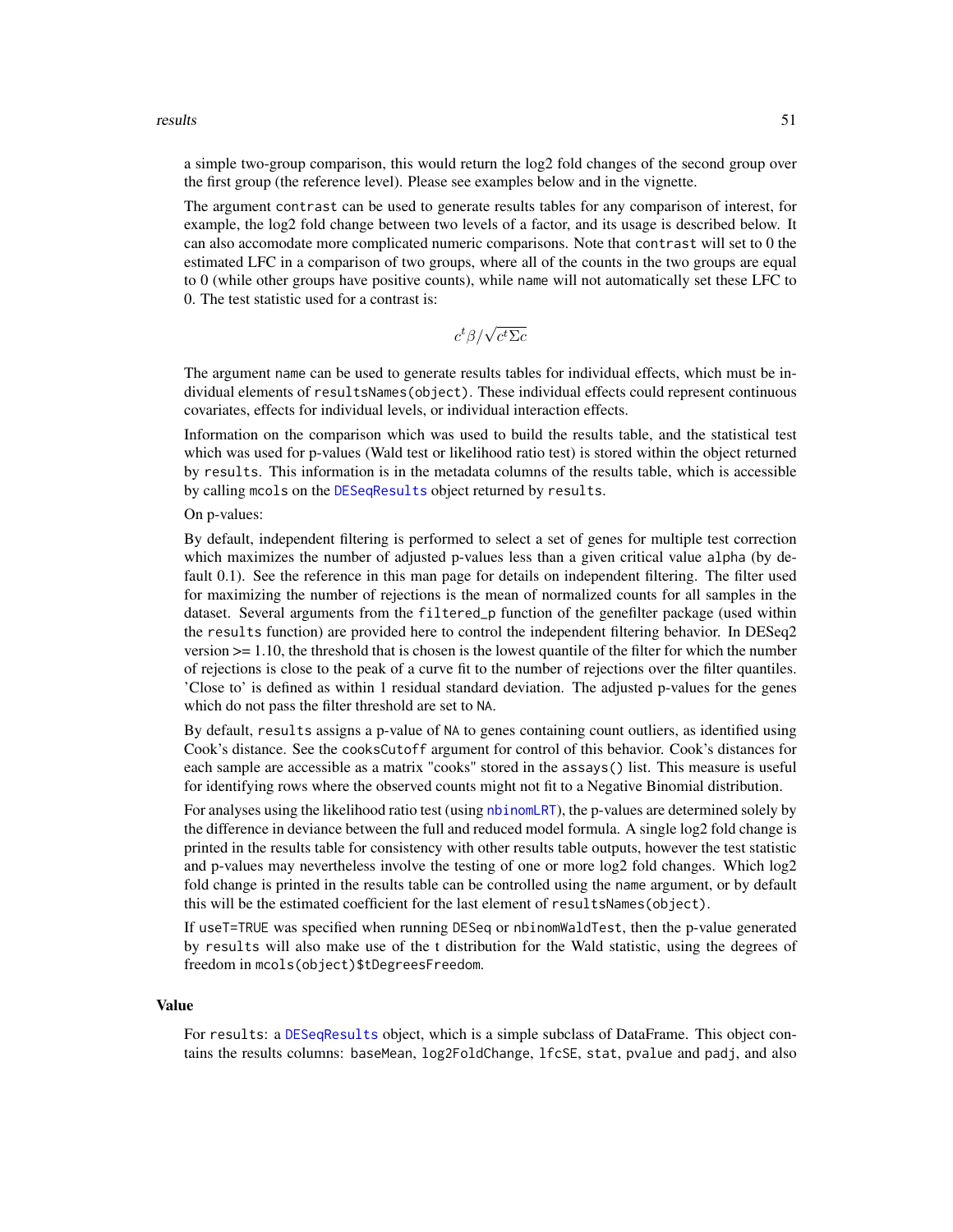<span id="page-51-0"></span>includes metadata columns of variable information. The lfcSE gives the standard error of the log2FoldChange. For the Wald test, stat is the Wald statistic: the log2FoldChange divided by lfcSE, which is compared to a standard Normal distribution to generate a two-tailed pvalue. For the likelihood ratio test (LRT), stat is the difference in deviance between the reduced model and the full model, which is compared to a chi-squared distribution to generate a pvalue.

For resultsNames: the names of the columns available as results, usually a combination of the variable name and a level

For removeResults: the original DESeqDataSet with results metadata columns removed

#### References

Richard Bourgon, Robert Gentleman, Wolfgang Huber: Independent filtering increases detection power for high-throughput experiments. PNAS (2010), <http://dx.doi.org/10.1073/pnas.0914005107>

#### See Also

[DESeq](#page-6-1), [lfcShrink](#page-28-1)

#### Examples

```
## Example 1: two-group comparison
dds <- makeExampleDESeqDataSet(m=4)
dds <- DESeq(dds)
res <- results(dds, contrast=c("condition","B","A"))
# with more than two groups, the call would look similar, e.g.:
# results(dds, contrast=c("condition","C","A"))
# etc.
## Example 2: two conditions, two genotypes, with an interaction term
dds <- makeExampleDESeqDataSet(n=100,m=12)
dds$genotype <- factor(rep(rep(c("I","II"),each=3),2))
design(dds) \leq \sim genotype + condition + genotype: condition
dds <- DESeq(dds)
resultsNames(dds)
# the condition effect for genotype I (the main effect)
results(dds, contrast=c("condition","B","A"))
# the condition effect for genotype II
# this is, by definition, the main effect *plus* the interaction term
# (the extra condition effect in genotype II compared to genotype I).
results(dds, list( c("condition_B_vs_A","genotypeII.conditionB") ))
```
# the interaction term, answering: is the condition effect \*different\* across genotypes? results(dds, name="genotypeII.conditionB")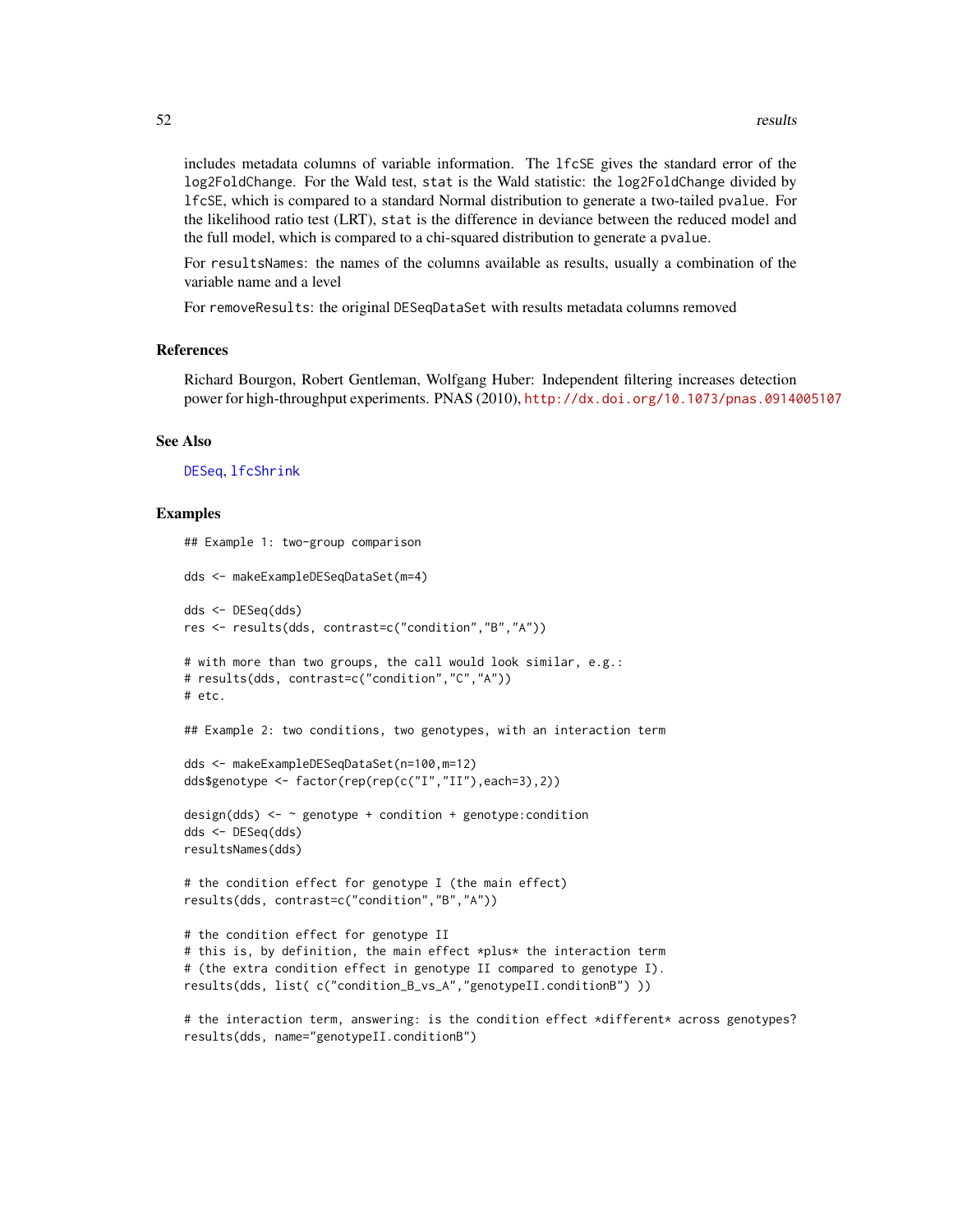```
## Example 3: two conditions, three genotypes
# ~~~ Using interaction terms ~~~
dds <- makeExampleDESeqDataSet(n=100,m=18)
dds$genotype <- factor(rep(rep(c("I","II","III"),each=3),2))
design(dds) \leq -\infty genotype + condition + genotype: condition
dds <- DESeq(dds)
resultsNames(dds)
# the condition effect for genotype I (the main effect)
results(dds, contrast=c("condition","B","A"))
# the condition effect for genotype III.
# this is the main effect *plus* the interaction term
# (the extra condition effect in genotype III compared to genotype I).
results(dds, contrast=list( c("condition_B_vs_A","genotypeIII.conditionB") ))
# the interaction term for condition effect in genotype III vs genotype I.
# this tests if the condition effect is different in III compared to I
results(dds, name="genotypeIII.conditionB")
# the interaction term for condition effect in genotype III vs genotype II.
# this tests if the condition effect is different in III compared to II
results(dds, contrast=list("genotypeIII.conditionB", "genotypeII.conditionB"))
# Note that a likelihood ratio could be used to test if there are any
# differences in the condition effect between the three genotypes.
# ~~~ Using a grouping variable ~~~
# This is a useful construction when users just want to compare
# specific groups which are combinations of variables.
dds$group <- factor(paste0(dds$genotype, dds$condition))
design(dds) < - \sim groupdds <- DESeq(dds)
resultsNames(dds)
# the condition effect for genotypeIII
results(dds, contrast=c("group", "IIIB", "IIIA"))
```
<span id="page-52-1"></span>rlog *Apply a 'regularized log' transformation*

#### **Description**

This function transforms the count data to the log2 scale in a way which minimizes differences between samples for rows with small counts, and which normalizes with respect to library size. The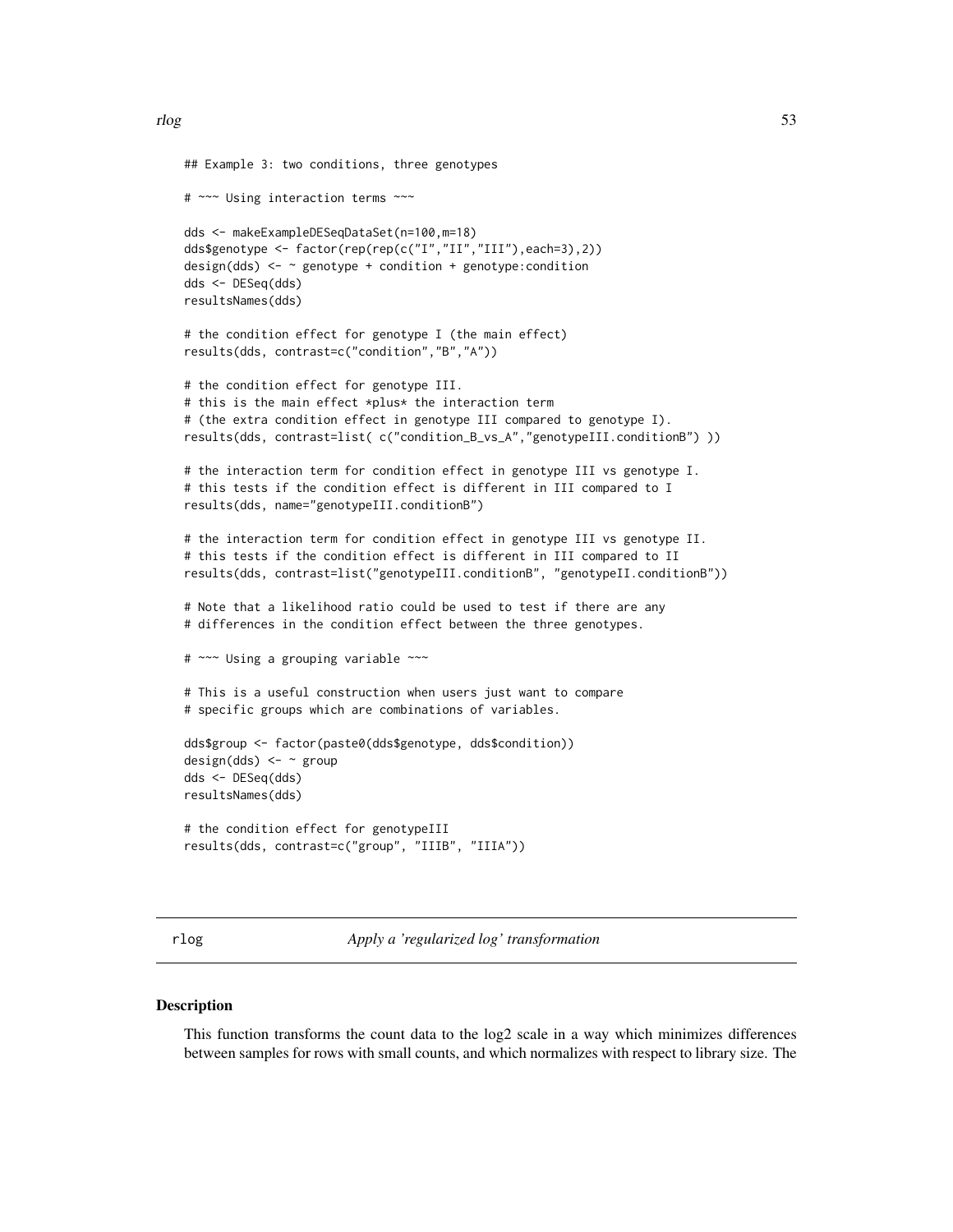rlog transformation produces a similar variance stabilizing effect as [varianceStabilizingTransformation](#page-58-1), though rlog is more robust in the case when the size factors vary widely. The transformation is useful when checking for outliers or as input for machine learning techniques such as clustering or linear discriminant analysis. rlog takes as input a [DESeqDataSet](#page-9-1) and returns a [RangedSummarizedExperiment](#page-0-0)

#### Usage

object.

```
rlog(object, blind = TRUE, intercept, betaPriorVar, fitType = "parametric")
rlogTransformation(
  object,
 blind = TRUE,
  intercept,
 betaPriorVar,
  fitType = "parametric"
)
```
# **Arguments**

| object       | a DESeqDataSet, or matrix of counts                                                                                                                                                                                                                                                                                                                                                                                                                                                                                                                                                                                                                 |
|--------------|-----------------------------------------------------------------------------------------------------------------------------------------------------------------------------------------------------------------------------------------------------------------------------------------------------------------------------------------------------------------------------------------------------------------------------------------------------------------------------------------------------------------------------------------------------------------------------------------------------------------------------------------------------|
| blind        | logical, whether to blind the transformation to the experimental design. blind=TRUE<br>should be used for comparing samples in an manner unbiased by prior infor-<br>mation on samples, for example to perform sample QA (quality assurance).<br>blind=FALSE should be used for transforming data for downstream analysis,<br>where the full use of the design information should be made. blind=FALSE will<br>skip re-estimation of the dispersion trend, if this has already been calculated. If<br>many of genes have large differences in counts due to the experimental design,<br>it is important to set blind=FALSE for downstream analysis. |
| intercept    | by default, this is not provided and calculated automatically. if provided, this<br>should be a vector as long as the number of rows of object, which is log2 of the<br>mean normalized counts from a previous dataset. this will enforce the intercept<br>for the GLM, allowing for a "frozen" rlog transformation based on a previous<br>dataset. You will also need to provide mcols (object) \$dispFit.                                                                                                                                                                                                                                         |
| betaPriorVar | a single value, the variance of the prior on the sample betas, which if missing is<br>estimated from the data                                                                                                                                                                                                                                                                                                                                                                                                                                                                                                                                       |
| fitType      | in case dispersions have not yet been estimated for object, this parameter is<br>passed on to estimateDispersions (options described there).                                                                                                                                                                                                                                                                                                                                                                                                                                                                                                        |

# Details

Note that neither rlog transformation nor the VST are used by the differential expression estimation in [DESeq](#page-6-1), which always occurs on the raw count data, through generalized linear modeling which incorporates knowledge of the variance-mean dependence. The rlog transformation and VST are offered as separate functionality which can be used for visualization, clustering or other machine learning tasks. See the transformation section of the vignette for more details, including a statement on timing. If rlog is run on data with number of samples in [30-49] it will print a message that it

<span id="page-53-0"></span>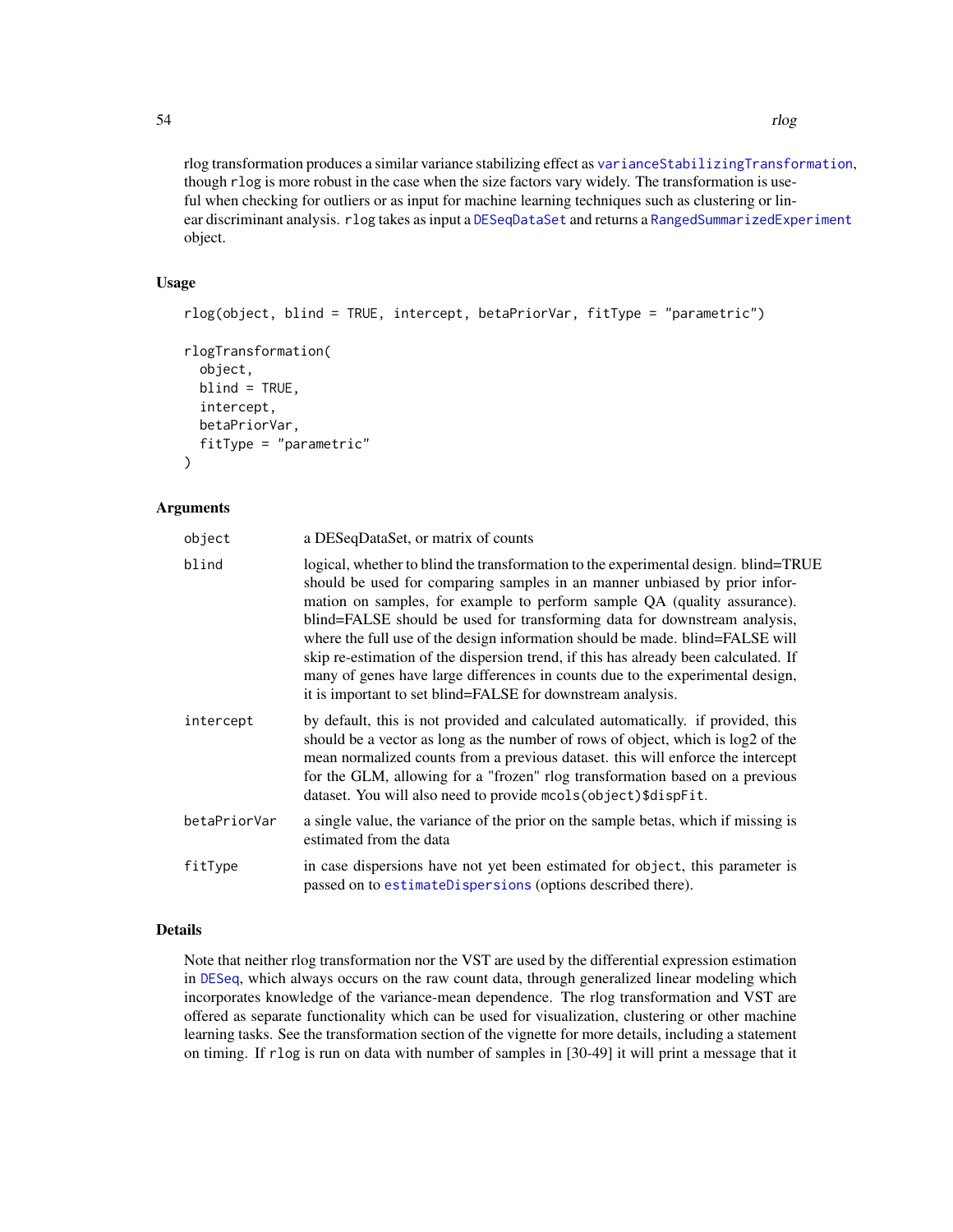may take a few minutes, if the number of samples is 50 or larger, it will print a message that it may take a "long time", and in both cases, it will mention that the [vst](#page-60-1) is a much faster transformation.

The transformation does not require that one has already estimated size factors and dispersions.

The regularization is on the log fold changes of the count for each sample over an intercept, for each gene. As nearby count values for low counts genes are almost as likely as the observed count, the rlog shrinkage is greater for low counts. For high counts, the rlog shrinkage has a much weaker effect. The fitted dispersions are used rather than the MAP dispersions (so similar to the [varianceStabilizingTransformation](#page-58-1)).

The prior variance for the shrinkag of log fold changes is calculated as follows: a matrix is constructed of the logarithm of the counts plus a pseudocount of 0.5, the log of the row means is then subtracted, leaving an estimate of the log fold changes per sample over the fitted value using only an intercept. The prior variance is then calculated by matching the upper quantiles of the observed log fold change estimates with an upper quantile of the normal distribution. A GLM fit is then calculated using this prior. It is also possible to supply the variance of the prior. See the vignette for an example of the use and a comparison with varianceStabilizingTransformation.

The transformed values, rlog(K), are equal to  $rlog(K_{ij}) = log_2(q_{ij}) = \beta_{i0} + \beta_{ij}$ , with formula terms defined in [DESeq](#page-6-1).

The parameters of the rlog transformation from a previous dataset can be frozen and reapplied to new samples. See the 'Data quality assessment' section of the vignette for strategies to see if new samples are sufficiently similar to previous datasets. The frozen rlog is accomplished by saving the dispersion function, beta prior variance and the intercept from a previous dataset, and running rlog with 'blind' set to FALSE (see example below).

# Value

a [DESeqTransform](#page-12-1) if a DESeqDataSet was provided, or a matrix if a count matrix was provided as input. Note that for [DESeqTransform](#page-12-1) output, the matrix of transformed values is stored in assay(rld). To avoid returning matrices with NA values, in the case of a row of all zeros, the rlog transformation returns zeros (essentially adding a pseudocount of 1 only to these rows).

#### References

Reference for regularized logarithm (rlog):

Michael I Love, Wolfgang Huber, Simon Anders: Moderated estimation of fold change and dispersion for RNA-seq data with DESeq2. Genome Biology 2014, 15:550. [http://dx.doi.org/10.](http://dx.doi.org/10.1186/s13059-014-0550-8) [1186/s13059-014-0550-8](http://dx.doi.org/10.1186/s13059-014-0550-8)

#### See Also

[plotPCA](#page-43-1), [varianceStabilizingTransformation](#page-58-1), [normTransform](#page-38-1)

#### Examples

```
dds <- makeExampleDESeqDataSet(m=6,betaSD=1)
rld <- rlog(dds)
dists <- dist(t(assay(rld)))
# plot(hclust(dists))
```
<span id="page-54-0"></span>rlog 55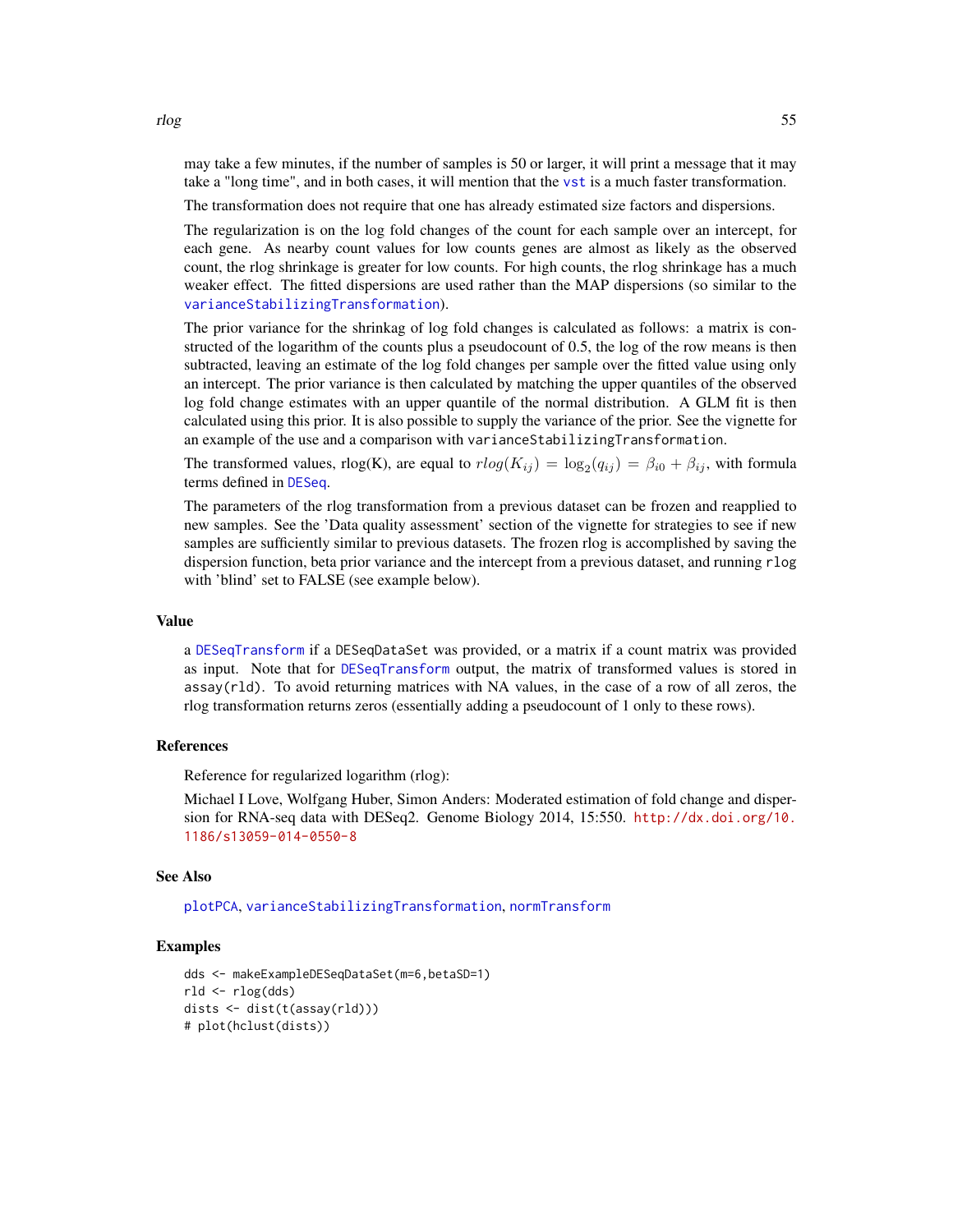```
show,DESeqResults-method
```
*Show method for DESeqResults objects*

#### Description

Prints out the information from the metadata columns of the results object regarding the log2 fold changes and p-values, then shows the DataFrame using the standard method.

#### Usage

## S4 method for signature 'DESeqResults' show(object)

#### Arguments

object a DESeqResults object

#### Author(s)

Michael Love

sizeFactors,DESeqDataSet-method *Accessor functions for the 'sizeFactors' information in a DESeq-DataSet object.*

# **Description**

The sizeFactors vector assigns to each column of the count matrix a value, the size factor, such that count values in the columns can be brought to a common scale by dividing by the corresponding size factor (as performed by counts(dds, normalized=TRUE)). See [DESeq](#page-6-1) for a description of the use of size factors. If gene-specific normalization is desired for each sample, use [normalizationFactors](#page-36-1).

#### Usage

```
## S4 method for signature 'DESeqDataSet'
sizeFactors(object)
## S4 replacement method for signature 'DESeqDataSet,numeric'
sizeFactors(object) <- value
```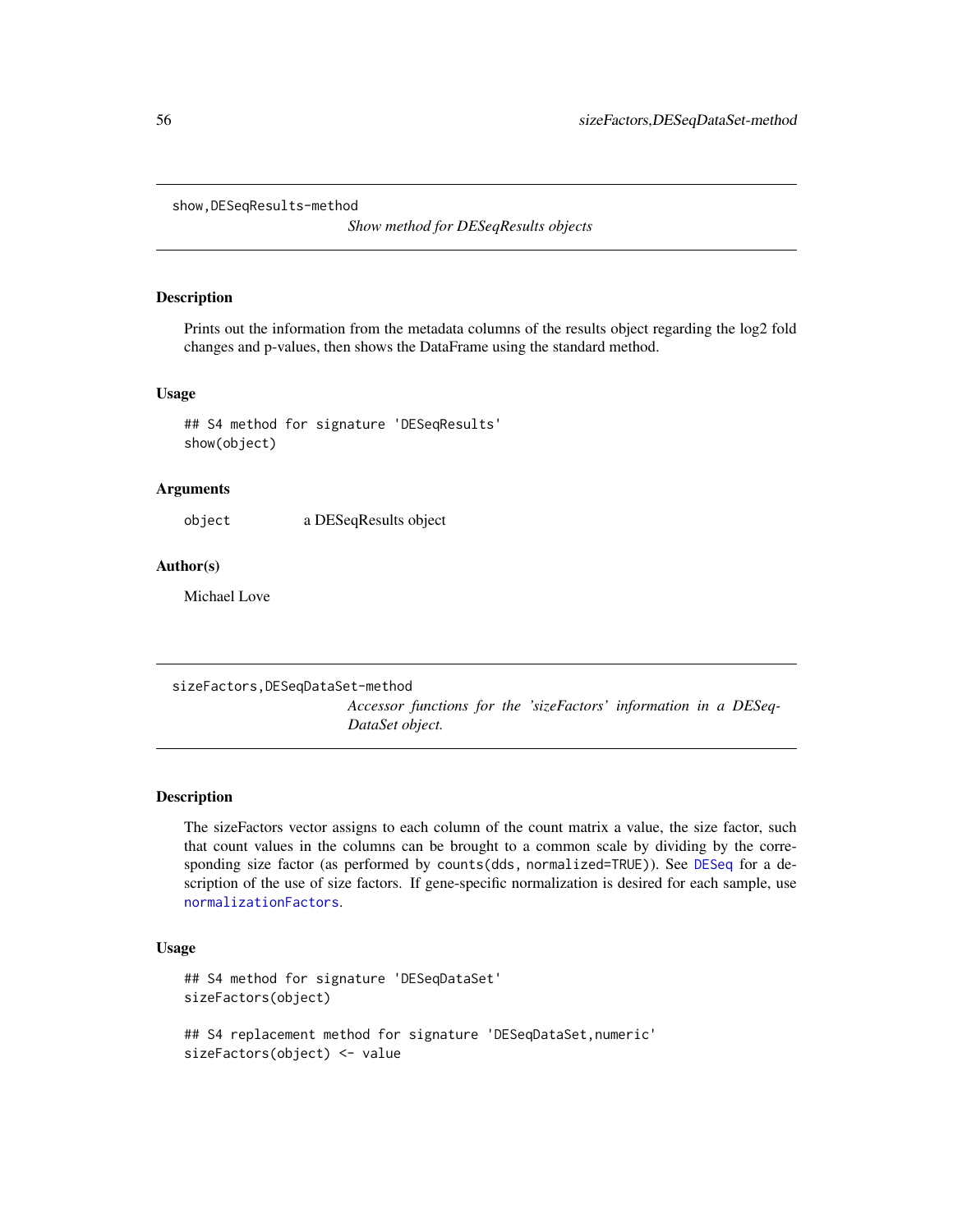# <span id="page-56-0"></span>Arguments

| object | a DESeqDataSet object.                                               |
|--------|----------------------------------------------------------------------|
| value  | a numeric vector, one size factor for each column in the count data. |

# Author(s)

Simon Anders

# See Also

[estimateSizeFactors](#page-0-0)

summary,DESeqResults-method *Summarize DESeq results*

# Description

Print a summary of the results from a DESeq analysis.

# Usage

```
## S4 method for signature 'DESeqResults'
summary(object, alpha, ...)
```
# Arguments

| object    | a DESegResults object                                                                                                                                                                                                  |
|-----------|------------------------------------------------------------------------------------------------------------------------------------------------------------------------------------------------------------------------|
| alpha     | the adjusted p-value cutoff. If not set, this defaults to the alpha argument which<br>was used in results to set the target FDR for independent filtering, or if inde-<br>pendent filtering was not performed, to 0.1. |
| $\ddotsc$ | additional arguments                                                                                                                                                                                                   |

# Author(s)

Michael Love

# Examples

```
dds <- makeExampleDESeqDataSet(m=4)
dds <- DESeq(dds)
res <- results(dds)
summary(res)
```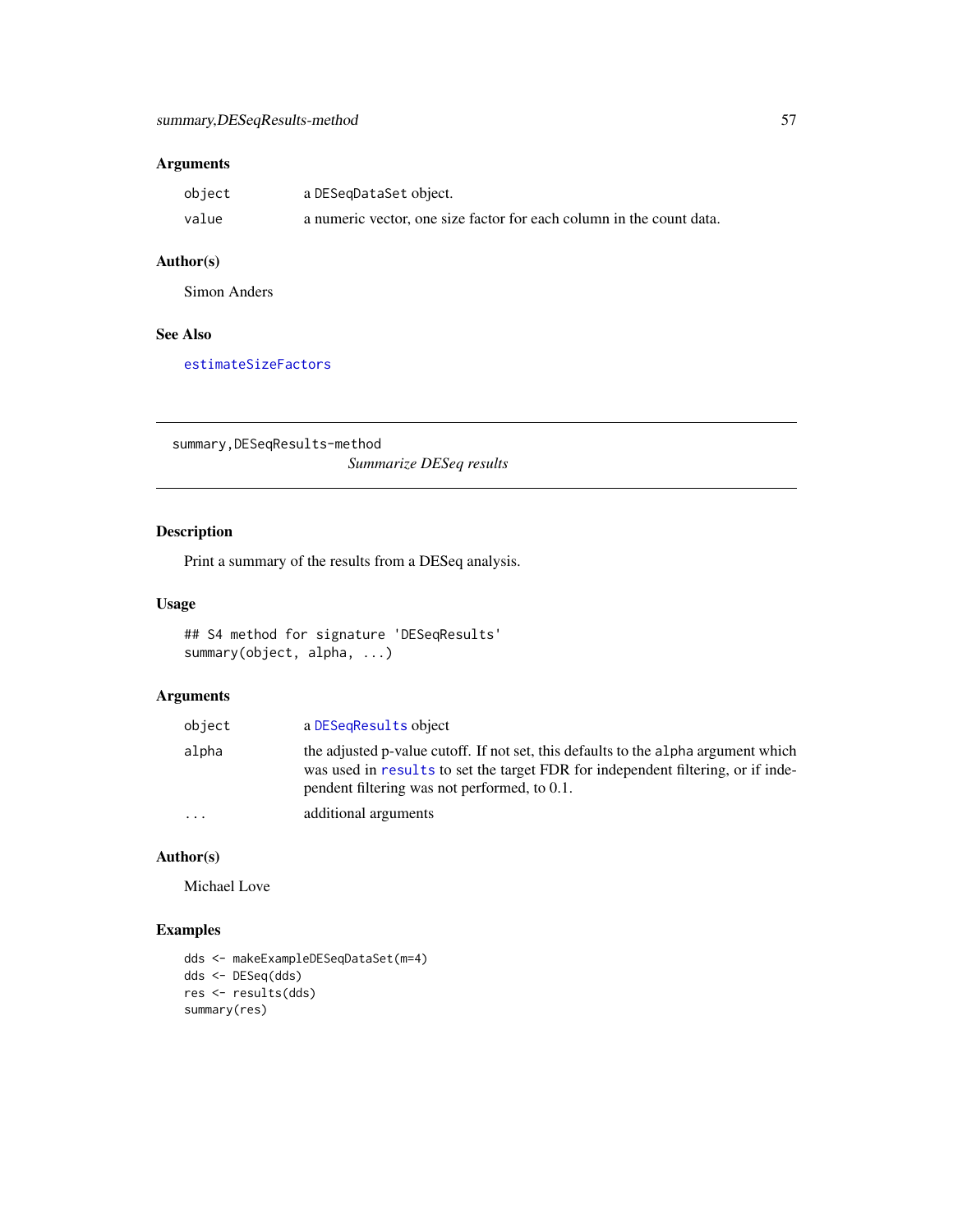<span id="page-57-0"></span>

Unmixes samples in x according to pure components, using numerical optimization. The components in pure are added on the scale of gene expression (either normalized counts, or TPMs). The loss function when comparing fitted expression to the samples in x occurs in a variance stabilized space. This task is sometimes referred to as "deconvolution", and can be used, for example, to identify contributions from various tissues. Note: some groups have found that the mixing contributions may be more accurate if very lowly expressed genes across x and pure are first removed. We have not explored this fully. Note: if the pbapply package is installed a progress bar will be displayed while mixing components are fit.

#### Usage

unmix(x, pure, alpha, shift, power = 1, format = "matrix", quiet =  $FALSE$ )

#### Arguments

| $\mathsf{x}$ | normalized counts or TPMs of the samples to be unmixed                                                                                                                                                                                                        |
|--------------|---------------------------------------------------------------------------------------------------------------------------------------------------------------------------------------------------------------------------------------------------------------|
| pure         | normalized counts or TPMs of the "pure" samples                                                                                                                                                                                                               |
| alpha        | for normalized counts, the dispersion of the data when a negative binomial<br>model is fit. this can be found by examining the asymptotic value of dispersion Function (dds),<br>when using fitType="parametric" or the mean value when using fitType="mean". |
| shift        | for TPMs, the shift which approximately stabilizes the variance of log shifted<br>TPMs. Can be assessed with vsn:: meanSdPlot.                                                                                                                                |
| power        | either 1 (for L1) or 2 (for squared) loss function. Default is 1.                                                                                                                                                                                             |
| format       | "matrix" or "list", default is "matrix". whether to output just the matrix of<br>mixture components, or a list (see Value).                                                                                                                                   |
| quiet        | suppress progress bar. default is FALSE, show progress bar if posapply is in-<br>stalled.                                                                                                                                                                     |

#### Value

a matrix, the mixture components for each sample in x (rows). The "pure" samples make up the columns, and so each row sums to 1. If colnames existed on the input matrices they will be propagated to the output matrix. If format="list", then a list, containing as elements: (1) the matrix of mixture components, (2) the correlations in the variance stabilized space of the fitted samples to the samples in x, and (3) the fitted samples as a matrix with the same dimension as x.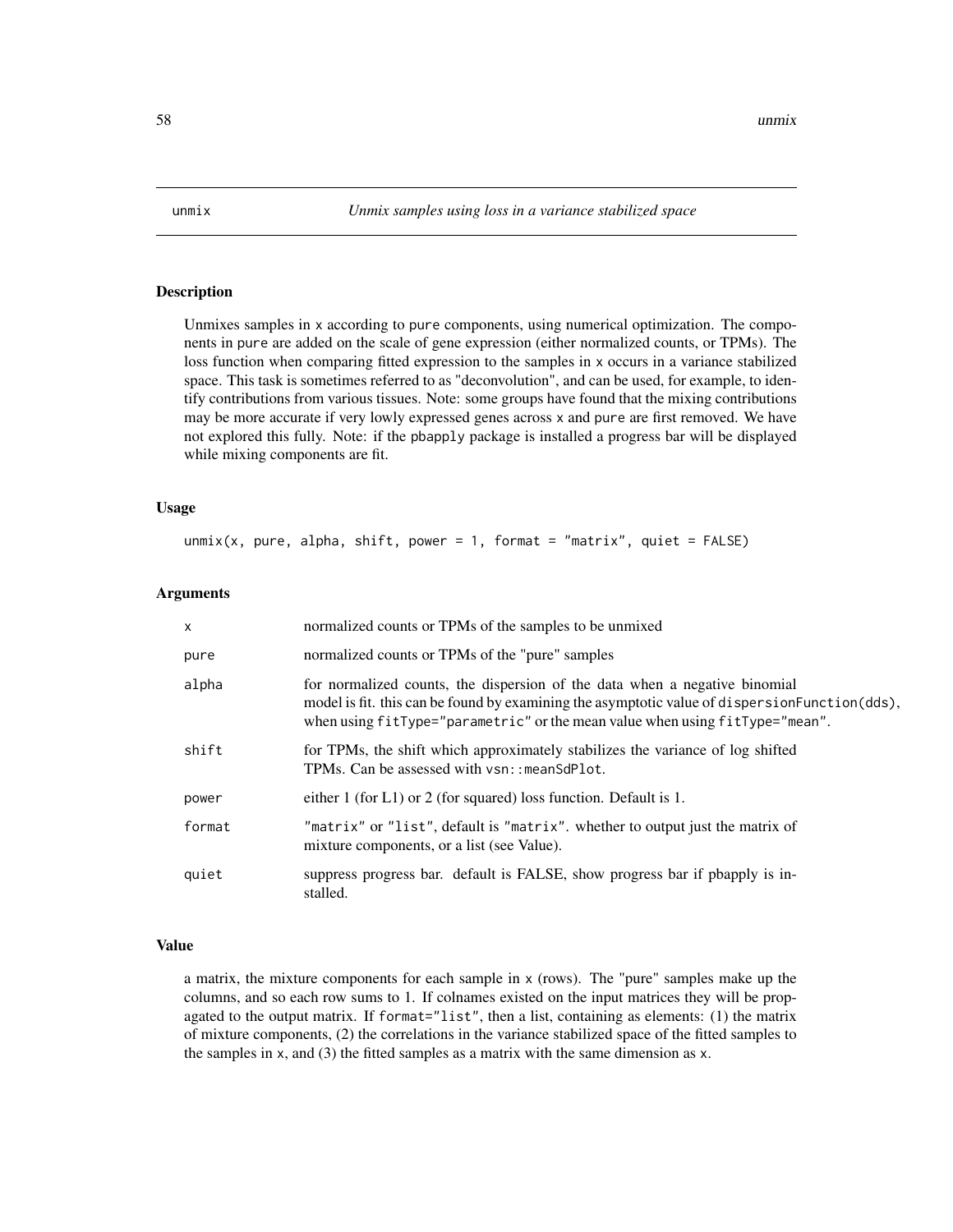#### <span id="page-58-0"></span>Examples

```
# some artificial data
cts <- matrix(c(80,50,1,100,
                1,1,60,100,
                0,50,60,100), ncol=4, byrow=TRUE)
# make a DESeqDataSet
dds <- DESeqDataSetFromMatrix(cts,
 data.frame(row.names=seq_len(ncol(cts))), ~1)
colnames(dds) <- paste0("sample",1:4)
# note! here you would instead use
# estimateSizeFactors() to do actual normalization
sizeFactors(dds) <- rep(1, ncol(dds))
norm.cts <- counts(dds, normalized=TRUE)
# 'pure' should also have normalized counts...
pure <- matrix(c(10,0,0,
                 0,0,10,
                 0,10,0), ncol=3, byrow=TRUE)
colnames(pure) <- letters[1:3]
# for real data, you need to find alpha after fitting estimateDispersions()
mix <- unmix(norm.cts, pure, alpha=0.01)
```
# <span id="page-58-1"></span>varianceStabilizingTransformation

*Apply a variance stabilizing transformation (VST) to the count data*

#### Description

This function calculates a variance stabilizing transformation (VST) from the fitted dispersionmean relation(s) and then transforms the count data (normalized by division by the size factors or normalization factors), yielding a matrix of values which are now approximately homoskedastic (having constant variance along the range of mean values). The transformation also normalizes with respect to library size. The [rlog](#page-52-1) is less sensitive to size factors, which can be an issue when size factors vary widely. These transformations are useful when checking for outliers or as input for machine learning techniques such as clustering or linear discriminant analysis.

# Usage

varianceStabilizingTransformation(object, blind = TRUE, fitType = "parametric")

getVarianceStabilizedData(object)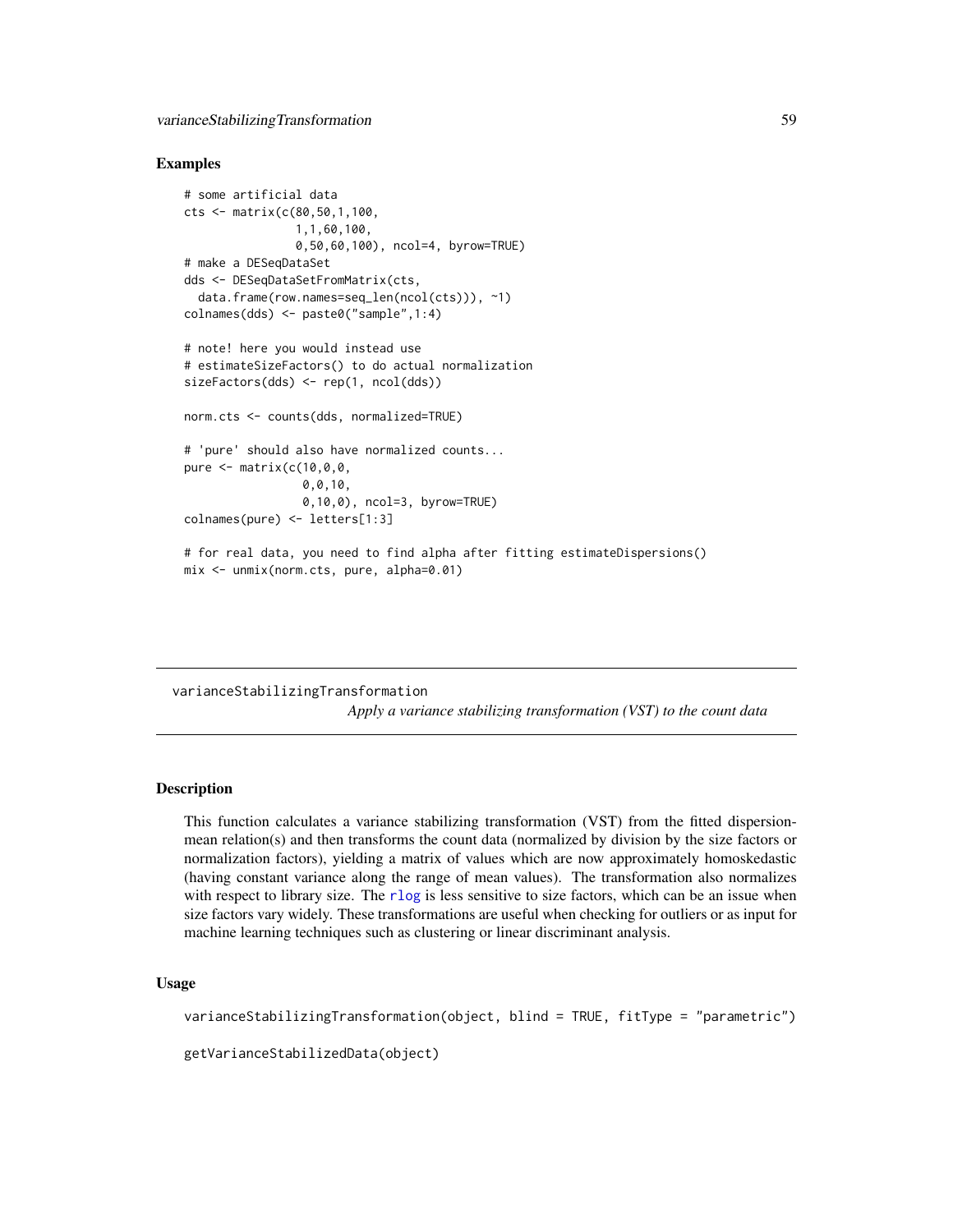#### <span id="page-59-0"></span>**Arguments**

| object  | a DESeqDataSet or matrix of counts                                                                                                                                                                                                                                                                                                                                                                                                                                                                                                                                                                                                                 |
|---------|----------------------------------------------------------------------------------------------------------------------------------------------------------------------------------------------------------------------------------------------------------------------------------------------------------------------------------------------------------------------------------------------------------------------------------------------------------------------------------------------------------------------------------------------------------------------------------------------------------------------------------------------------|
| blind   | logical, whether to blind the transformation to the experimental design. blind=TRUE<br>should be used for comparing samples in a manner unbiased by prior infor-<br>mation on samples, for example to perform sample QA (quality assurance).<br>blind=FALSE should be used for transforming data for downstream analysis,<br>where the full use of the design information should be made. blind=FALSE will<br>skip re-estimation of the dispersion trend, if this has already been calculated. If<br>many of genes have large differences in counts due to the experimental design,<br>it is important to set blind=FALSE for downstream analysis. |
| fitType | in case dispersions have not yet been estimated for object, this parameter is<br>passed on to estimate Dispersions (options described there).                                                                                                                                                                                                                                                                                                                                                                                                                                                                                                      |

## Details

For each sample (i.e., column of counts(dds)), the full variance function is calculated from the raw variance (by scaling according to the size factor and adding the shot noise). We recommend a blind estimation of the variance function, i.e., one ignoring conditions. This is performed by default, and can be modified using the 'blind' argument.

Note that neither rlog transformation nor the VST are used by the differential expression estimation in [DESeq](#page-6-1), which always occurs on the raw count data, through generalized linear modeling which incorporates knowledge of the variance-mean dependence. The rlog transformation and VST are offered as separate functionality which can be used for visualization, clustering or other machine learning tasks. See the transformation section of the vignette for more details.

The transformation does not require that one has already estimated size factors and dispersions.

A typical workflow is shown in Section *Variance stabilizing transformation* in the package vignette.

If [estimateDispersions](#page-0-0) was called with:

fitType="parametric", a closed-form expression for the variance stabilizing transformation is used on the normalized count data. The expression can be found in the file 'vst.pdf' which is distributed with the vignette.

fitType="local", the reciprocal of the square root of the variance of the normalized counts, as derived from the dispersion fit, is then numerically integrated, and the integral (approximated by a spline function) is evaluated for each count value in the column, yielding a transformed value.

fitType="mean", a VST is applied for Negative Binomial distributed counts, 'k', with a fixed dispersion, 'a':  $(2 \sinh(\sqrt{sqrt}(a k)) - \log(a) - \log(4)) / \log(2)$ .

In all cases, the transformation is scaled such that for large counts, it becomes asymptotically (for large values) equal to the logarithm to base 2 of normalized counts.

The variance stabilizing transformation from a previous dataset can be frozen and reapplied to new samples. See the 'Data quality assessment' section of the vignette for strategies to see if new samples are sufficiently similar to previous datasets. The frozen VST is accomplished by saving the dispersion function accessible with [dispersionFunction](#page-13-1), assigning this to the DESeqDataSet with the new samples, and running varianceStabilizingTransformation with 'blind' set to FALSE (see example below). Then the dispersion function from the previous dataset will be used to transform the new sample(s).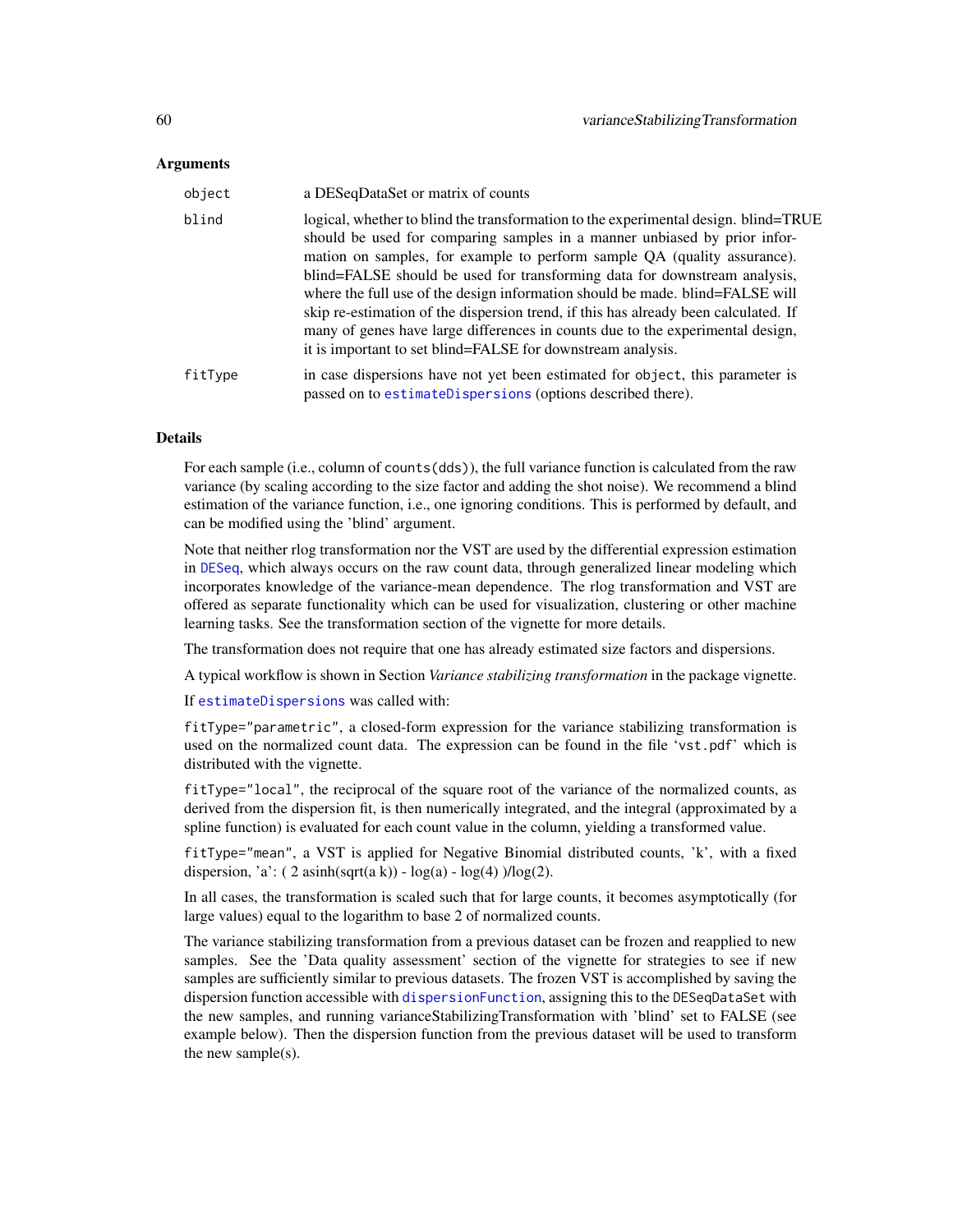<span id="page-60-0"></span> $\frac{1}{61}$ 

Limitations: In order to preserve normalization, the same transformation has to be used for all samples. This results in the variance stabilizition to be only approximate. The more the size factors differ, the more residual dependence of the variance on the mean will be found in the transformed data. [rlog](#page-52-1) is a transformation which can perform better in these cases. As shown in the vignette, the function meanSdPlot from the package **vsn** can be used to see whether this is a problem.

#### Value

varianceStabilizingTransformation returns a [DESeqTransform](#page-12-1) if a DESeqDataSet was provided, or returns a a matrix if a count matrix was provided. Note that for [DESeqTransform](#page-12-1) output, the matrix of transformed values is stored in assay(vsd). getVarianceStabilizedData also returns a matrix.

#### Author(s)

Simon Anders

# References

Reference for the variance stabilizing transformation for counts with a dispersion trend:

Simon Anders, Wolfgang Huber: Differential expression analysis for sequence count data. Genome Biology 2010, 11:106. <http://dx.doi.org/10.1186/gb-2010-11-10-r106>

#### See Also

[plotPCA](#page-43-1), [rlog](#page-52-1), [normTransform](#page-38-1)

#### Examples

```
dds <- makeExampleDESeqDataSet(m=6)
vsd <- varianceStabilizingTransformation(dds)
dists <- dist(t(assay(vsd)))
# plot(hclust(dists))
```
<span id="page-60-1"></span>vst *Quickly estimate dispersion trend and apply a variance stabilizing transformation*

# Description

This is a wrapper for the [varianceStabilizingTransformation](#page-58-1) (VST) that provides much faster estimation of the dispersion trend used to determine the formula for the VST. The speed-up is accomplished by subsetting to a smaller number of genes in order to estimate this dispersion trend. The subset of genes is chosen deterministically, to span the range of genes' mean normalized count. This wrapper for the VST is not blind to the experimental design: the sample covariate information is used to estimate the global trend of genes' dispersion values over the genes' mean normalized count. It can be made strictly blind to experimental design by first assigning a [design](#page-0-0) of ~1 before running this function, or by avoiding subsetting and using [varianceStabilizingTransformation](#page-58-1).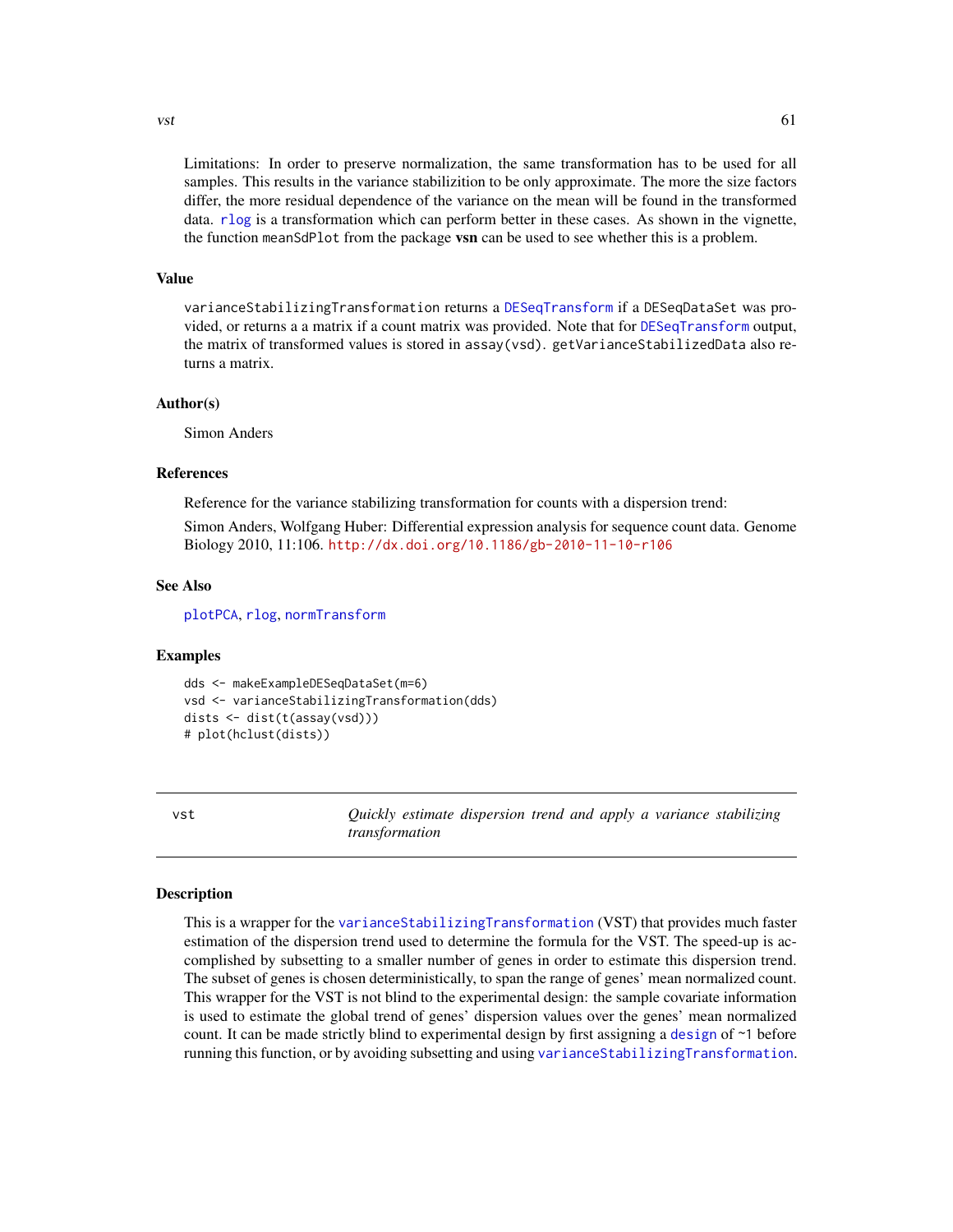# <span id="page-61-0"></span>Usage

vst(object, blind = TRUE, nsub = 1000, fitType = "parametric")

# Arguments

| object  | a DESeqDataSet or a matrix of counts                                                                               |
|---------|--------------------------------------------------------------------------------------------------------------------|
| blind   | logical, whether to blind the transformation to the experimental design (see<br>varianceStabilizingTransformation) |
| nsub    | the number of genes to subset to (default 1000)                                                                    |
| fitType | for estimation of dispersions: this parameter is passed on to estimate Dispersions<br>(options described there)    |

# Value

a DESeqTranform object or a matrix of transformed, normalized counts

# Examples

dds <- makeExampleDESeqDataSet(n=2000, m=20) vsd <- vst(dds)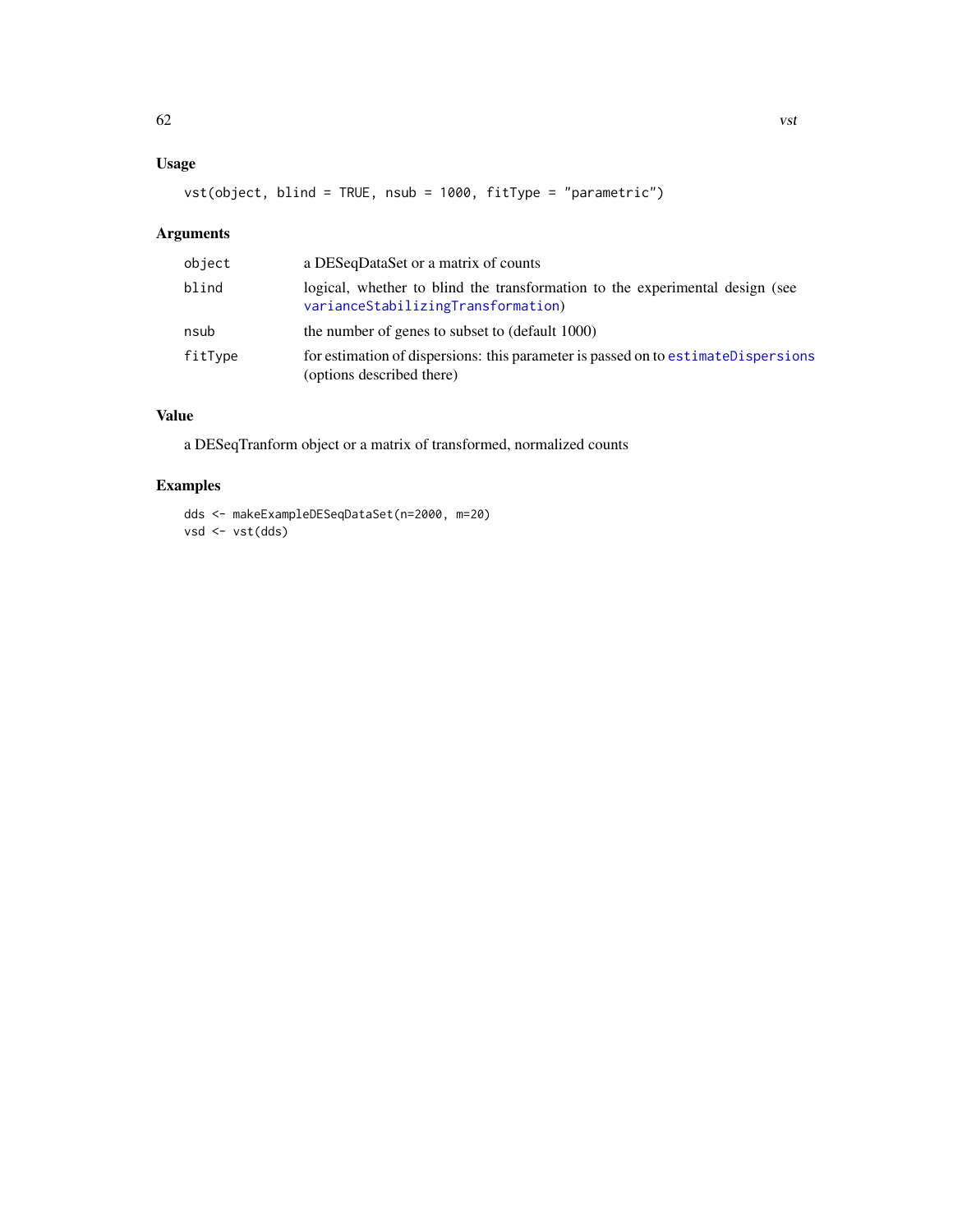# <span id="page-62-0"></span>**Index**

∗ package DESeq2-package, [3](#page-2-0) bplapply, *[9](#page-8-0)*, *[50](#page-49-0)* coef.DESeqDataSet, [4](#page-3-0) collapseReplicates, [5](#page-4-0) counts, *[9](#page-8-0)*, *[47](#page-46-0)* counts,DESeqDataSet-method, [6](#page-5-0) counts<-,DESeqDataSet,matrix-method *(*counts,DESeqDataSet-method*)*, [6](#page-5-0) DESeq, *[3,](#page-2-0) [4](#page-3-0)*, [7,](#page-6-0) *[16,](#page-15-0) [17](#page-16-0)*, *[23](#page-22-0)*, *[30,](#page-29-0) [31](#page-30-0)*, *[34–](#page-33-0)[38](#page-37-0)*, *[43](#page-42-0)*, *[46](#page-45-0)[–48](#page-47-0)*, *[52](#page-51-0)*, *[54–](#page-53-0)[56](#page-55-0)*, *[60](#page-59-0)* DESeq2-package, [3](#page-2-0) DESeqDataSet, *[3](#page-2-0)*, *[8,](#page-7-0) [9](#page-8-0)*, *[14](#page-13-0)*, *[22,](#page-21-0) [23](#page-22-0)*, *[33](#page-32-0)*, *[54](#page-53-0)* DESeqDataSet *(*DESeqDataSet-class*)*, [10](#page-9-0) DESeqDataSet-class, [10](#page-9-0) DESeqDataSetFromHTSeqCount, *[8](#page-7-0)* DESeqDataSetFromHTSeqCount *(*DESeqDataSet-class*)*, [10](#page-9-0) DESeqDataSetFromMatrix, *[8](#page-7-0)* DESeqDataSetFromMatrix *(*DESeqDataSet-class*)*, [10](#page-9-0) DESeqDataSetFromTximport *(*DESeqDataSet-class*)*, [10](#page-9-0) DESeqResults, *[50,](#page-49-0) [51](#page-50-0)*, *[57](#page-56-0)* DESeqResults *(*DESeqResults-class*)*, [12](#page-11-0) DESeqResults-class, [12](#page-11-0) DESeqTransform, *[39](#page-38-0)*, *[44](#page-43-0)*, *[55](#page-54-0)*, *[61](#page-60-0)* DESeqTransform *(*DESeqTransform-class*)*, [13](#page-12-0) DESeqTransform-class, [13](#page-12-0) design, *[61](#page-60-0)* design, DESeqDataSet-method, [14](#page-13-0) design<-,DESeqDataSet,formula-method *(*design,DESeqDataSet-method*)*, [14](#page-13-0) design<-,DESeqDataSet,matrix-method *(*design,DESeqDataSet-method*)*, [14](#page-13-0)

dispersionFunction, [14,](#page-13-0) *[18](#page-17-0)*, *[60](#page-59-0)* dispersionFunction,DESeqDataSet-method *(*dispersionFunction*)*, [14](#page-13-0) dispersionFunction<- *(*dispersionFunction*)*, [14](#page-13-0) dispersionFunction<-,DESeqDataSet,function-method *(*dispersionFunction*)*, [14](#page-13-0) dispersions, [15,](#page-14-0) *[19](#page-18-0)* dispersions,DESeqDataSet-method *(*dispersions*)*, [15](#page-14-0) dispersions<- *(*dispersions*)*, [15](#page-14-0) dispersions<-,DESeqDataSet,numeric-method *(*dispersions*)*, [15](#page-14-0) estimateBetaPriorVar, [16,](#page-15-0) *[37](#page-36-0)* estimateDispersions, *[7,](#page-6-0) [8](#page-7-0)*, *[14](#page-13-0)[–16](#page-15-0)*, *[20](#page-19-0)[–22](#page-21-0)*, *[54](#page-53-0)*, *[60](#page-59-0)*, *[62](#page-61-0)* estimateDispersions,DESeqDataSet-method, [17](#page-16-0) estimateDispersionsFit, *[19](#page-18-0)* estimateDispersionsFit *(*estimateDispersionsGeneEst*)*, [20](#page-19-0) estimateDispersionsGeneEst, *[19](#page-18-0)*, [20](#page-19-0) estimateDispersionsMAP, *[19](#page-18-0)* estimateDispersionsMAP *(*estimateDispersionsGeneEst*)*, [20](#page-19-0) estimateDispersionsPriorVar *(*estimateDispersionsGeneEst*)*,  $20$ estimateMLEForBetaPriorVar *(*estimateBetaPriorVar*)*, [16](#page-15-0) estimateSizeFactors, *[7,](#page-6-0) [8](#page-7-0)*, *[24](#page-23-0)[–26](#page-25-0)*, *[57](#page-56-0)* estimateSizeFactors,DESeqDataSet-method, [22](#page-21-0) estimateSizeFactorsForMatrix, *[24](#page-23-0)*, [24](#page-23-0) fpkm, [26,](#page-25-0) *[28](#page-27-0)* fpm, *[26](#page-25-0)*, [27](#page-26-0)